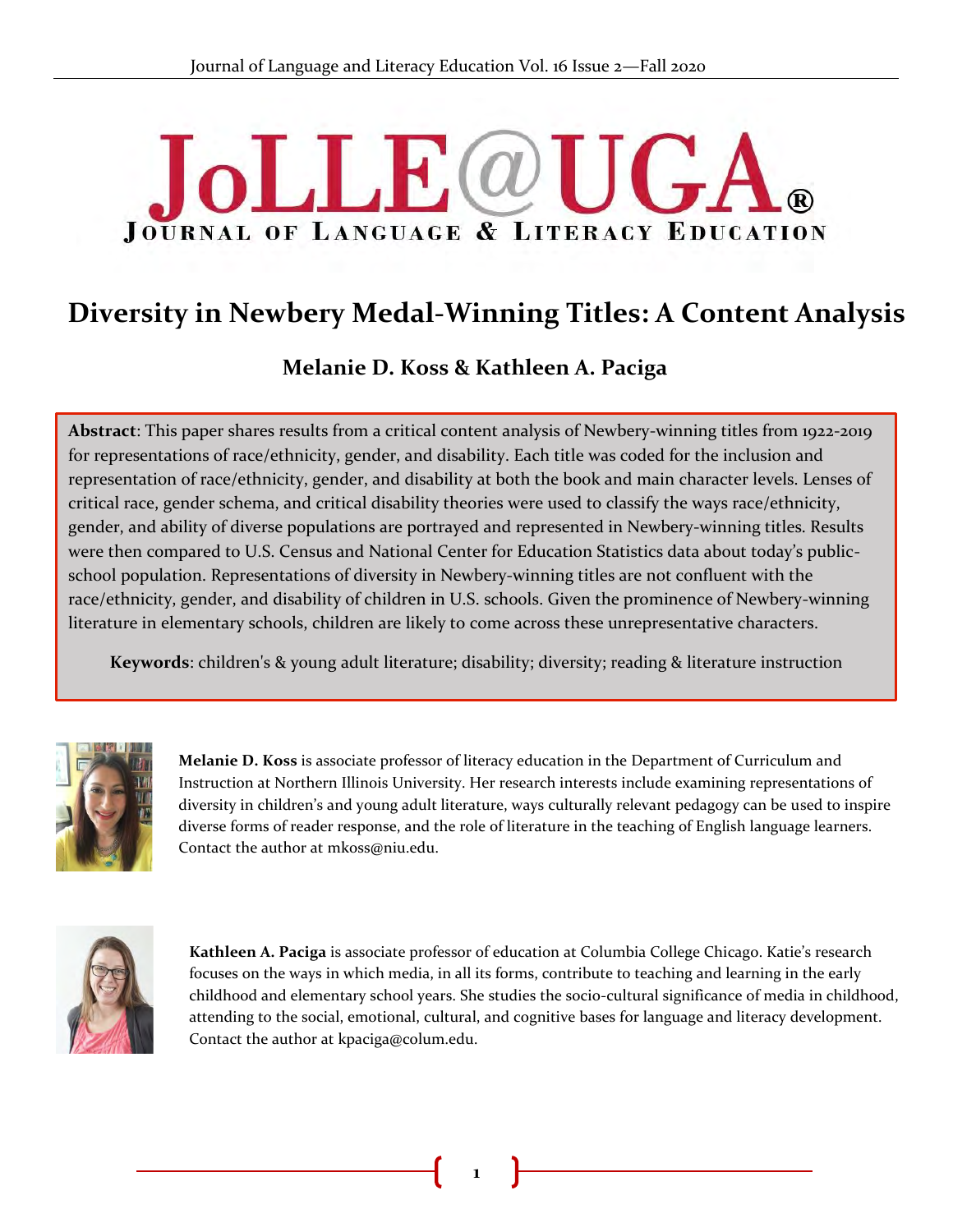#### **Introduction<sup>1</sup>**

iverse, positive role models for race, ethnicity, gender, and disability exist in both fiction and nonfiction characters, and are featured in the public media. These role models are powerful figures as they inspire and motivate today's children, allowing them to see the possibilities of success for all people. The authentic characterization of African T'Challa by Chadwick Boseman in Marvel's *Black Panther* and the entrepreneurial spirit of Marley Dias have been captured in children's books and blockbuster films (e.g., *Black Panther: The Battle for Wakanda*, Snider, D

2018; *Marley Dias Gets It Done and So Can You,* Dias, 2018; *Warriors of Wakanda,* Berrios, 2018). Malala Yousafzai made headlines in her fight for the rights of girls and women in Pakistan (*I am Malala: How One Girl Stood Up for Education and Changed the World*, Yousafzai & McCormick, 2016; *Malala: My Story of Standing Up for Girls'* 

*Rights*, Robbins & Yousafzai, 2018). Auggie, a boy with a facial deformity who proved himself as being just as human and everyone else, won the hearts of audiences everywhere and championed the "Choose Kind" movement with *Wonder,* (Palacio, 2012).

Diverse characters and people assist children as they internalize and learn norms and values about the world in which they live through overt or covert messages. They function "as a major socializing agent. [They tell] students who and what their society and culture values, what kind of behaviors are acceptable and appropriate, and what it means to be a decent human being" (Bishop, 1990b, p. 561).

**"Diverse characters and people assist children as they internalize and learn norms and values about the world in which they live through overt or covert messages."**

Children's growth and self-awareness are significantly impacted by the books they read and interact with (Chaudhri & Teale, 2013), and reading and discussing a variety of books assists children in (1) developing a positive sense of self (Levin, 2007) and (2) critically examining their world and perspectives (Braden & Rodriguez, 2016; Thein et al., 2007).

Examining a set of highly-regarded and well-known award-winning texts, such as Newbery winners, provides insight into books that have a strong possibility of getting into the hands of children. This study employs content analysis to describe the

> human characters in the corpus of Newbery Medal-winning texts 1922-2019, examining depictions of diversity in terms of race/ethnicity, gender, and ableness.

#### **Why Children Need to See Themselves in Books**

Diverse literature gives children insight into their own culture and

surroundings as well as insight into the cultures of others, potentially giving rise to discussions of diversity (Colby & Lyon, 2004). A well-known metaphor by Bishop (1990a) thinks of literature as mirrors, windows, and sliding glass doors through which children can see themselves and others. Mirrors allow children to see reflections of themselves, windows provide a view into the worlds of others, and sliding glass doors allow a reader to traverse into the world of others. Sciurba (2014/2015) built upon this metaphor by bringing in an individual's identity, positing that individuals are multilayered, and that differing levels of empathy and

<sup>&</sup>lt;sup>1</sup> We acknowledge that there is a gender spectrum and that myriad pronouns exist that we can use when referring to individuals in our writing. Throughout this

article we use pronouns to refer to individuals that correspond with the pronouns used in the literature analyzed.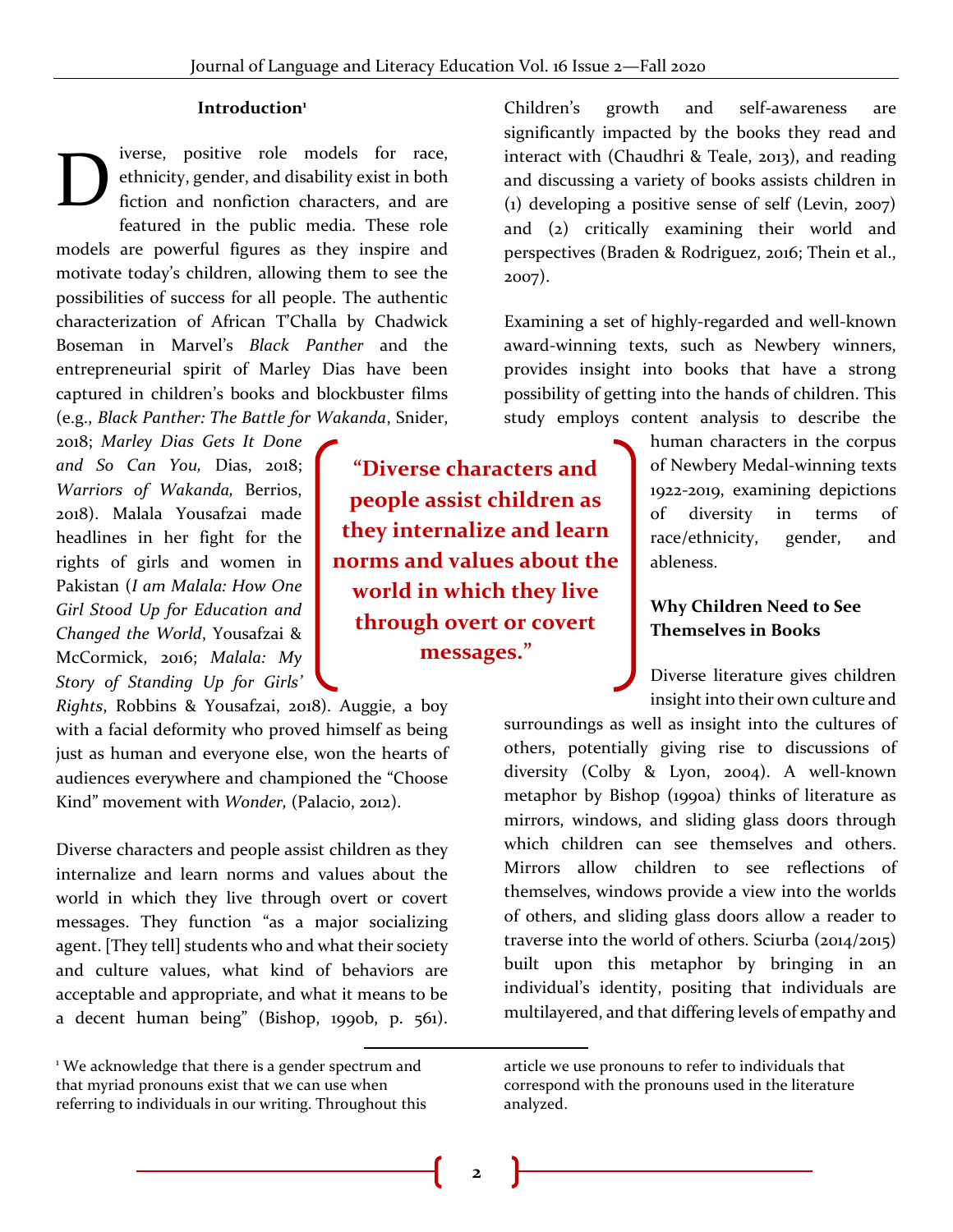awareness impact a child's connection to a text. It is more than just seeing oneself in a text, but also connecting to a character or event through a common experience or sympathizing with a character different from oneself. Young et al. (2019) expanded on this idea by stating that literature that depicts equality in various cultures affects children's view of their worlds.

Children's books are powerful tools for helping children understand discrimination at an early age (Banks, 2019), including discrimination on the basis of gender, religion, and disability. Hidden messages in books, specifically about power dynamics and who/what is valued in a society, whether intentional or not, also play a role in a child's identity development, as these messages can be internalized and affect a child's sense of self (Botelho & Rudman, 2009; Lakoff & Johnson, 1980). The stories that adults share with children can affect their conceptualization of who they are and where they fit into their world (e.g. Al-Hazza & Bucher, 2008; Landt, 2011). Children's literature "allow[s] all students to understand their uniqueness, to understand the complexities of ethnicity and culture, and to take pride in who they are as people as well as learn to respect other cultural groups" (Banks, 1989, p. 6).

## **The Current State of Children's Publishing**

Since Larrick's (1965) study *The All-White World of Children's Books*—that addressed the considerable lack of representation of characters of color, specifically African American characters, and the stereotypical portrayals of those included—the dearth of diversity in children's books has garnered much attention. Scholars have analyzed and problematized the lack of diverse representation in children's books (e.g., Bishop, 1982; Harris, 1997; Rollins, 1967) looking specifically at ethnicity (e.g., Naidoo, 2008), gender (e.g., Houdyshell & Martin, 2010), and disability (e.g., Leininger et al., 2010)—all

confirming a continued lack of diversity in children's books.

In 2015, the National Council of Teachers of English (NCTE) released the position statement "Resolution on the Need for Diverse Children's and Young Adult Books," acknowledging that today's children's books do not align with the increasing diversity in the United States. Proof can be found in the Cooperative Children's Book Center's (CCBC) annual statistics about children's books published by and/or about people of color. Due to the fact that "White characters are not—and never have been—lacking in books for humans and teens," the CCBC does not distinguish White human characters from other anthropomorphized animal characters and inanimate objects (CCBC, 2020b). Their most recent data show that across 4,029 books published in the U.S. in 2019, that include both human and nonhuman characters, only 26.6% contained racially/ethnically diverse themes, topics, and/or human main or principal secondary characters (CCBC, 2020a). Recently, renewed attention has been paid to this lack of diversity in the publishing world. As a response to an all-White, all-male panel of children's book authors at the 2014 BookCon convention, the hashtag #WeNeedDiverseBooks trended, leading to the non-profit organization We Need Diverse Books (WNDB). WNDB advocates for "essential changes in the publishing industry to produce and promote literature that reflects and honors the lives of all young people" (WNDB, 2020).

In 2019, the American Library Association (ALA) included three well-established awards into their Youth Media Awards (YMA) ceremony. Now, in addition to the Coretta Scott King Award for books by and about African Americans, the Pura Belpré Award for Latinx authors and illustrators, and the Schneider Family Book Award for representations of the disability experience, the YMA ceremony also announces the Asian/Pacific American Award for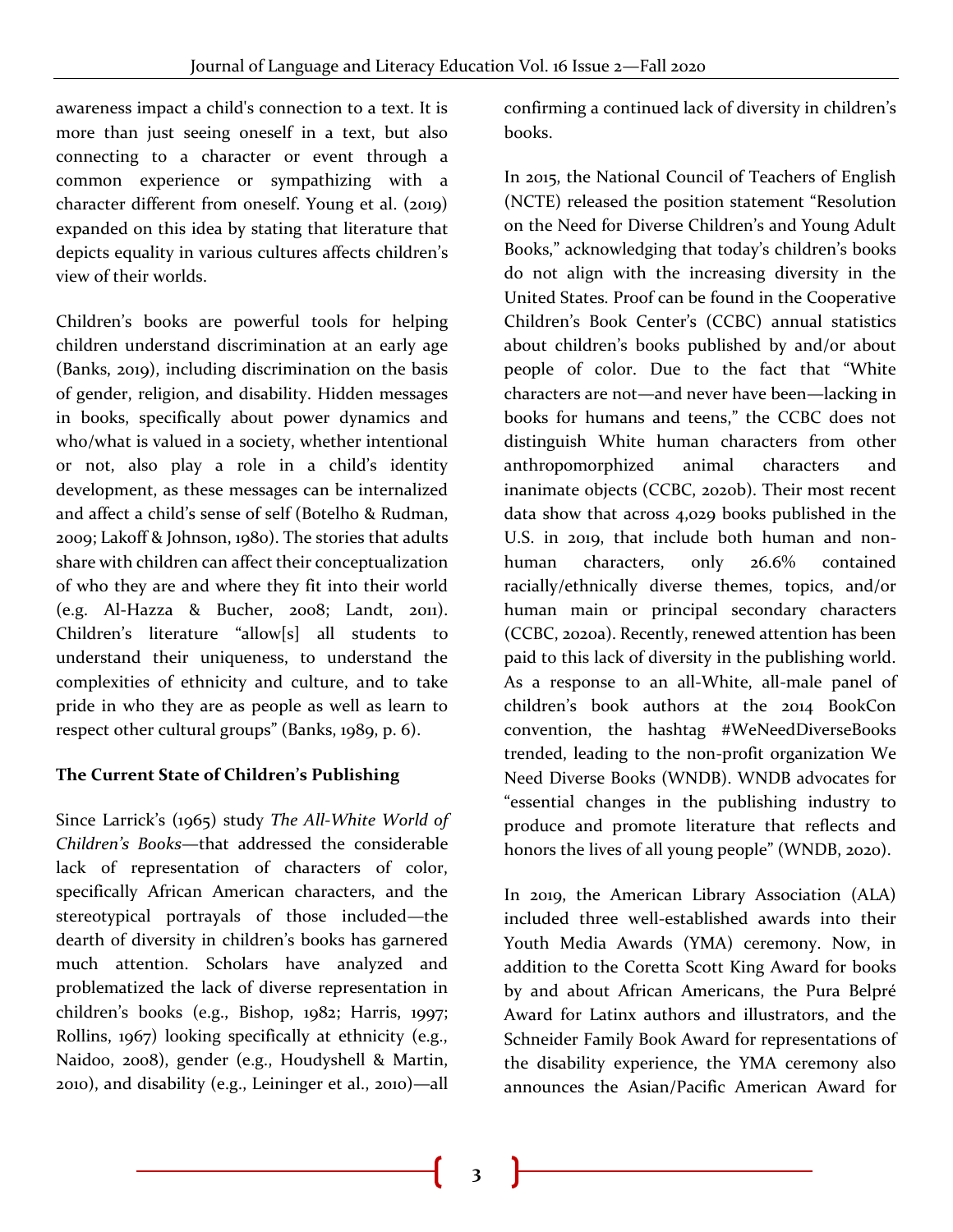Literature designed to "honor and recognize individual work about Asian/Pacific Americans and their heritage"; the Sydney Taylor Book Award to "recognize books that authentically portray the Jewish experience"; and the American Indian Youth Literature Award to "identify and honor the very best writing and illustrations by and about American Indians" (Association for Library Services to Children [ALSC], 2019]). Announcing these awards at the YMA announcements provides greater attention to awards for diverse populations and shows a dedication to recognizing the work of diverse authors and illustrators.

## **The Influence of Newbery Medal Books**

The John Newbery Medal is awarded annually by the ALA to "the author of the most distinguished contribution to American literature for children" published in the preceding year (ALSC, n.d.). The purpose of the award is:

To encourage original creative work in the field of books for children. To emphasize to the public that contributions to the literature for children deserve similar recognition to poetry, plays, or novels. To give those librarians, who make it their life work to serve children's reading interests, an opportunity to encourage good writing in this field. (ALSC, n.d., para. 3)

Since its inception, almost a century of titles have been awarded the medal along with yearly honor books, and these books have largely become a part of the children's literature canon (Kidd, 2007).

There are three main criteria for the Newbery award: (1a) literary quality as determined by "interpretation of the theme or concept; presentation of information including accuracy, clarity, and organization; development of a plot; delineation of characters; delineation of a setting; appropriateness of style"; (1b) "excellence of presentation for a child audience"; (2)

"a contribution to American literature . . . [decided] primarily on the text . . . [although] [o]ther components of a book, such as illustrations, overall design of the book, etc., may be considered when they make the book less effective"; and  $(3)$  "the book must be a self-contained entity" (ALSC, n.d.). Note that the award is not based on popularity but rather on perceived literary merit, and although considerations of representations of diversity are a natural component of book evaluation in terms of accuracy and authenticity, they are not determined to be criteria of the award.

Teachers and librarians often rely on book awards to select quality literature. As a result, award-winning books are often included in the curriculum and in school and classroom libraries, thereby ensuring likely access to and engagement with these texts (Kidd, 2007; Yokota, 2011).

## *The Newbery Medal's Impact on the Consumer Market*

Newbery Medal winners rarely go out of print, "ensuring a permanent place on a publisher's backlist" (Clark, 2003, p. 74). Since its inception, only one book is currently out of print, *Daniel Boone* by James Daugherty (1939), due to extreme racism and perpetuation of stereotypes. These books are readily available and frequently bought; "the distinction of winning the awards helps to keep books in print, insuring cumulative sales over a longer period" (Maughan, 2011, para. 2). According to Anita Silvey, "[n]o other award has the economic significance of the Newbery and Caldecott" (Maughan, 2011, para. 2) leading to an instant increase of book sales (Cockcroft, 2018).

#### *The Newbery Medal as a Purposive Sample*

Scholars of children's literature analyze Newbery Medal- and Honor-winning texts due to their prevalence in curricula and classrooms. Previous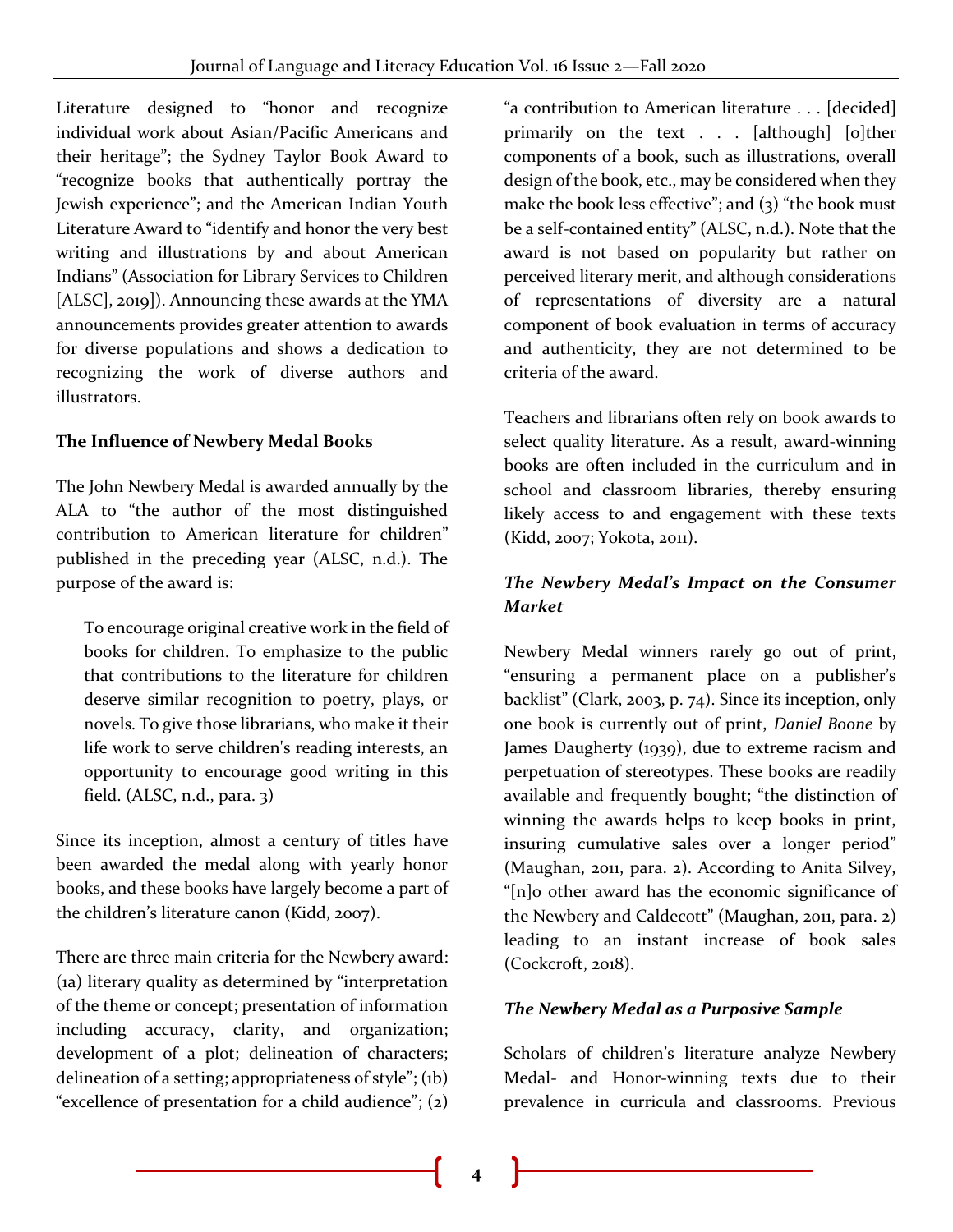content analyses have been done on subsets of Newbery titles with targeted foci. These studies tended to focus on specific, defining constructs such as race/ethnicity, gender, and disability. Additionally, many studies of constructs within the Newbery Medal are student studies, such as master's theses and dissertations, and such studies rarely reach an audience outside their academic context.

Studies that examined race/ethnicity have tended to look at portrayal of non-White characters, often focusing on their role in the book (e.g., Gillespie et al., 1994), on stereotypical portrayals (e.g., Wilkin, 2009), or on rate of visibility (e.g., Clark, 2007; Miller, 1998). General findings included that there is a lack of diverse characters, although the visibility has changed during different time periods; and that analyses of portrayals have been based on contemporary, cultural realities.

The majority of studies analyzing a corpus of Newbery-winning books has focused on examining the books for gender representation. Many have relied on frequency counts, finding a predominance of male main characters through the years of the award. However, female main characters have either grown in number or shared the spotlight with male main characters in ensemble casts (e.g. Clark, 2007; Powell et al., 1998). Studies have also examined traditional versus nontraditional gender roles (e.g. Groce, 2010; Houdyshell & Martin, 2010), finding that portrayals of both male and female main characters have increased in number of nontraditional depictions, although traditional roles still remain prevalent.

Leininger, Dyches, and Prater are known for research on disability representation in children's literature, and in 2010 published a study focused on Newbery books from 1975-2009 (Leininger et al, 2010). This study was supplemented by a related thesis by one of their students examining disability portrayal in books

from 1922-1974, thereby covering much of the span of Newbery winner and honor books. These studies found that many characters with disabilities were portrayed positively across time, although there was a significant lack of such characters represented.

Limited foci in these studies allow for deeper analysis; they do not provide a large-scale understanding of the award across time and/or multiple constructs. What makes this study unique is that it examines the entirety of Newbery Medal-winning titles from the Medal's inception to 2019 for representations of race/ethnicity, gender, and disability. (Henceforth the term Newbery-winning books refers only to Medal winners and not Honor books.)

## **Theoretical Framework**

The present study provides an overview of the data, analysis, and findings from a larger project that leveraged critical theories to frame the authors' analysis of the entire Newbery Medal-winning corpus. In the larger project, Critical Race Theory (CRT), Gender Schema Theory (GST), and Critical Disability Theory (CDT) are used to problematize the ways in which diverse populations, including race/ethnicity, gender, and disability, are portrayed and represented in Newbery-winning titles. These representations are characters children are likely to see in books, and consequently, characters that could impact their identity development. This article presents a broad view of the findings.

Critical theories such as CRT, GST, and CDT posit that individuals learn their roles and values in society through unwritten social rules and social norms (McLeod, 2008) and that individuals are socialized to internalize thoughts and behaviors of themselves and others in their worlds. CRT problematizes ways racism is inherent and learned, GST problematizes ways gender roles and norms are developed, and CDT problematizes ways depictions of individuals with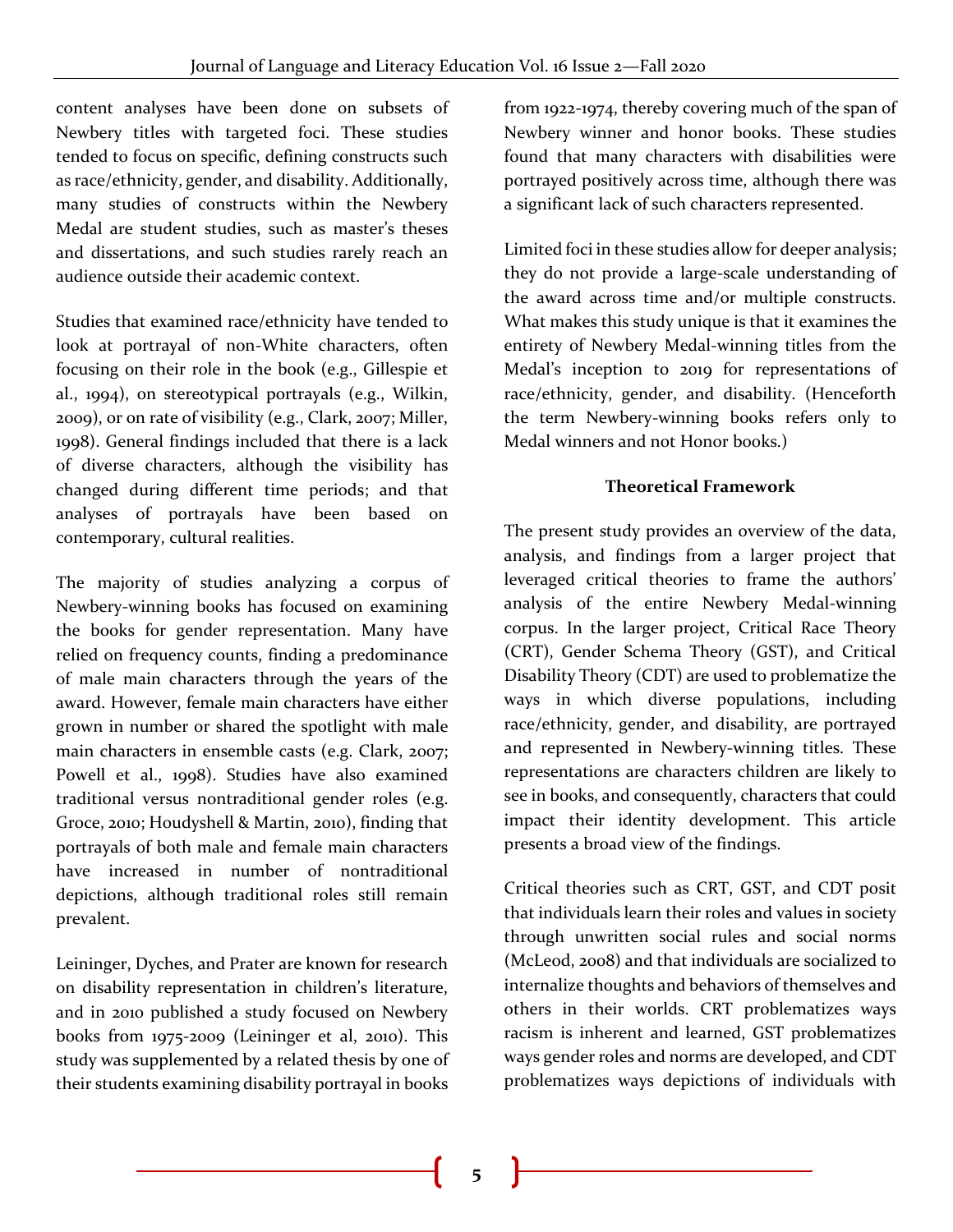disabilities influence perceptions of their place and role in society.

CRT examines implicit and explicit bias in society and states that racism must be acknowledged. Delgado and Stefanic (2001) outline five tenets of CRT that posit that (a) racism is common and prevalent in society; (b) racism is difficult to address due to its being embedded in daily life; (c) the concept of race is a product of society and social thought; (d) racialization is different depending on the needs of the dominant society; and (e) counter-narratives are critical to give people of a color a voice.

An additional component of CRT is interest convergence theory (Bell, 1992), which asserts that equality among and between people, specifically Black people, can only be reached when the interests of BIPOC align with, or converge with, those of White people. Inequitable education, including access to racially and ethnically diverse literature, ensures White social advantage (Milner et al., 2013; Rector-Aranda, 2016; Souto-Manning et al., 2019). When educators', scholars', and publishers'

**"When educators', scholars', and publishers' interests privilege the publication and inclusion of diverse literature, thereby allowing all children the opportunity to see themselves and make connections to the books they read, greater equality can be attained."**

interests privilege the publication and inclusion of diverse literature, thereby allowing all children the opportunity to see themselves and make connections to the books they read, greater equality can be attained.

Similar to CRT, GST is a cognitive theory that proposes that children learn gender roles from their culture by both human interactions and interactions with different forms of media such as books, television, movies, and games (Bem, 1983; Martin & Halverson, 1981; Trepanier-Street & Romatowski,

1999). GST suggests that a child's gender identity is affected by the variety of gender roles and expressions they see in society and the materials they come into contact with (Egan & Perry, 2001; Nielson et al., 2020). Butler (2004) expands upon this and calls for a disruption of the binary view of sex and gender, arguing that gender is a performative act that is reinforced by societal norms.

Following the same foundational tenets, CDT examines the ways disabilities and individuals with disabilities are portrayed, focusing on the social and cultural perspectives rather than medical or

> rehabilitative ones (Saunders, 2004) that work to problematize the beliefs and assumptions of ableism present in society (Hunt, 1966).

> These three theories have previously been used in research on children's literature, because when children read books, they also read culture. Thus, they are socialized into learning the ways they fit into their wider society, since biases depicted in children's books can contribute to children's self-identity (Hamilton et al., 2006). Existing

content analyses of literature, featured in subsequent paragraphs, have used these theories individually, analyzing a subset of books for depictions of race/ethnicity, gender, or disability.

Studies using CRT have examined character depictions and language in presenting characters of different races in order to point out assumptive portrayals (Brissett, 2019; Wiseman et al., 2019). Many studies that use CRT focus on a specific population, such as depictions of African Americans (e.g., Brooks & McNair, 2015; Wilkin, 2009), Latinx (e.g., Chappell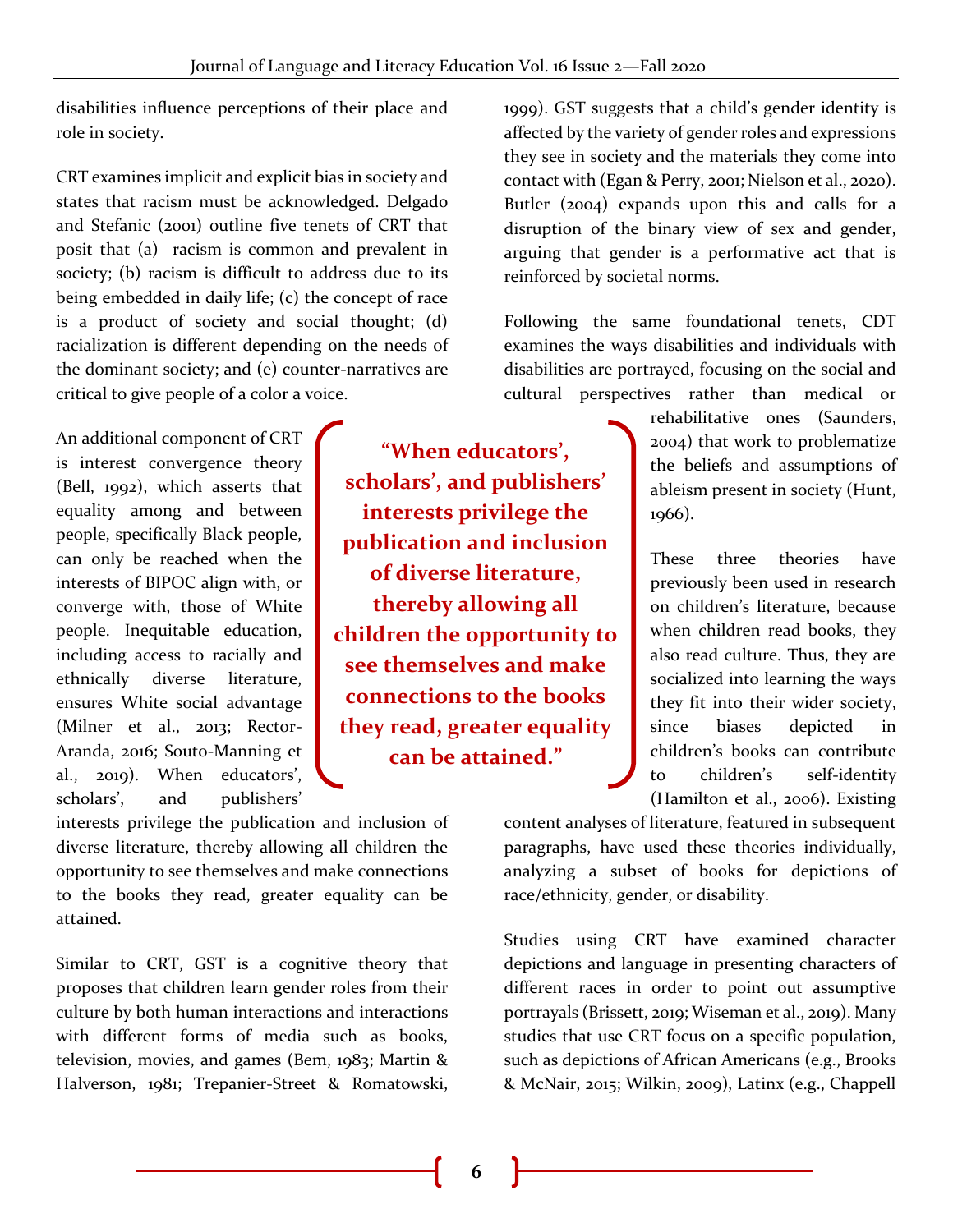& Faltis, 2007; Rodriguez & Braden, 2018), Asians (e.g., Rodriguez & Kim, 2018), and American Indians<sup>2</sup> (e.g., Bickford & Knoechel, 2017).

The critical lens of GST has been used to analyze the depiction of gender roles in subsets of books and identify whether or not the books perpetuate stereotypes (Bem, 1983; Trepanier-Street & Romatowski, 1999). Studies of gender in children's literature often examine picture books (e.g., Allen et al., 1993; Crisp & Hiller, 2011; Kneeskern & Reeder, 2020) or investigate the influence that children's literature has on children's gender attitudes (e.g. Crisp et al., 2018; Gritter et al., 2017). The notion of "traditional gender roles" is changing in contemporary society, trending toward inclusion of LGBTQ+ and nonbinary constructions of gender. Recent scholarship has explored the queering of children's books for examples of heteronormativity and its impact on identity development (DePalma, 2016; Hermann-Wilmarth & Ryan, 2016), as well as studies that examine representations of LGBTQ+ characters (Crawley, 2017; Lester, 2014).

Using tenets of CDT when analyzing literature can assist in identifying hidden biases or ideological representations that perpetuate the assumption that individuals with physical, emotional, or cognitive disabilities cannot be a part of general, mainstream activities. Research has used CDT to examine portrayals of characters with disabilities and whether they are appropriately, accurately, and positively depicted (Grow et al., 2019; Leininger et al., 2010).

Beach et al. (2009) state that, "content analysis is a flexible research method for analyzing texts and describing and interpreting the written artifacts of a society" (p. 129). They discuss how undertaking a

content analysis permits the addition of specific theoretical perspectives and lenses to a quantitative content analysis. This approach allows for critical theories to be combined with quantitative analyses to foster critical thought. Willis (2008) asserts that not all tenets of a critical theory need to be used for every analysis, but rather that the analysis fit a study's purpose. This article is rooted in the above critical theories but is designed to describe the field of the Newbery-winning titles on a large scale. Descriptive content analysis allows for establishing an overview, or baseline, of a set of data. Describing the corpus is a necessary prerequisite that must be met before conclusions from a critical perspective can be drawn. Adding a critical lens allows for a more nuanced discussion of the data. This article is designed to provide a picture of representations of diversity in the corpus of Newbery-winning books.

#### **Research Questions**

This study examined the representations of diversity in Newbery-winning titles from 1922-2019. It focused on the following guiding questions:

- 1. What diverse populations are represented within the corpus of Newbery-winning titles, and with what prevalence are they portrayed across categories of race/ethnicity, gender, and disability?
- 2. What diverse populations are represented within the main characters encountered in Newbery-winning titles, and with what prevalence are they portrayed across categories of race/ethnicity, gender, and disability?

<sup>2</sup> The terms American Indian and Middle Eastern are used in this article. The American Indian Youth Literature Award applies the term American Indians to honor and

celebrate literature by Native Americans and Indigenous North American peoples. The term Middle Eastern was selected over alternatives (e.g., Western Asian) as it is the titular term used for the Middle East Book Award.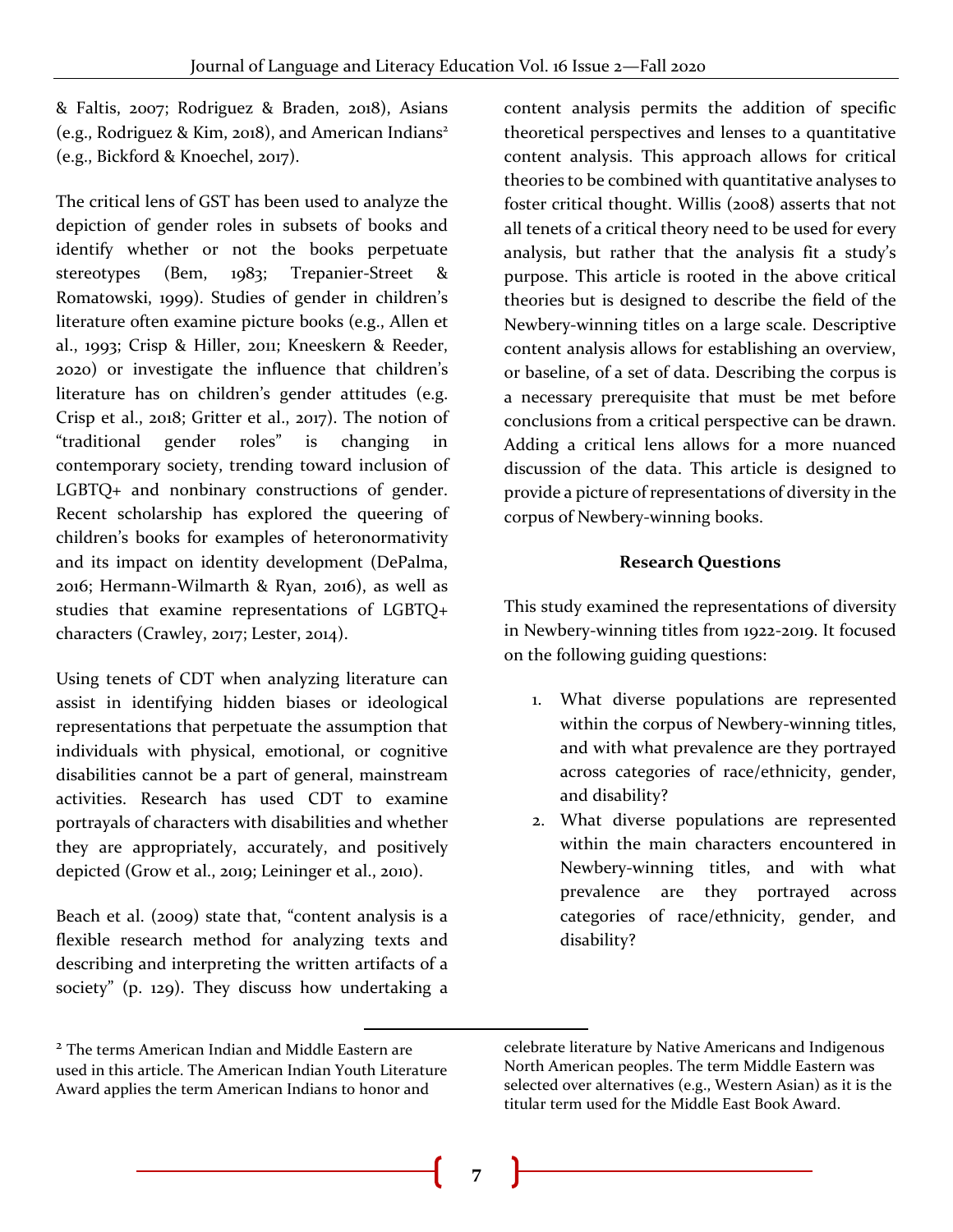#### **Methodology**

This study is a descriptive content analysis of Newbery-winning books. Krippendorf (2004) sees content analysis as "*a research technique for making replicable and valid inferences from the text to the contexts of their uses*" (p. 18; emphasis in original). Our coding process was reader-response-oriented (Rosenblatt, 1978) and recognized that texts have multiple interpretations. The intention in this particular analysis of the larger data set was to describe the presence and prevalence of literary elements that signaled race/ethnicity, gender, and disability. To accomplish this goal, we used systematic content analysis procedures as described by Cohen et al. (2007), with an *a priori* coding system (Weber, 1990).

The *a priori* system was developed and adapted from previously used instruments in content analyses. This system allowed for coding variables such as religion, social class, sexual orientation, setting of story (i.e., time and place), genre, text complexity, the author's cultural identity and sexual orientation—variables that are not discussed in the present study—in addition to variables centered on representations of race/ethnicity, gender, and disability—variables that are discussed in this study. The decision to present the analysis and findings related to race/ethnicity, gender, and disability in lieu of the other variables emanates from (a) the prominence of examples within the data for race/ethnicity, gender, and disability compared to the limited breadth and depth of examples for the other variable codes, and (b) the obvious connections from the extant literature to the analysis around these three variables race/ethnicity, gender, and disability. In other words, the coding framework described below offered the richest set of data to discuss and has been previously used with large data sets in past content analyses examining representations of diversity in picture

2018) books (Koss, 2015) and Caldecott winners (Koss et al., 2018).

#### **A Priori Variables Coded**

A list of the *a priori* variables and coding framework used in the present study appear below.

## *Race/Ethnicity*

The guidelines for race and ethnicity that are applied in the U.S. Census were employed as part of the *a priori* coding scheme employed in this study (U.S. Census Bureau, 2017). Race is defined as a person's self-identification with one or more social groups (asterisked in Table 1) whereas ethnicity determines whether an individual is of Latinx origin. "Middle Eastern" is not on the 2020 U.S. Census race classification scheme; all peoples identifying as Middle Eastern would either self-identify as "White" or as "Some other race." Given the large number of children of Middle Eastern descent in U.S. schools today (see, e.g., Parvini & Simani, 2019), this data set coded specifically for this group.

Terminology was chosen to reflect the terms used by the major children's book award committees (American Indian Library Association, 2010; Asian Pacific American Library Association, 2010; Black Caucus of the American Library Association, 2003; REFORMA, n.d.).

#### *Gender*

Although acknowledging that coding for gender with a binary, male/female, coding scheme is theoretically problematic and not entirely inclusive or reflective of contemporary trends in gender studies, the corpus of data reflected the binary scheme with no exceptions as far as the human main characters were concerned. Gender pronouns, gender-specific language, and/or visible gender presented in images, when applicable, provided the source information upon which gender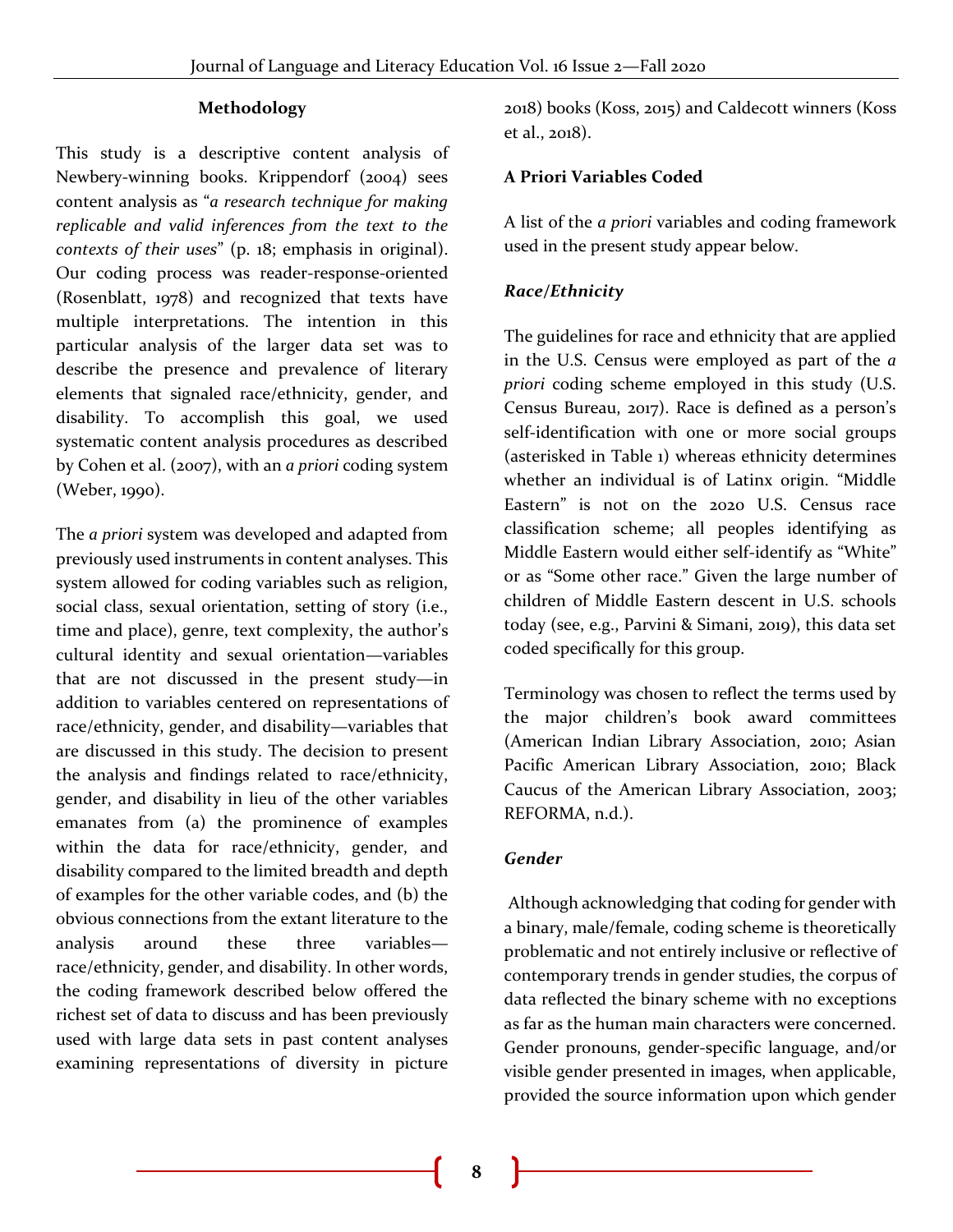| Values            | Description                                                                |
|-------------------|----------------------------------------------------------------------------|
| White*            | People with origins from Europe or North Africa. White was used to refer   |
|                   | to any individual not identified as Black, American Indian, Asian, Latinx, |
|                   | Middle Eastern, or Multiracial. Typically, the term White refers to those  |
|                   | of European descent.                                                       |
| Black*            | People with origin from Africa. Includes people identifying as African     |
|                   | American. Black includes all peoples who identify as racially and          |
|                   | ethnically Black (which might include peoples who identify as African,     |
|                   | African American, Caribbean, West Indian, and from other areas).           |
| Latinx            | People (from any race) of Hispanic or Latin origin. Latinx includes people |
|                   | from Latin America, North America, the Caribbean, and other countries      |
|                   | who self-identify as having Latinx heritage.                               |
| American Indian   | People of First Nation and Indigenous origins in North, South, and         |
| or Alaska Native* | Central Americas.                                                          |
| Asian*            | People inhabiting the continent of Asia inclusive of the Far East,         |
|                   | Southeast Asia, and India, as well as U.S.-residing Asian-Americans. Asian |
|                   | includes Asian, Asian Pacific, Asian American, and all other people who    |
|                   | identify as of Asian heritage.                                             |
| Island Born*      | People indigenous to Hawaii, Guam, Samoa, or the Pacific Islands.          |
| Middle Eastern    | People of Southwest Asian, Middle Eastern, or North African countries, or  |
|                   | those U.S.-residing peoples from these geographic regions who identify as  |
|                   | belonging to this group. Middle Eastern includes people from Western       |
|                   | Asia and parts of Northern Africa and Southeastern Europe.                 |
| Multiple          | Books narrated in equal proportion from multiple points of view with       |
|                   | different Races/Ethnicities. Only applicable at the Book level.            |
| Multiracial*      | People identifying as having two or more races of origin.                  |
| Unknown           | Books and characters with very specific, yet undetermined, cultural or     |
|                   | linguistic patterns were classified as Unknown.                            |

| Table |  |
|-------|--|
|-------|--|

*Race\*/Ethnicity Values*

was determined. These guidelines were based on previous studies (e.g. Crabb & Bielawski, 1994; Weitzman et al., 1972) that identified all characters of any type—human, animal, toy, magical creature, insect—if they were clearly identifiable in text or image. If a character's gender was not clearly presented by one of the above factors, the character was coded as neutral even though such parameters are limiting and potentially problematic, as gender is not solely a binary construction.

#### *Disability*

Unless explicitly specified by an in-text description or label, or an adaptive device presented in an illustration, when applicable, a character was presumed to be able-bodied. The U.S. Department of Education's Individuals with Disabilities Education Act regulations guided the *a priori* coding framework for the following analyses. For ease of discussion,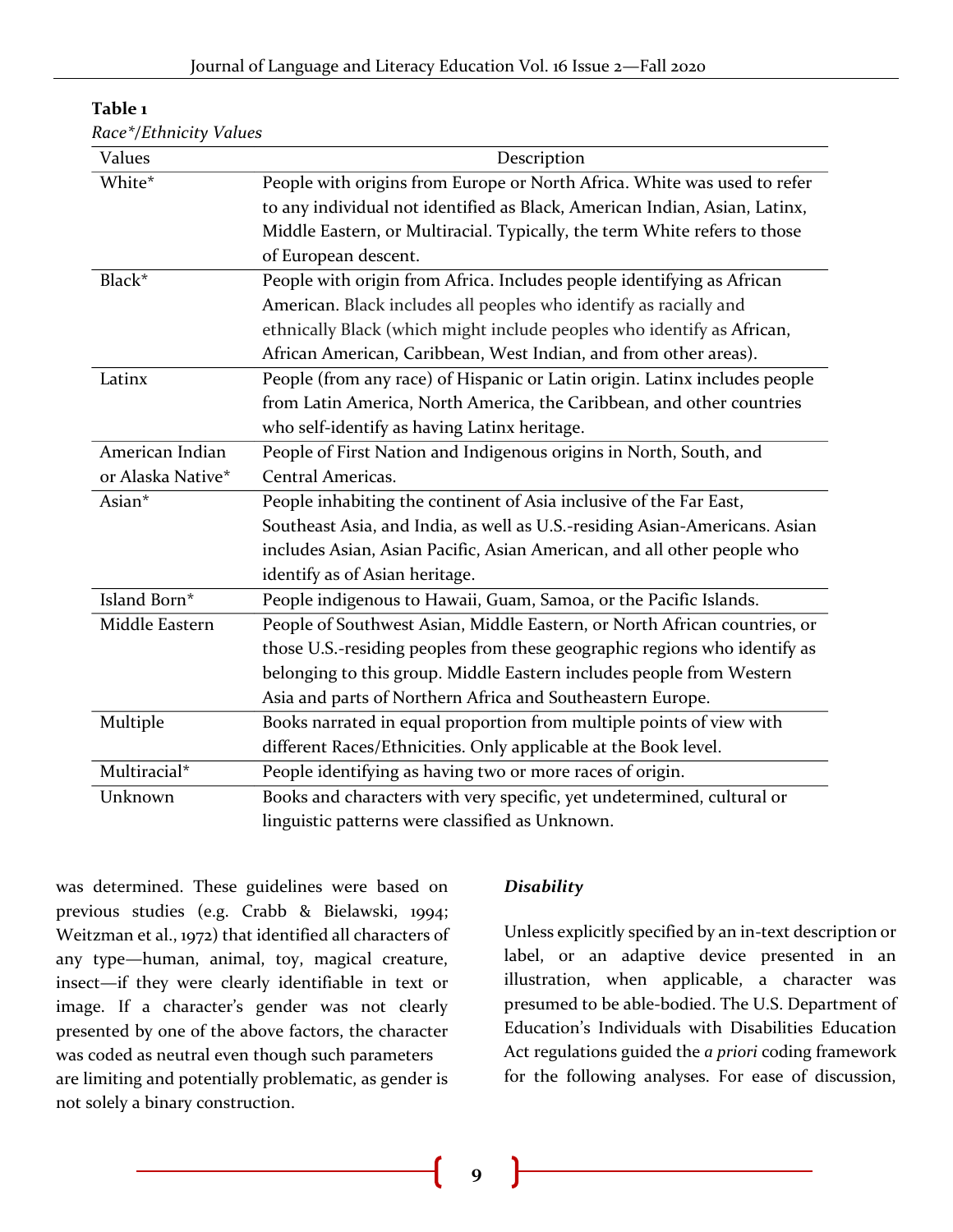| Values                       | Description                                                             |  |  |  |  |  |
|------------------------------|-------------------------------------------------------------------------|--|--|--|--|--|
| Physical                     | People with any physical impairment that hindered their mobility,       |  |  |  |  |  |
|                              | vision, hearing, speech (e.g., cleft palate), or physical health (e.g., |  |  |  |  |  |
|                              | diabetes, heart conditions). This included glasses and crutches.        |  |  |  |  |  |
|                              | Temporary physical impairment was included in the coding.               |  |  |  |  |  |
| Social-Emotional             | People with any social or emotional disorder including anxiety,         |  |  |  |  |  |
|                              | phobias, depressive disorders, or bipolar disorder.                     |  |  |  |  |  |
| Cognitive                    | People with any cognitive impairment, including learning disabilities,  |  |  |  |  |  |
|                              | reading difficulties, expressive or receptive language, traumatic brain |  |  |  |  |  |
|                              | injury, Alzheimer's, and others.                                        |  |  |  |  |  |
| <b>Multiple Disabilities</b> | Any character who contained more than one of the following:             |  |  |  |  |  |
|                              | physical, social-emotional, and/or cognitive disabilities.              |  |  |  |  |  |

## **Table 2**

#### *Ability*

disability was divided into three main domains of development: physical, social-emotional, and cognitive. Physical included any physical impairment, social-emotional included any social or emotional disorder, and cognitive included all learning disabilities. If a character wore glasses, they were coded as having a physical disability. Coding allowed for multiple disabilities to be captured at the book and main character levels of analysis. When an identified disability explicitly affected multiple domains of development, and the impact was detailed in the text, the "multiple disabilities" value was coded, but we also captured the specific physical, social-emotional, or cognitive disability in the data set. The research team qualitatively documented the language observed in the Newbery-winning titles. Table 2 presents the descriptive codes employed for disability.

#### **Sample and Inter-rater Agreement**

All Newbery winners from the inception of the award in 1922 through 2019 were included in this study for a total of 98 books. ALSC (n.d.) publishes a list of all Newbery-winning titles.

Three researchers read and coded the 98 titles in this study—86% of the titles were coded by the first author; 18% by the second author; and 19% by the research assistant. Inter-rater agreement was established in dyads first, with inter-rater agreement ranging from 91% to 98% among all codes and across all coders. Any disagreements were resolved to consensus through discussion. All three researchers coded seven percent of the titles, with 94% agreement across the three coders and 85 variables.

The results were analyzed in SPSS Statistics (IBM, 2019) and in Excel (Microsoft, 2019). Once frequency counts were established for the full set of overall book and main character variables, the authors analyzed the data for patterns to describe the patterns observed with respect to the prevalence of race/ethnicity, gender, and disability in the corpus. Intersections of diversity were analyzed by using cross tabulations of the race/ethnicity data set with the gender or disability data sets.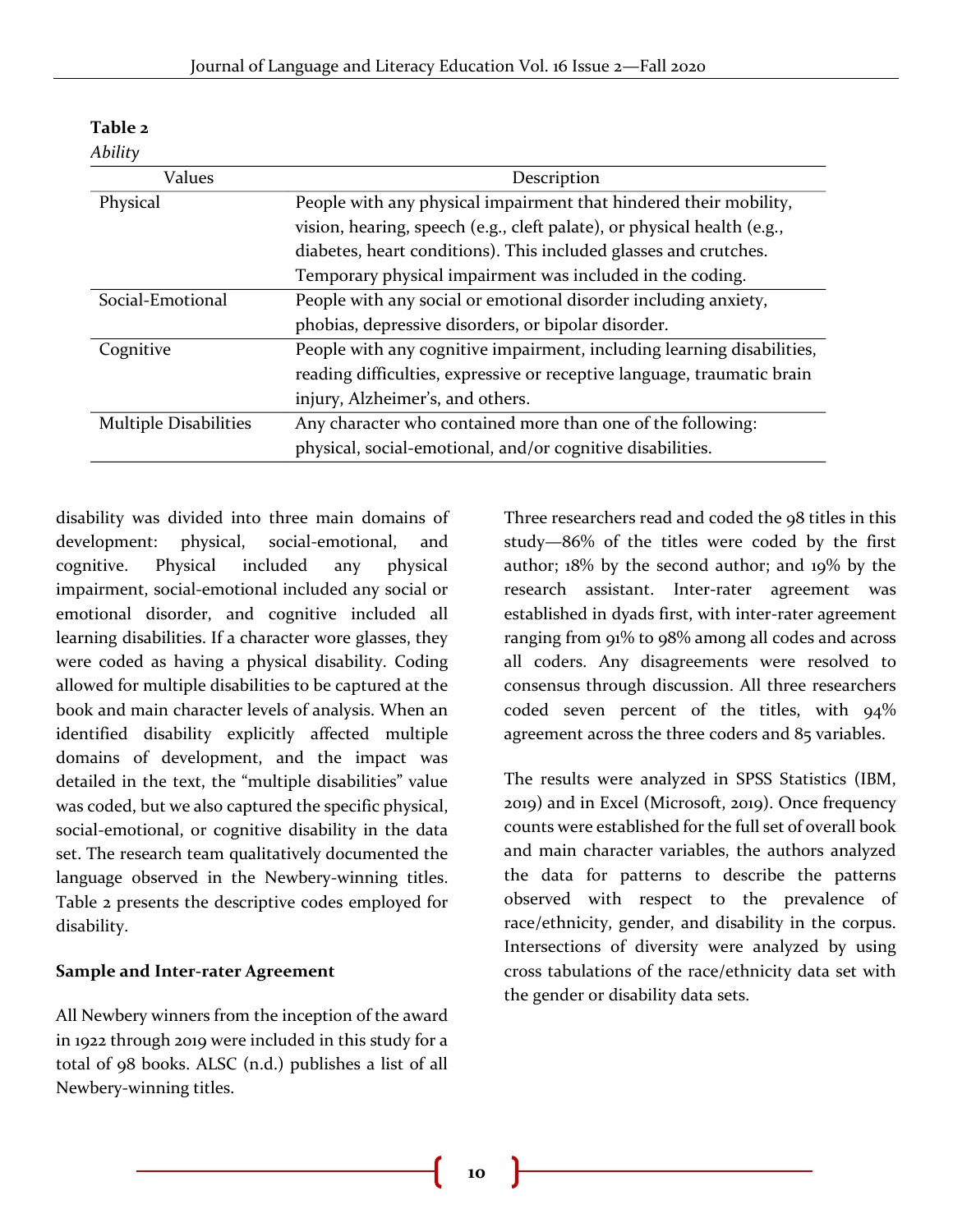| Race/Ethnicity  | . .<br>Frequency | $\%$ (of n=92 books coded) |
|-----------------|------------------|----------------------------|
| White           | 63               | 68.5                       |
| Black           | 8                | 8.7                        |
| Latinx          | $\overline{4}$   | 4.3                        |
| Asian           | 8                | 8.7                        |
| American Indian | $\overline{2}$   | 2.2                        |
| Island Born     | $\overline{2}$   | 2.2                        |
| Middle Eastern  | $\overline{2}$   | 2.2                        |
| Multiple        | ı                | 1.1                        |
| Unknown         | $\overline{2}$   | 2.2                        |
| Total           | 92               | 100                        |

#### **Table 3**

*Primary Race/Ethnicity Coded in Overall Book*

#### **Results**

Coding across the two levels of data (overall book and main characters) often did not maintain an n=98. When variables were not present in a particular text, they were omitted from the analysis at the book and main character levels. N-values for each analysis are reported in each section that follows.

We capped the number of main characters coded in our data set at four per title. Because one aspect of this analysis is concerned with race/ethnicity, books with no characters or non-human characters were omitted from analyses, yielding the following: 13 books did not contain human main characters, 62 books had one human main character, 15 had two human main characters, four books had three human main characters, and four books had four human main characters coded. We identified 120 human main characters across 85 Newbery winners.

#### **Race/Ethnicity**

We coded for race/ethnicity across a number of dimensions in the texts.

#### *Book Overall*

A book was considered as containing a primary race/ethnicity when the books' characters predominantly represented a specific racial or ethnic group. A secondary race/ethnicity was coded at the book level when characters of a racial or ethnic group different from the primary race/ethnicity appeared in the book, or when the main character traveled to a new or foreign place wherein they encountered another culture or race/ethnicity.

**Primary Race/Ethnicity.** At the book level, variables captured a primary race/ethnicity for 92 of the books in the set. Six books did not present a primary race/ethnicity, for example books with primarily animal characters such as *Mrs. Frisby and the Rats of NIMH* (O'Brien, 1971) and *The One and Only Ivan* (Applegate, 2012). This variable is summarized in Table 3. White was the predominant race/ethnicity coded in the data set. In the case of *Hello, Universe* (Kelly, 2017), "Multiple" was applied to reflect that the story unfolded equitably from multiple points of view, with each character portraying a different ethnicity.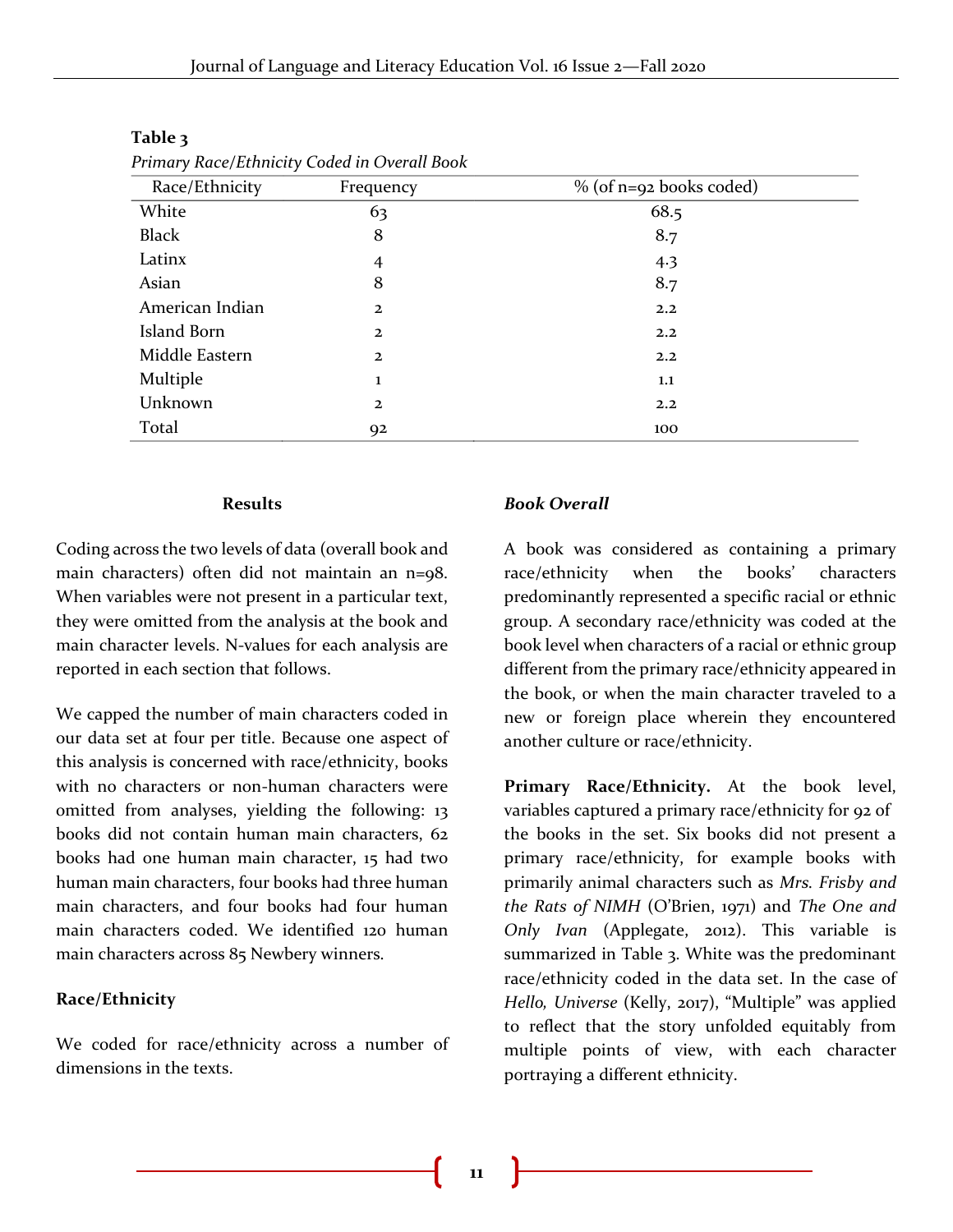**Secondary Race/Ethnicity***.* Forty-six books had both primary and secondary race/ethnicity coded. An additional 48 titles did not present any secondary race/ethnicity. Two books, *Joyful Noise: Poems for Two Voices* (Fleischman, 1988) and *Miss Hickory*  (Bailey, 1946), had neither a primary nor a secondary race/ethnicity. In other words, 49 percent of Newbery-winning texts portray a single race/ethnicity, and approximately 46 percent of the Newbery-winning texts present multiple races/ethnicities. Thirty-seven books were coded with White as the primary race/ethnicity with no secondary race/ethnicity identified, indicating that White appears as the default race/ethnicity in this sample of U.S. children's literature.

To further illustrate the ways in which White is the default race/ethnicity, we analyzed 28 books in which (a) White was the primary race/ethnicity, and (b) one or more non-White races/ethnicities functioned as secondary. Several Newbery-winning titles are worth identifying by name because the titles represent exceptions to the norms observed in the data for race/ethnicity. Table 4 presents the titles in which a non-White race/ethnicity was coded as secondary at the book level. A value of 1 appearing in Table 4 indicates a code for secondary race/ethnicity. In *Waterless Mountain* (Armer, 1931)*,* for example, there were two secondary races/ethnicities coded: White and American Indian.

Table 5 presents a cross-tabulation of the primary and secondary races/ethnicities appearing within books containing a non-White secondary race/ethnicity. In each of these instances, the diversity was presented in a primarily White world. For example, eight titles included American Indians as secondary characters (e.g., *Caddie Woodlawn* [Brink, 1935], *Thimble Summer* [Enright, 1938]), and 20 titles included Black secondary characters (e.g., *The Voyages of Doctor Dolittle* [Lofting, 1922], *Holes* [Sachar, 1998]). As a more specific example, Merci, in *Merci Suárez*  *Changes Gears* (Medina, 2018) is a Latina child whose family is the primary focus of the book. The story takes place in the United States within a neighborhood whose characters are portrayed as predominantly White. Within that neighborhood, Merci's family, her grandparents, and her aunt and cousins live at "Las Casitas," three small houses grouped closely together, in a small neighborhood within a neighborhood. Because of this segregation, Merci's brother Roli said they lived in "the Suárez Compound" (p. 18). There were a few additional non-White characters in the neighborhood schools, including the twins that are described as "Vietnamese" (p. 22).

## *Main Characters*

Across the 85 titles coded for one or more main character, our results yield minimal diversity: 85 (70.8%) of the n=120 human main characters were White; 12 (10.0%) were Asian; 10 (8.3%) were Black; three were Latinx (2.5%); seven were Middle Eastern, American Indian, or Island Born (5.9%, combined). Three additional main characters had a race/ethnicity classified as "unknown" as was observed in *The Giver* (Lowry, 1993) and in *The Girl Who Drank the Moon* (Barnhill, 2016)*.*

Of those main characters whose race/ethnicity was known and coded as other-than-White (n=32 characters, appearing across 28 titles), two lived in a predominantly White world: a South Asian in *The View from Saturday* (Konigsburg, 1996), and a biracial character, American Indian and White, in *Walk Two Moons* (Creech, 1994). With the exception of the two non-White characters appearing in *Hello, Universe* (Kelly, 2017) whose stories unfolded in a world filled with diversity, the remaining 28 non-White characters appeared in a primary race/ethnicity, and larger cultural context, that was their own (i.e., in books where most everyone else looks like they do).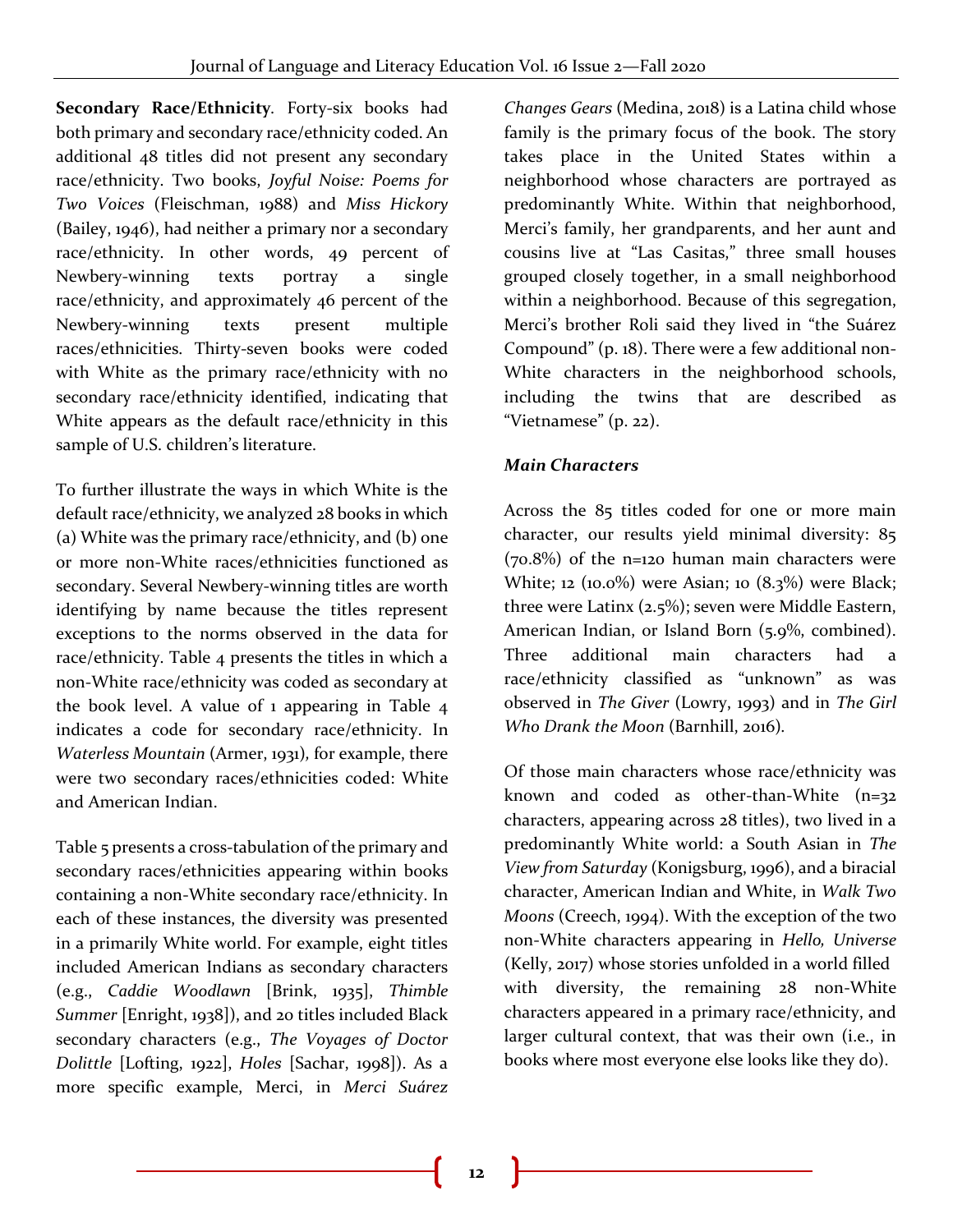## **Table 4**

*Secondary Diverse Race/Ethnicities Appearing in Overall Book*

| Title                            | White        |              | Black Latinx | Asian        | American | Island         | Other           |
|----------------------------------|--------------|--------------|--------------|--------------|----------|----------------|-----------------|
|                                  |              |              |              |              | Indian   | <b>Born</b>    |                 |
| Voyages of Doctor Dolittle, The  | $\mathbf{1}$ | $\mathbf{1}$ |              |              |          | 1              |                 |
| (1923)                           |              |              |              |              |          |                |                 |
| Smoky, the Cowhorse (1926)       |              | $\mathbf{1}$ | $\mathbf{1}$ |              |          |                |                 |
| Hitty, Her First Hundred Years   |              | $\mathbf{1}$ |              | 1            | 1        |                |                 |
| (1929)                           |              |              |              |              |          |                |                 |
| <b>Waterless Mountain (1931)</b> | 1            |              |              |              | 1        |                |                 |
| Invincible Louisa: The Story of  | 1            | $\mathbf{1}$ |              |              |          |                |                 |
| the Author of Little Women       |              |              |              |              |          |                |                 |
| (1933)                           |              |              |              |              |          |                |                 |
| Dobry (1934)                     |              |              |              | 1            |          |                |                 |
| Caddie Woodlawn (1935)           |              |              |              |              | 1        |                |                 |
| Thimble Summer (1938)            |              |              |              |              | 1        |                |                 |
| Daniel Boone (1939)              |              | 1            |              |              | 1        |                |                 |
| Matchlock Gun, The (1941)        |              | 1            |              |              | 1        |                |                 |
| Johnny Tremain (1943)            | 1            | $\mathbf{1}$ |              |              |          |                |                 |
| Strawberry Hill (1945)           |              | $\mathbf{1}$ |              |              |          |                |                 |
| Secret of the Andes (1953)       | 1            |              |              |              |          |                | <b>Biracial</b> |
| Carry on, Mr. Bowditch (1955)    |              | $\mathbf{1}$ | $\mathbf{1}$ |              |          |                |                 |
| Rifles for Watie (1957)          |              | $\mathbf{1}$ |              |              | 1        | 1              |                 |
| Witch of Blackbird Pond, The     |              | 1            |              |              | 1        |                |                 |
| (1958)                           |              |              |              |              |          |                |                 |
| Bronze Bow, The (1961)           | $\mathbf{1}$ | $\mathbf{1}$ |              |              |          |                |                 |
| I, Juan de Pareja (1965)         |              |              | $\mathbf{1}$ |              |          |                |                 |
| Slave Dancer, The (1973)         |              | $\mathbf{1}$ |              |              |          |                |                 |
| Westing Game, The (1978)         |              | $\mathbf{1}$ |              | 1            |          |                |                 |
| Gathering of Days: A New         |              | 1            |              |              |          |                |                 |
| England Girl's Journal, 1830-    |              |              |              |              |          |                |                 |
| 1832, A (1979)                   |              |              |              |              |          |                |                 |
| Dicey's Song (1982)              |              | 1            |              |              |          |                |                 |
| Lincoln: A Photobiography        |              | $\mathbf{1}$ |              |              |          |                |                 |
| (1987)                           |              |              |              |              |          |                |                 |
| Maniac Magee (1990)              |              | $\mathbf{1}$ |              |              |          |                |                 |
| View from Saturday, The (1996)   |              |              |              | 1            |          |                |                 |
| Holes (1998)                     |              | $\mathbf{1}$ |              |              |          |                |                 |
| When You Reach Me (1999)         |              | $\mathbf{1}$ |              |              |          |                |                 |
| Merci Suarez Changes Gears       | $\mathbf{1}$ |              |              | $\mathbf{1}$ |          |                |                 |
| (2019)                           |              |              |              |              |          |                |                 |
| Total by Race/Ethnicity          | $\tau$       | 20           | 3            | 5            | 8        | $\overline{2}$ | 1               |
|                                  |              |              |              |              |          |                |                 |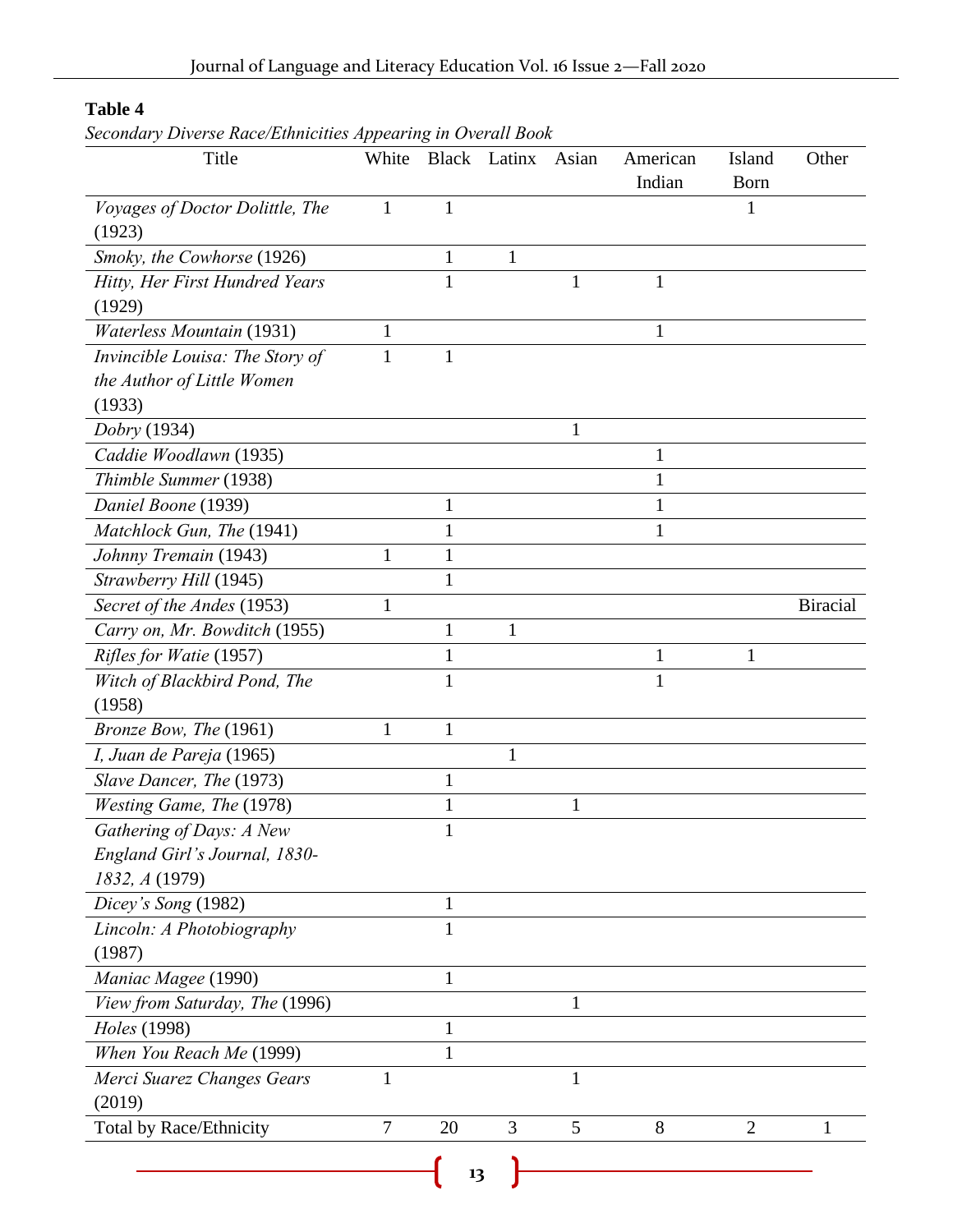#### **Table 5**

|                         | Primary Race/Ethnicity |         |       |          |         |       |  |  |
|-------------------------|------------------------|---------|-------|----------|---------|-------|--|--|
| White                   | Black                  | Latinx  | Asian | American | Middle  | Other |  |  |
|                         |                        |         |       | Indian   | Eastern |       |  |  |
|                         |                        |         |       |          |         |       |  |  |
|                         |                        |         |       |          |         |       |  |  |
| 19                      | X                      |         |       |          | 1       |       |  |  |
| $\mathbf{2}$            | $\bf{1}$               | X       |       |          |         |       |  |  |
| $\overline{4}$          |                        | $\bf 1$ | X     |          |         |       |  |  |
| 7                       |                        |         |       | $1^*$    |         |       |  |  |
|                         |                        |         |       |          | X       |       |  |  |
| $\overline{\mathbf{3}}$ |                        |         |       |          |         | X     |  |  |
|                         |                        |         |       |          |         |       |  |  |

*Cross-tabulation of Diverse Secondary Races/Ethnicities x Primary Race/Ethnicity*

'Note that American Indian is both primary and secondary due to two different American Indian groups within *Waterless Mountain.*

#### **Gender**

We next detail the specific codes we applied to the texts to account for their representation of gender.

#### *Book Overall*

Ninety-seven of the books had both a male and a female character (*Joyful Noise: Poems for Two Voices* [Fleischman, 1988] was the only title that did not demonstrate this depiction because there were no actual characters). Three books contained a character that we coded as neutral, non-human, and always in a book with male and female characters (e.g., the dog in *Call it Courage* [Sperry, 1949], the Brain in *A Wrinkle in Time* [L'Engle, 1962], and the dragons in *The Hero and the Crown* [McKinley, 1984]). Although

our coding allowed for non-binary representations of gender, no instances were identified.

The function of gender roles in the narrative and unfolding of the plot were noted at the book level as well. Powell et al., (1993) use the terms *traditional* and *progressive* to determine gender roles. Traditional females are defined as those who are the "primary caretaker of children and home, sensitive, comforting, dependent, physically weak," while traditional males are the "primary provider, physically strong, brave, adventurous, independent." Conversely, progressive females are "married women working outside the home, physically strong, brave, independent, in male dominated jobs," and progressive males are "caretakers of children and involved in duties at home, sensitive, working in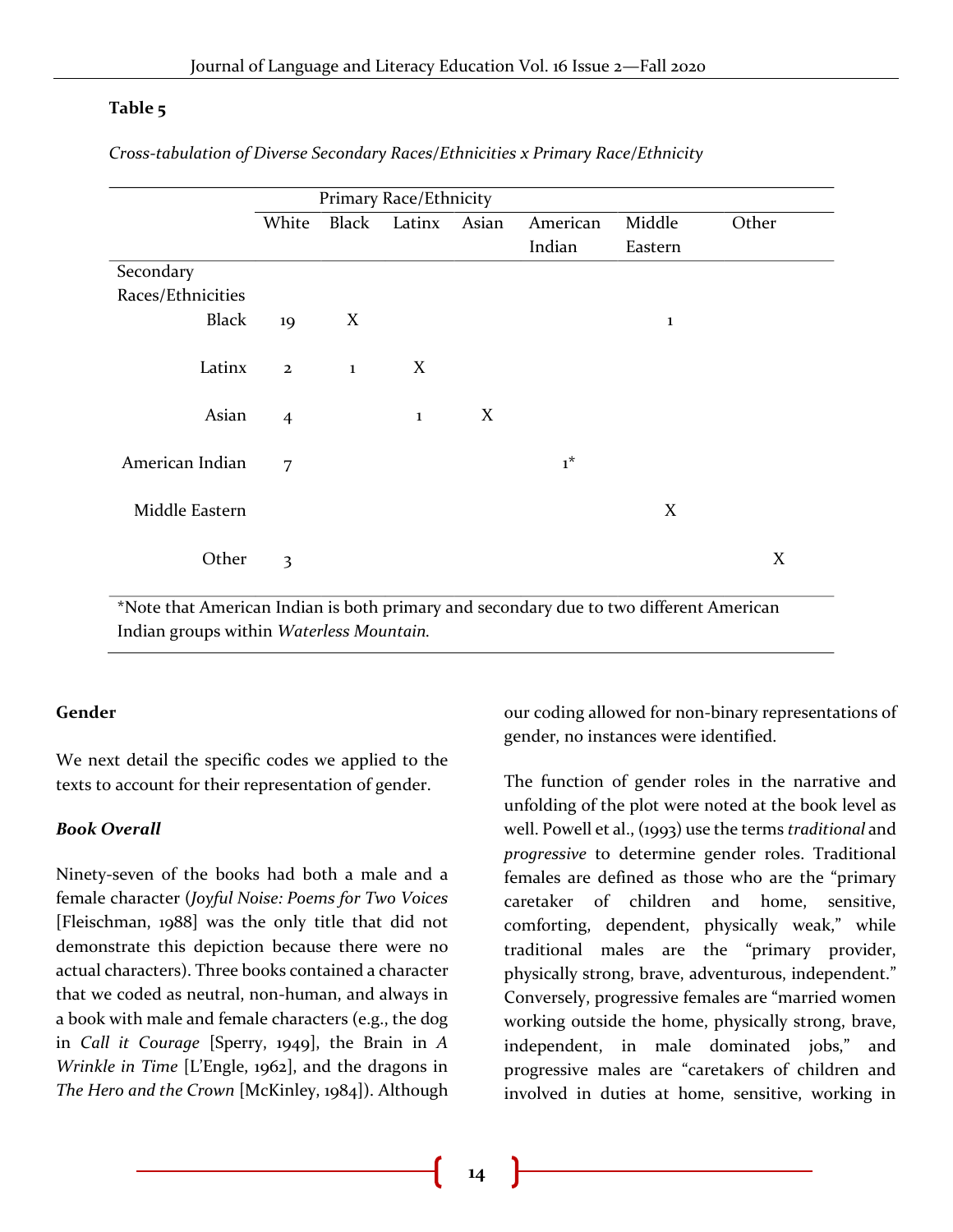female dominated jobs" (p. 98). Of the 85 titles that contained human characters, sixty clearly presented traditional gender roles. In these titles, female characters were depicted in stereotypical jobs such as housekeeper, stay-at-home mother, secretary, and teacher, while men had a greater variety of occupations and were shown to have a greater variety of occupational options, such as businessman and/or owner, farmer, doctors, or politicians.

An additional seven (5.8%) titles did not present characters adhering to traditional gender roles. The following examples illustrate such divergence from stereotypical gendered norms. Mrs. Murry, the mother in *A Wrinkle in Time* (L'Engle, 1962)*,* worked as a scientist. While Meg and Charles' father also worked in science, it was not common at the time for women to work, let alone to work in the STEM fields. Even after Mr. Murry went missing, his wife continued to work while raising the children.

In *The Giver* (Lowry, 1993), the jobs and tasks characters were given in the society were assigned based on the characters' aptitudes, rather than on their gender—in this text there were male night Nurturers simply because they possessed the ability to connect to others, and "lacked the interest or skills or insight for the more vital jobs of the daytime hours" (p. 8).

In *The Crossover* (Alexander, 2014), the mother worked while the father stayed home to raise Josh and Jordan. Here, even though the father used to play professional basketball and experienced Olympic success in the sport, he opted to stay home and care for the boys.

Another seven titles (5.8%) broke traditional gender roles because the narrative context deemed it necessary. For example, Princess Elionwy in *The High King* (Alexander, 1968) fought against the female constrictions placed upon her, demanded to fight for

her kingdom with the men, and "declined to exchange her warrior's rough garb for more befitting attire" (p. 124). Additionally, after his wife died, Jacob, the father in *Sarah Plain and Tall* (MacLachlan, 1985), ran the household and cared for his children. He solicited for a wife and mother, the title character, Sarah. A final example appears in *The Girl Who Drank the Moon* (Barnhill, 2016): the males served as the governing body of the Protectorate, yet the females actually kept order and were the only people who had access to the library, and therefore written wisdom and knowledge.

There were also eleven titles (9.2%) whose characters did not adhere to traditional gender roles but did so as a function of historical context. In such examples, the majority of female characters represent "*Little Women* Syndrome," in which the female main character is presented as spunky and often tomboyish, breaking gender norms for the historical time period. For example, the supporting characters in *Caddie Woodlawn* (Brink, 1935) tell Caddie it is time to stop running through the woods with her brother and act like a lady. Additionally, *Roller Skates*  (Sawyer, 1936) presents a quick-tempered, stubborn, and feisty main character residing in New York in the 1890s who challenged what is expected from a young lady, Lucinda, who prefers to roller skate wildly through town.

## *Main Characters*

Although the book level analysis showed that nearly all books have both male and female characters, in many of the books one gender is predominantly portrayed (e.g., *The Dark Frigate* [Hawes, 1923]), or the main characters' roles are held by more male or female characters. Of the 120 main characters appearing in the books, 70 are male  $(58.3\%)$  and 50 are female  $(41.7\%)$ . Only seven female main characters appear in Newbery-winning texts before 1960. Six of these seven female main characters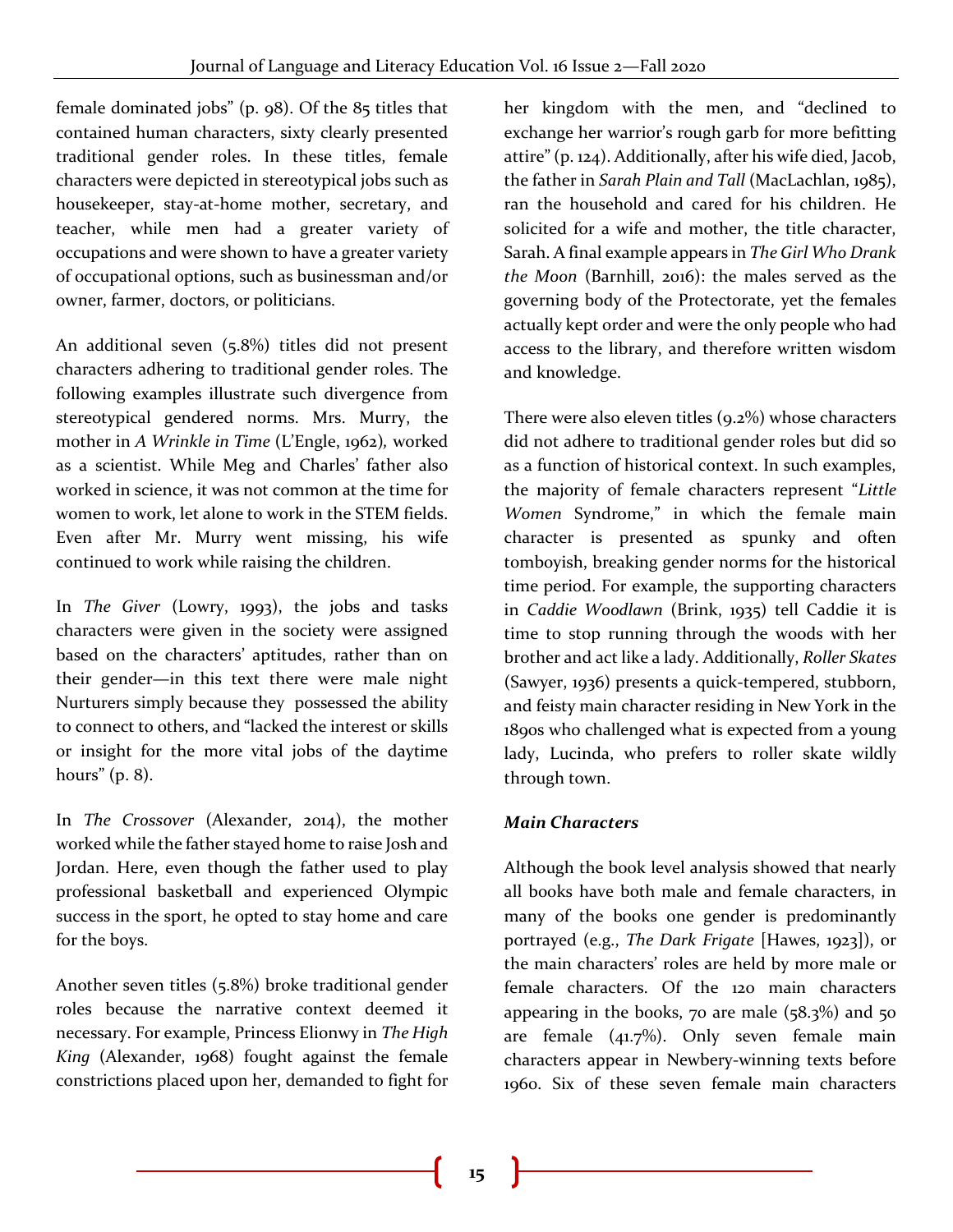appearing in early-published Newbery-winners break traditional gender roles. For example, the family in *Invincible Louisa: The Story of the Author of Little Women* (Meigs, 1933) primarily presents traditional gender roles. However, when they spend time living on a commune, the whole family pitches in. Men do traditional women's work and vice versa. Birdie in *Strawberry Hill* (Lenski, 1945) is the only earlyappearing example of a female main character who adheres to traditional gender roles.

The remaining early-appearing female main characters break the stereotypical traditional gender roles, especially given the historical context in which each title is set. The context for *The Witch of Blackbird Pond* (Speare, 1958) is very traditional, full of Puritan values, but the female main character is very independent, free spirited, and does not fit in with her strict Puritan family. Several other earlypublished titles, such as *Miracles on Maple Hill* (Sorensen, 1956), present a female main character who wants to help with male's work, but who also tends house and takes care of kids while the men work and provide. The female main characters in *Caddie Woodlawn* (Brink, 1935), *Roller Skates*  (Sawyer, 1936)*,* and *Thimble Summer* (Enright, 1938) are all tomboys*.*

Female main characters tend to be spunky and resist traditional gender role stereotypes, yet few male main characters act in non-gender normative ways. Only two male main characters are addressed as breaking traditional gender roles: Jess in *Bridge to Terabithia* (Paterson, 1977), and Maniac in *Maniac Magee* (Spinelli, 1990)*.* Jess is a male main character that has a close friendship with Leslie, which is a source of concern for Jess's parents as they are concerned that their son only plays with girls and worry "what would become of it" (p. 46). Maniac does housework and tends to children.

## **Disability**

We next present the category of disability, with the understanding that the terminology included in these results reflects the language observed in the Newbery texts.

#### *Book Overall*

Of the 98 Newbery-winning books examined in this study, more than half, 45, did not explicitly describe any cognitive, physical, or social-emotional disability. Of the remaining 53 books, social-emotional disabilities were least represented at the book level (n=6). *The Bronze Bow* (Speare, 1961) includes one secondary character with agoraphobia, and *Dicey's Song* (Voight, 1982) also has a secondary character with reported depression. In addition, *Flora & Ulysses* (DiCamillo, 2013) has a character with "emotional trauma," and two additional titles, *Onion John* (Krumgold, 1959) and *Up a Road Slowly* (Hunt, 1966)*,* have examples of unspecified "mental illness." Significantly, these are not examples found in any main character. *When You Reach Me* (Stead, 2009) also describes a mental illness, but this instance is connected to a main character appearing in the narrative.

Physical disability is the largest group represented (47 books, 48% of all Newbery-winning titles). At the book level of analysis, glasses account for 11 percent (n=11) of the physical disabilities identified, but a substantial number of characters who are, as the text in the titles analyzed described, "blind"  $(n=7)$ , "mute"  $(n=3)$ , "burned" (n=2), "lame" (n=4), "crippled" (n=5), "dwarf"  $(n=1)$ , and deaf  $(n=2)$  are introduced among the pages of Newbery-winning books. These counts of exemplar physical disabilities include both main characters and those who were not coded in the analysis as main characters. Burned and lame were included as physical disabilities when the text suggests that those physical conditions result in the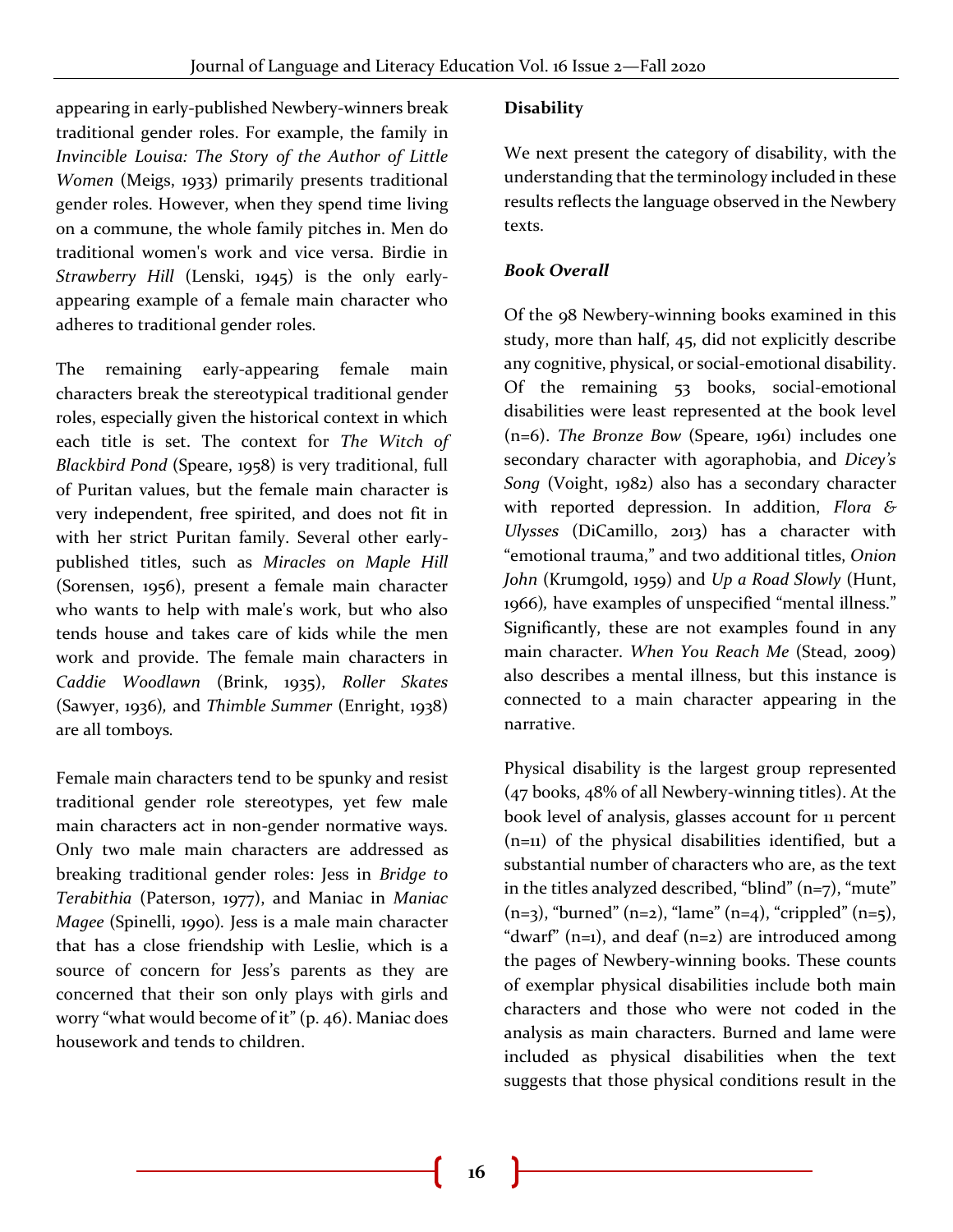need for accommodations for the condition. For example, Johnny from *Johnny Tremain* (Forbes, 1943) works as a blacksmith and severely burns his hand to a point at which it no longer functions physically enough for him to continue his work without assistance. In *Adam of the Road* (Gray, 1942), Adam is a young minstrel who is trying to find his dog. In doing so he witnesses a robbery and goes to the village to report the incident to the town bailiff. The village is deserted except for a few mothers, babies, and "lame folk" (p. 181). All that are able are required by law to bring in the harvest.

Table 6 presents the titles in which the exemplar physical disabilities referenced in the preceding paragraph were coded at the overall book level. As such, disabilities may not have been attributed to a main character. The column heads indicate the terms employed within the pages of the Newbery-winning titles.

A cognitive disability appeared in ten books overall; "slow," "mental illness," "retarded," or "mentally retarded" are among the terms used in text in these instances. Examples include many instances of secondary characters and several main characters that will be described in the section that follows. Examples of secondary characters with a cognitive disability emanate from *Dicey's Song* (Voight, 1982), *Julie of the Wolves* (George, 1972)*, Up a Road Slowly*  (Hunt, 1966), *The Summer of the Swans* (Byars, 1970)*,*  and *The Westing Game* (Raskin, 1978)*.* In *The Summer of the Swans,* for example, Sarah, the main character, is discussing with Wanda, her sister, a conversation Wanda has in school about her brother, Charlie. Charlie has a cognitive disability resultant from a severe childhood illness. Sarah is upset that Wanda is talking about her brother in class and says, "What do you say? 'Let me tell you all about my retarded brother?—it's so interesting'?" (p. 13).

#### *Main Characters*

In the Newbery-winning texts,  $17 \frac{14\%}{140}$  of the 120 human main characters were identified as having any type of disability. Fourteen main characters are people with physical disabilities. One main character appears with a social-emotional disability and two main characters are identified as having cognitive disabilities: Virgil in *Hello Universe* (Kelly, 2017) and Miggery Sow in *The Tale of Despereaux* (DiCamillo, 2003), the only main character classified as having multiple disabilities, both cognitive and physical.

The corpus sampled here indicates that, when a main character does have a disability  $(n=17)$ , they function as the hero in three titles, including Johnny from *Johnny Tremain* (Forbes, 1943)*.* The laughing man/Marcus from *When You Reach Me* (Stead, 2009) is a person with a social-emotional disability, described as a "mental illness" (p. 115) resulting from too much traveling through time. Finally, Miggery Sow serves Princess Pea in *The Tale of Despereaux*  (DiCamillo, 2003)*.* Mig is half deaf and is described as "slow-witted," yet leverages her wit to help Despereaux save the princess from the villain, Roscuro.

#### **Intersections of Race/Ethnicity, Gender, and Ability in Main Characters**

Several additional trends emerged when we examined intersections of the *a priori* variables at the main character level of coding. The first trend appeared from our query examining race/ethnicity and ability. Looking across main characters depicted as having a disability, a larger portion of the non-White characters appear to be written as disabled compared to the portion of White main characters written as people with disabilities. Of the 85 White main characters, only 12 (14%) are presented as having a disability. In contrast, one of three (33%) of Latinx characters, three of 12 (25%) of Asian, and one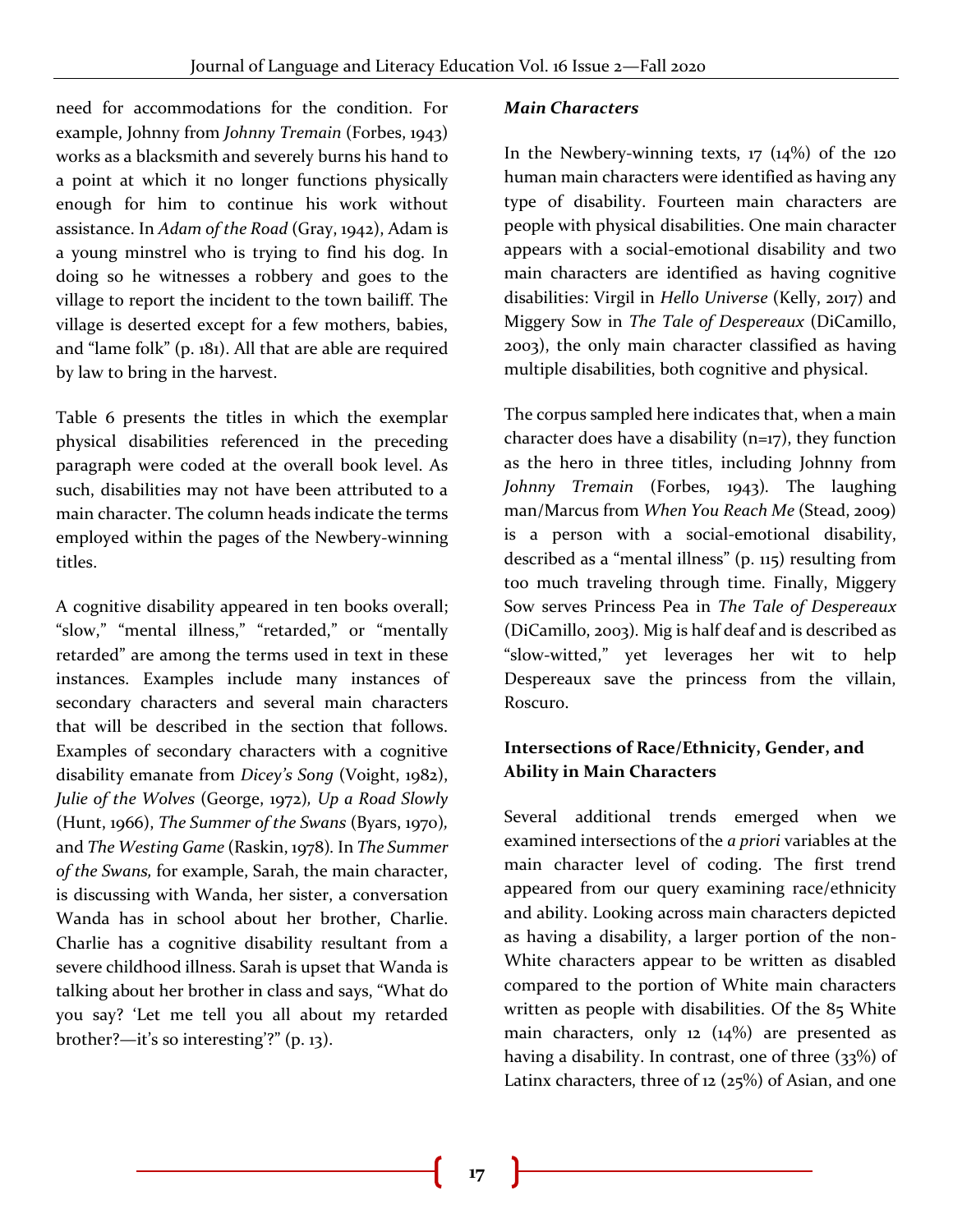## **Table 6**

*Exemplars of Physical Disabilities Observed in Newbery-Winning Titles*

| <b>Title</b>                  | "Blind"      | "Mute"       | "Lame"       | "Crippled"   | "Dwarf"      | "Burned"     | "Deaf"       |
|-------------------------------|--------------|--------------|--------------|--------------|--------------|--------------|--------------|
| Trumpeter of Krakow,          | $\mathbf{1}$ |              |              |              |              |              |              |
| The $(1928)$                  |              |              |              |              |              |              |              |
| Young Fu of the Upper         |              |              |              | $\mathbf{1}$ |              |              |              |
| Yangtze (1932)                |              |              |              |              |              |              |              |
| White Stag, The (1937)        | $\mathbf{1}$ |              |              |              |              |              |              |
| Adam of the Road (1942)       |              |              | $\mathbf{1}$ |              |              |              |              |
| Matchlock Gun, The            |              |              |              | $\mathbf{1}$ |              |              |              |
| (1942)                        |              |              |              |              |              |              |              |
| Johnny Tremain (1943)         |              |              |              | $\mathbf{1}$ |              | $\mathbf{1}$ |              |
| Strawberry Hill (1945)        |              |              |              | $\mathbf{1}$ |              |              |              |
| King of the Wind (1948)       |              | 1            |              |              |              |              |              |
| Amos Fortune, Free Man        |              |              | $\mathbf{1}$ |              |              |              |              |
| (1950)                        |              |              |              |              |              |              |              |
| Witch of Blackbird Pond,      |              |              | $\mathbf{1}$ |              |              |              |              |
| The (1958)                    |              |              |              |              |              |              |              |
| Bronze Bow, The (1961)        |              | $\mathbf{1}$ |              |              |              |              | $\mathbf{1}$ |
| Shadow of a Bull (1964)       | $\mathbf 1$  |              |              |              |              |              |              |
| I, Juan de Pareja (1965)      |              |              |              | $\mathbf{1}$ | 1            |              |              |
| High King, The (1968)         |              |              |              |              | $\mathbf{1}$ |              |              |
| Slave Dancer, The (1973)      |              | $\mathbf{1}$ |              |              |              |              |              |
| Jacob Have I Loved            |              |              | $\mathbf{1}$ |              |              |              |              |
| (1980)                        |              |              |              |              |              |              |              |
| Walk Two Moons (1994)         | $\mathbf{1}$ |              |              |              |              |              |              |
| Out of the Dust (1997)        |              |              |              |              |              | 1            |              |
| <b>Year Down Yonder</b>       | $\mathbf{1}$ |              |              |              |              |              |              |
| (2000)                        |              |              |              |              |              |              |              |
| Good Masters! Sweet           | 1            |              |              |              |              |              |              |
| Ladies! Voices from a         |              |              |              |              |              |              |              |
| Medieval Village (2007)       |              |              |              |              |              |              |              |
| Flora & Ulysses: The          | $\mathbf{1}$ |              |              |              |              |              |              |
| <b>Illuminated Adventures</b> |              |              |              |              |              |              |              |
| (2013)                        |              |              |              |              |              |              |              |
| Hello, Universe (2017)        |              |              |              |              |              |              | 1            |
| Totals                        | 7            | 3            | 4            | 5            | $\mathbf 2$  | $\mathbf{2}$ | $\mathbf{2}$ |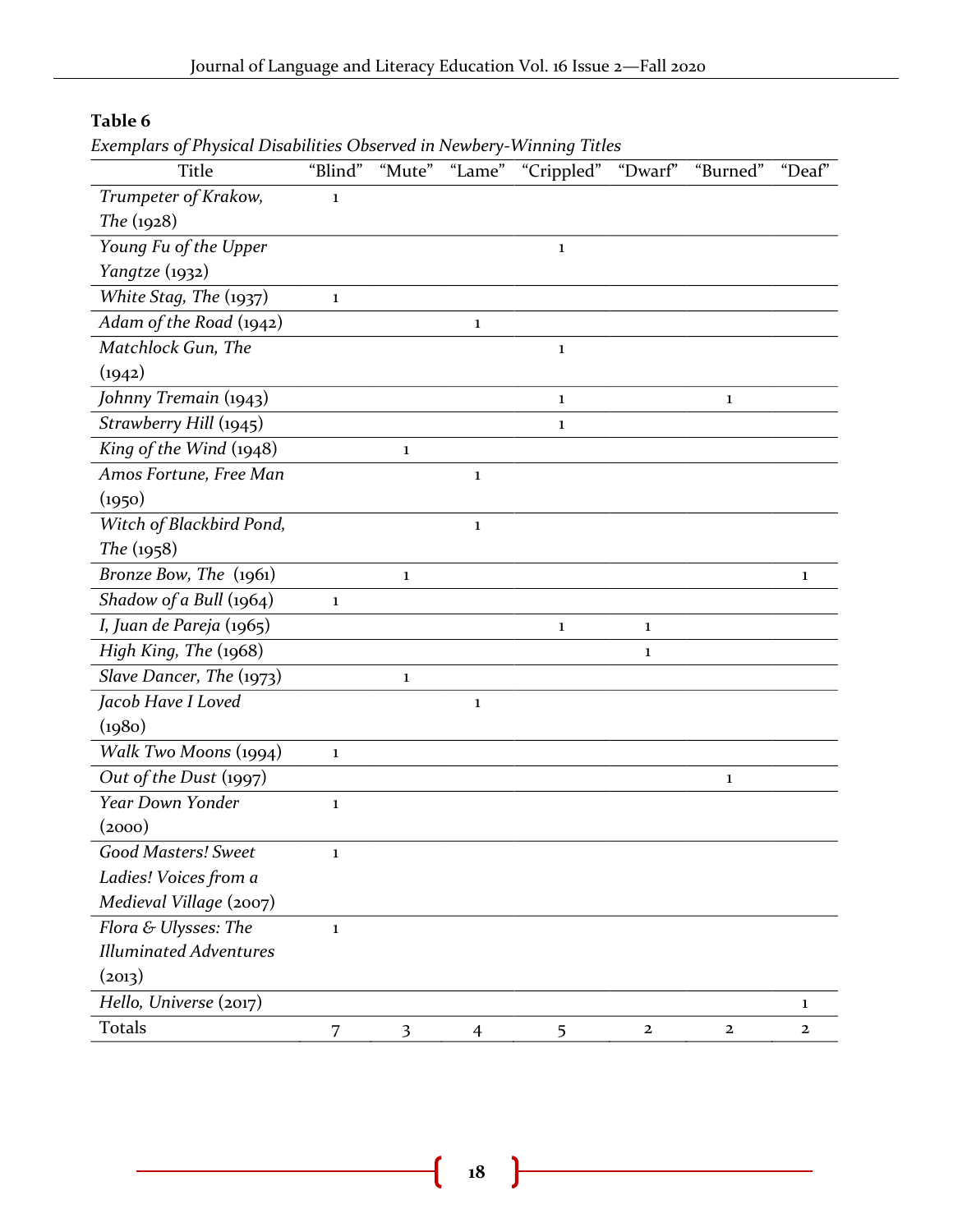of two (50%) of Middle Eastern characters were coded as having a presented disability.

#### **Discussion**

Examples of this phenomenon can be found in Agba, the "mute" stable boy from Morocco, from *King of the Wind* (Henry, 1948). Merci, a Latina character in *Merci Suárez Changes Gears* (Medina, 2018), wears glasses to help a lazy eye function, which qualifies her for being coded as having a disability. Virgil, a Filipino boy in *Hello, Universe* (Kelly, 2017), has a learning disability specific to math. Additional examples were found in May from *Kira-Kira* (Kadohata, 2004) and in Crane-man from *A Single Shard* (Park, 2001)*.*

The second intersectional trend occurred when we compared main character race/ethnicity and gender. Fifty-four percent  $(n=46)$  of the sample identified as White are male and 46 percent (n=39) are female. We identified a comparable distribution of race/ethnicity in the American Indian subgroup (50% male, 50% female). The data yielded eight male (80%) and two female (20%) characters coded as Black. The Asian and Asian American subgroup of race/ethnicity also presented also more male (n=9, 75%) than female (n=3, 25%) characters. The only Island-Born main character is female. The two Middle Eastern characters are both male.

Intersections of the main character's gender and ability yielded the third trend. Although four books present some form of cognitive disability, two main characters have a single cognitive disability. Both characters are male, the laughing man/Marcus from *When You Reach Me* (Stead, 2009) and Virgil from *Hello, Universe* (Kelly, 2017). One additional female character, Miggery Sow in *The Tale of Despereaux* (DiCamillo, 2003), also has a cognitive disability, but this condition is comorbid with a physical disability. Physical disability is presented equally across male and female main character subgroups in the corpus.

Larrick (1965) pointed out the dearth of African American characters in children's books, a finding confirmed by Bishop in 1982. The results of this study confirm that their findings are still correct. Despite increasing diversity in the United States, Newberywinning books that feature diverse populations generally remain a rarity. Although it remains unclear whether or not children are exposed to the breadth of Newbery books from 1922-2019 equally, the depictions that are included across history merit closer examination. We use elements of Critical Race Theory, Gender Schema Theory, and Critical Disability Theory to explore the significance of the findings.

## **Newbery as Market Force/Interest Convergence Theory**

A tenet of CRT is interest convergence theory, which details how the financial aspects of commercial publishing favor White audiences and creators (Bell, 1992). Children's books about White characters are more profitable than books about characters of color (Perez, 2014), and so such books are more frequently published. Market trends in children's book publishing also suggest that award-winning titles "are available in stores for a longer time, and get special attention and promotions" (Cockcroft, 2018). As such, Newbery-winning titles are a strong market force (Allen, 2020).

According to interest convergence theory, there should be an emphasis on the promotion and publication of non-White authors and stories about non-White children (e.g., #OWNVOICES; #WENEEDDIVERSEBOOKS). However, data from the CCBC (2019) demonstrate how non-White populations were not historically being published, and so there was little opportunity to examine such books for the Newbery Medal, or to put such books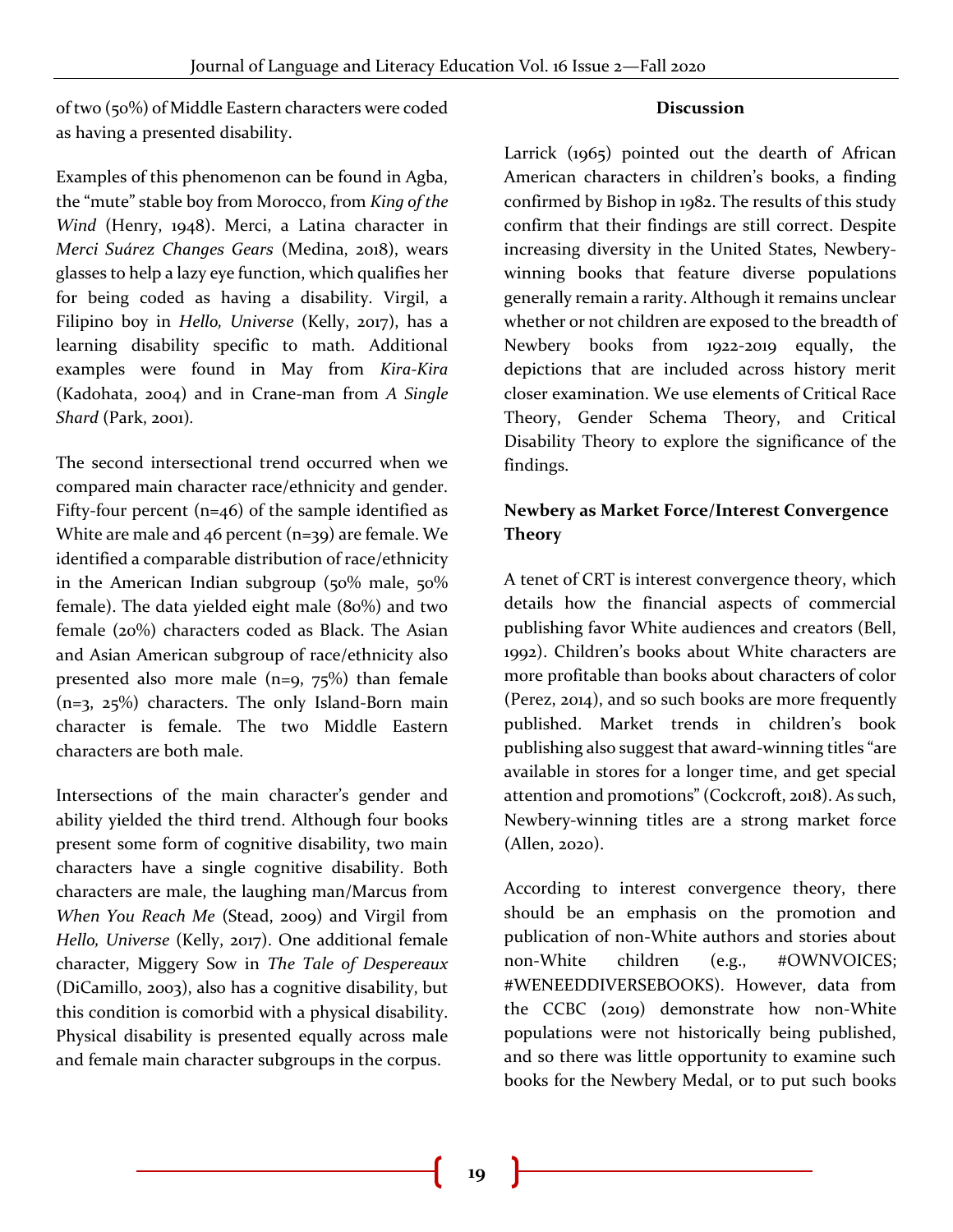**"When only seeing predominantly White characters as protagonists in the books children may** 

**encounter, they may subconsciously internalize that people of color are relegated to supporting roles in American society."**

into children's hands. Mabbott (2017) suggests, "CRT . . . challenges the white-normative power structure in our society" (p. 508), suggesting the need for greater attention to racial and ethnic diversity in the field of children's literature. The #WENEEDDIVERSEBOOKS movement has pushed this issue to the fore and marked progress is emerging. The analyses herein suggest there is more racial and ethnic diversity in titles awarded the Newbery Medal in the past five years, and future work will further unpack this trend. With validation, the trend will continue to grow and matters of diversity, equity, and inclusion may continue to impact the

Newbery and other major awards, especially as consumers continue to seek out diversity in the books they purchase. If there are more diverse books eligible for awards, there is a greater likelihood the award committee may select a book with a racially/ethnically diverse character, differently-abled character, or character who does not adhere to stereotypical gender norms.

## **Populations of Children in U.S. Schools as Context for Discussion**

Data from the National Center for Education Statistics (NCES) are presented at the start of each subsequent section to facilitate discussion of the trends observed in the corpus of Newbery-winning literature.

## **Race/Ethnicity**

Data from NCES indicate that in 2018 there were 50.4 million students enrolled in public PreK-12 institutions in the United States. The NCES (2019b) reports that White and Black populations decreased to 49 percent and 15 percent, respectively. In contrast, more Latinx and 26 Asian/Pacific Islander students were enrolled from 2010 to 2015. Some theorize (e.g., Chen, 2019) that White children will soon be the minority in U.S. schools.

Given the state of U.S. school populations and the results of this study's examination of race/ethnicity, it becomes increasingly vital to emphasize that all schools, teachers, and librarians critically examine the collections of books they are using for curriculum and instruction and/or recommending to and for children. After all, "Children have the right to read texts that mirror their experiences and languages,

> provide windows into the lives of others, and open doors into our diverse world" (International Literacy Association, 2019, n. p.). The Newbery-winning corpus does not offer racially/ethnically diverse children many opportunities to see mirrors of their experiences and languages—there are far more windows than mirrors available for non-White children. This study demonstrates that children

who interact with multiple Newbery-winning books see mostly white faces. Through these encounters, the children receive the message that, according to scholars of CRT, it is better to be White.

In addition, that non-White characters presented in Newbery-winning titles were living and being in predominantly White settings is also an interesting finding. Although there are two characters who are non-White and who live in predominantly non-White fictional worlds, the remaining non-White characters' stories unfold in contexts that mirror their own ethnic experiences and who encounter little racial or ethnic diversity within their narratives.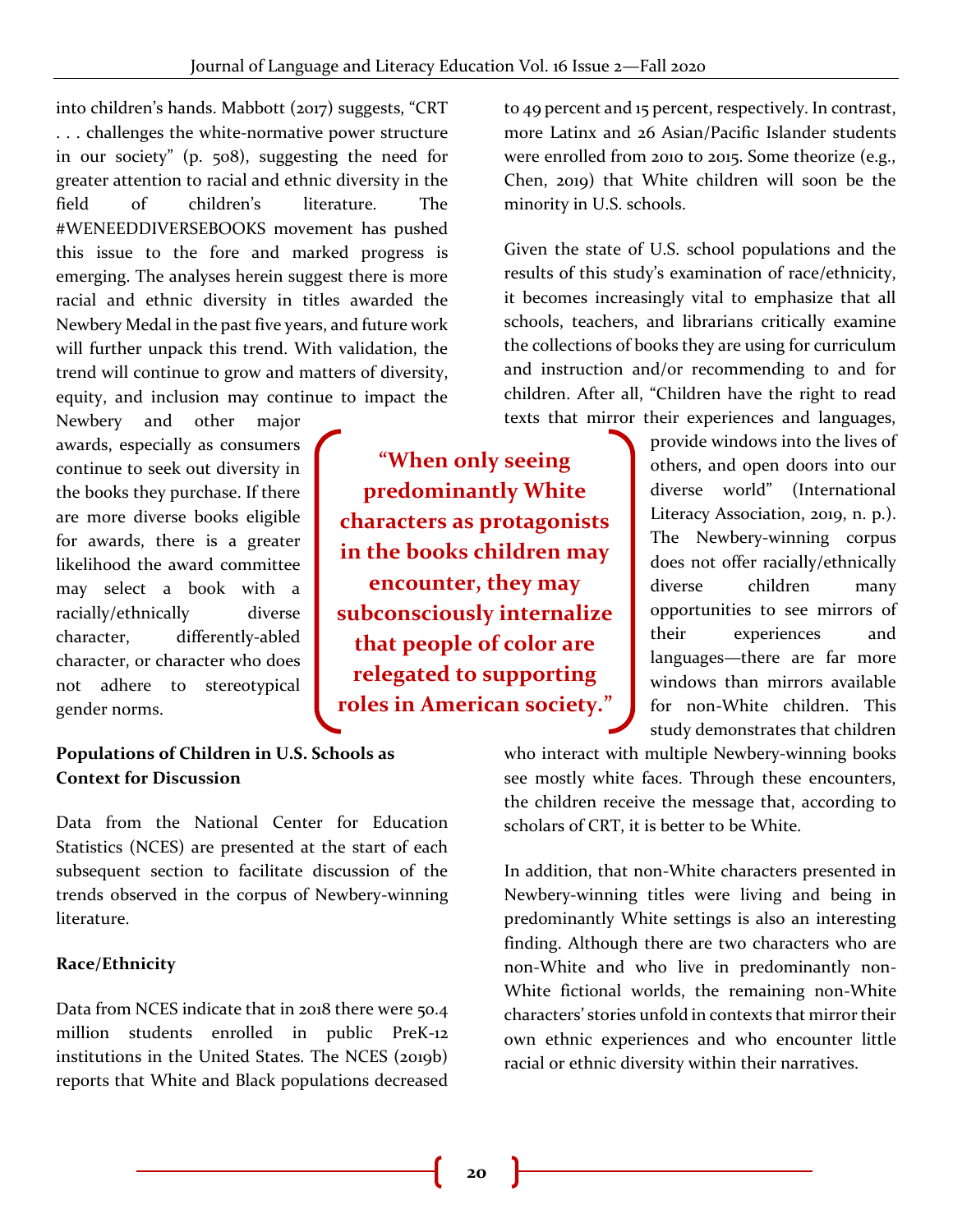Together, these two findings support Larrick's (1965) claim about "the all white world of children's literature" is abundant in the corpus of Newberywinning texts. Although the Newbery-winning titles are not expressly identified by any state standards as required reading, this collection is present in an abundance of elementary and middle school classrooms (Kidd, 2007; Yokota, 2011). Through their encounters with multiple Newbery-winning titles, children predominantly observe White characters in fictional or historical worlds that are largely governed by White people that likely reinforce stereotypical White privilege (Clark, 2020). When only seeing predominantly White characters as protagonists in the books children may encounter, they may subconsciously internalize that people of color are relegated to supporting roles in American society. Moreover, non-White children may also receive the message that you may only be the protagonist or hero of a story when you are surrounded/set within a world of phenotypically similar people.

The White privilege represented by this corpus mirrors the historical wealth and inequitable distribution of power that is evident in the United States (Saez & Zucman, 2016). This mirroring between commonly shared and consumed texts in the elementary grades and the sociopolitical context creates a cycle: When non-White characters are present, they are still invisible.

#### **Gender**

The United States Census (2010) indicates that females and males each comprise half of the school aged population (non-binary categories are not available in their data). Nearly all books contain representations of both males and females, so women are represented, but they appear primarily in the backgrounds of the majority of the texts in this sample. According to GST scholars, the appearance of gender inequities can have a negative impact on

females' self-esteem while providing males with a sense of entitlement.

Here, the point of discussion is not that there are fewer females presented in the texts overall, but rather that the majority of female characters are neither active in moving the plot forward nor solving the emplotted problems. Gender stereotyping and an underrepresentation of female characters have been documented in children's books in the past (Taylor, 2003). This study aligns with these findings.

The female characters whose roles did not follow this trend exhibited a phenomenon we call "*Little Women* Syndrome." This phenomenon is predominant in texts published prior to 1960 in which the female character demonstrates non-stereotypical gender roles, often portrayed as both assertive and spunky. Jo, the protagonist from Alcott's *Little Women*  (1886/89), is also portrayed similarly. Such behavior is explicitly identified in the text's description of the physical presentation of the character or her actions, or in the dialogue. The authors of these texts point out that the female characters are not acting as society expects them to.

The finding that these trends exist in female protagonists appearing prior to 1960 and less so after suggests, perhaps, that the women's liberation movement in the United States that emerged in the late 1960s and continued through the early 1980s may have impacted the ways characters were developed. By the early 1980s, the tomboy character was, in large part, less defiant of societal expectations in conjunction with the women's liberation movement.

It was rare that a male character acted through traditionally feminine behaviors or traits. Yet, books that present readers with non-traditional males open up windows for children, teachers, and caregivers to see positive examples of gay and LGBTQ-affirming relationships. The portrayals of so many boyish boys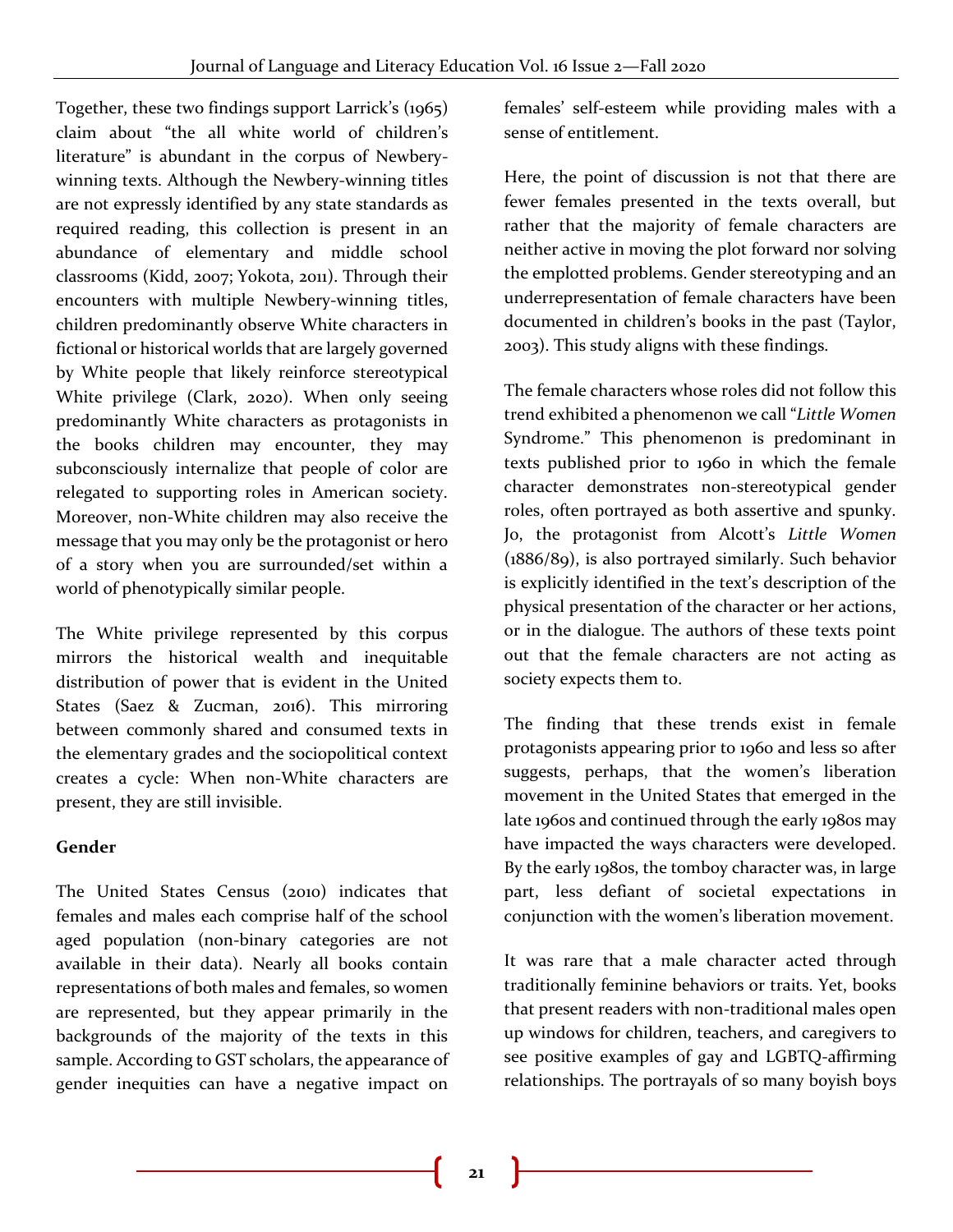within the corpus of Newbery-winners wherein male characters already dominate is especially problematic.

## **Disability**

Large numbers of children with documented disabilities receive services provided by the public school systems. During the 2017-2018 academic year in the United States, under the Individuals with Disabilities Education Act (IDEA), approximately seven million children aged 3 to 21 years in the United States received special education services (NCES, 2019a). This population represents 14 percent of all public school children in the same age group. Specific learning disabilities and speech or language impairment comprise the most frequently occurring instances of need, followed by other health impairments that can be classified as physical disabilities in nature.

Few of the novels represent disabilities within the main characters, mirroring the physical and cognitive makeup in school-aged children in the United States. This study shows that children who interact with Newbery-winning books predominately see ablebodied people unless they are old and need mobility assistance, or wear glasses, which is not typically considered a stigma in society. Although screening for vision is a part of prevention for special education services, all children who do wear glasses are not eligible for special education services. In the Newbery-winning sample, we classified three of the 120 main characters as having a physical disability because they wore glasses (21% of the 14 characters classified as people with physical disabilities). Several characters who have cognitive disabilities exist in the sample, but they are from titles that predate or cluster around the IDEA legislation emerging in 1975.

Although the trends observed in Newbery-winning titles around representations of physical and

cognitive disabilities largely mirror trends observed in U.S. schools, representations of social and emotional disability in Newbery-winning titles do not. The CDC (2018) reports that "One in 24 children were diagnosed with anxiety in 2011 to 2012, [and] 1 in 37 children were diagnosed with depression in 2011 to 2012" (n. p.). If the Newbery-winning corpus reflected these data, we would have expected to see at least seven percent (n=8) of the characters portrayed as having a social or emotional disability. The sample here yielded one such main character, the laughing man/Marcus from *When You Reach Me* (Stead, 2009). Given this discrepancy, and the prevalence of social and emotional disabilities in school-aged children, it is safe to say that children who struggle with anxiety and depression are not seeing mirrors of themselves in the characters of these titles, or, rather, social and emotional disabilities are not explicitly implied or named in the texts.

People with disabilities are the same as everyone else, and their disability does not need to be fixed or hidden (Golos & Moses, 2013), nor does it mean they are necessarily "courageous," "brave," "special," or "superhuman." Although it is not unusual for someone with a disability to have talents, skills, and abilities, these ought not be the primary portrayals an audience receives when they encounter characters with disabilities. The Newbery-winning titles generally do not over-emphasize such talents in the differently-abled characters they present.

#### **Limitations**

The present study is not without limitations. First, both authors of the study are White, female, and able bodied. We acknowledge that these racial and cultural systems we identify with have impacted our ways of knowing and experiencing the worlds and the words presented within and beyond the Newbery corpus. Our application of critical theories in the larger project sought to reduce the possibility of false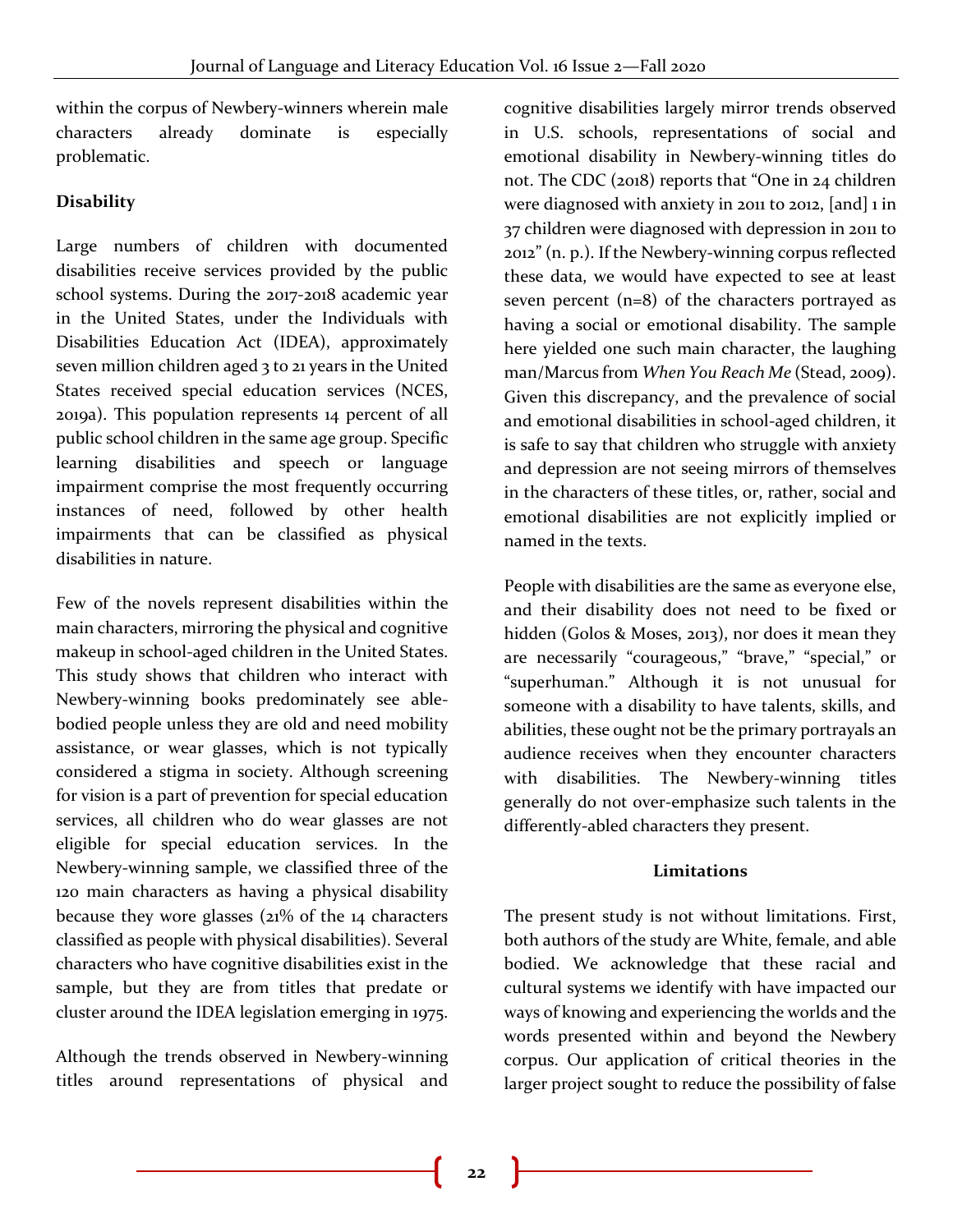claims and stereotyping that are common when an outsider examines a phenomenon. Yet, we recognize the likelihood that we missed examples that may have been more recognized by researchers who identified as insiders of one or more of the diverse cultural groups this study describes.

Secondly, the findings on intersections of race/ethnicity, gender, and disability are more suggestive than conclusive. There are not enough examples that emerged from within this data set to allow for drawing generalized conclusions. Given the

emerging scholarship around intersectionality (Crenshaw, 2005; Nelson & Nelson, 2016), and the important implications our exploratory data might suggest for future work, we decided to retain the results from that analysis in the paper.

Third, the study is well removed from the practice of sharing books with children. We have omitted purchasing and circulation statistics from both school and out-of-school contexts. Accordingly, our discussion steps a bit beyond the findings of the present study into

**"A truly culturally responsive curriculum reflects the range of diversity found in society, which includes a variety of races, ethnicities, genders, and abilities. Bringing an assortment of books that represent an array of diverse populations into our classrooms is a critical step toward this mission."**

change. On the whole, the population of children in the United States has varied, but trends toward being less White (i.e., more racially/ethnically diverse), similarly distributed across the gender spectrum, and varied in reporting disabilities: in 1977 there were 3.7 million children with disabilities in federal special education programs and in 1995, 5.4 million (United States Department of Education, 2000) (these are compared to the nearly 7 million children with disabilities observed in 2019 [NECS, 2019a]). Future studies will examine how diversity in Newbery titles has changed across the decades with respect to

student populations.

The final limitation is that Newbery criteria do not specifically address diversity. This study, though, validates the necessity for other awards from ALSC and its affiliates—the Pura Belpré Award, the Coretta Scott King Awards, the American Indian Youth Literature Award, the Asian/Pacific American Award for Literature, the Stonewall Award, Schneider Family Book Award, and the Dolly Gray Book Award—to consider diversity of character and authorship more

a hypothetical, but logical, argument that is rooted in current census data of child populations. Exploring whether a relationship exists between diversity in the Newbery corpus and the population and the consumption/circulation of the titles is warranted in future studies.

Related, we recognize that comparing 2010 census data to texts published well before 2010 is a stretch given that student populations have changed over time, and as the 2020 census is underway we recognize that student populations continue to intentionally.

#### **Implications**

Today's student demographics reflect the everincreasing diversity in contemporary society. However, the results of this study show that the Newbery-winning books often used in the classroom do not match population statistics. Literature often used in the classroom include books teachers already have access to, such as books inherited from previous teachers, titles found in their school libraries, titles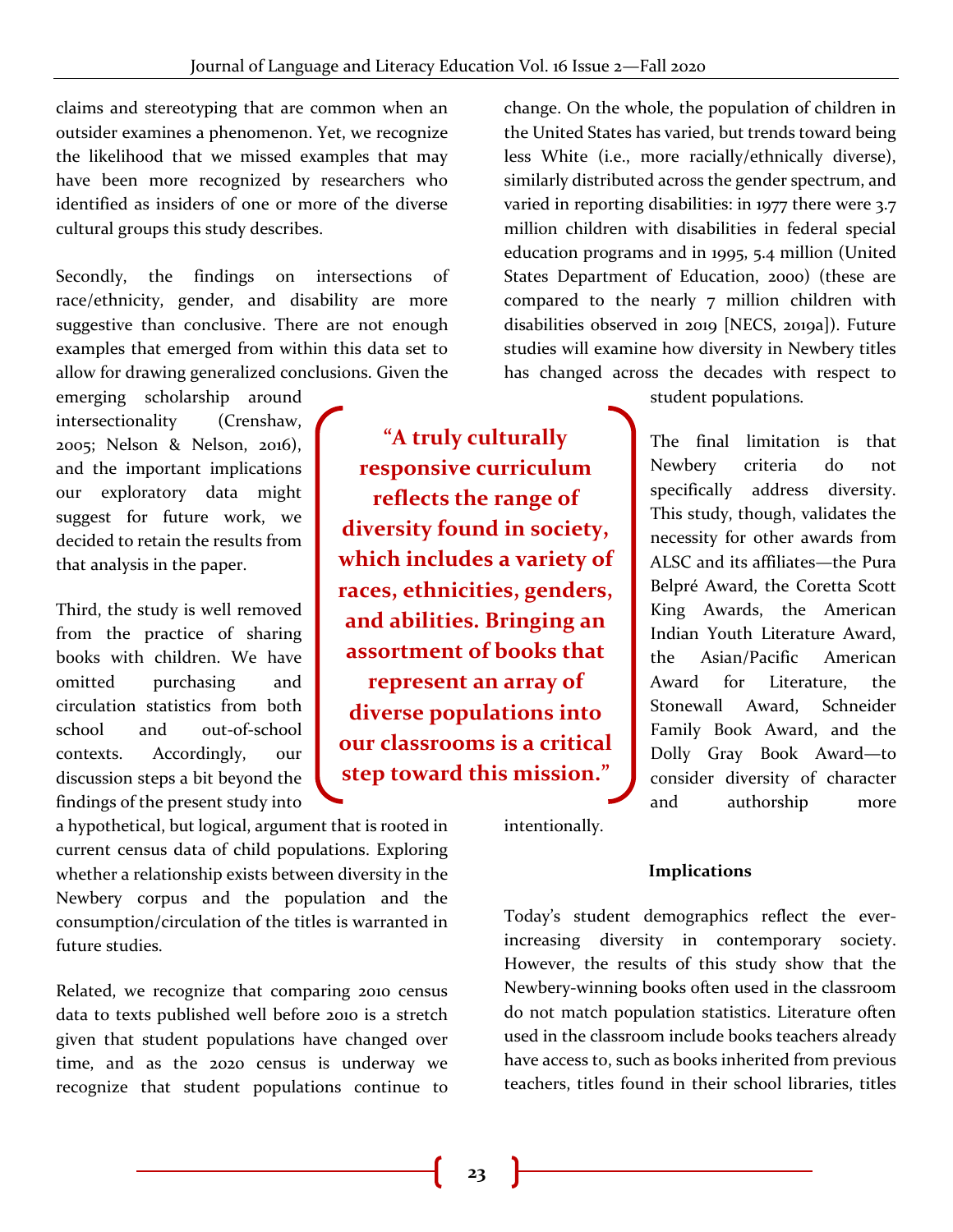used within commercial reading programs and existing curricula, and approved titles from administrators. Many of these books are Newbery Medal winners. Knowledge of who is depicted in these books is critical as this knowledge can help teachers evaluate who is represented in their curricula and provide insight into where they might need to supplement or alter text selection.

There is an ever-increasing need for culturally responsive pedagogy (Ladson-Billings, 2015) and the use of diverse literature within the classroom and curricula to match the growing diversity of today's classrooms. Our hope is that teachers will be more aware of the limited capacity of the Newbery corpus, particularly those titles that were published longer ago, to function as effective tools for teaching critically around topics of race/ethnicity, gender, and disability. As the United States becomes more multicultural, so should a child's education: "Culturally responsive classrooms . . . acknowledge the presence of culturally diverse students and the need for these students to find relevant connections among themselves and with the subject matter" (Montgomery, 2001, p. 4). Literacy skills are developed when children take an interest in what

they read. When children relate to and connect to characters in the books they read, they are more likely to read, to value the act of reading, and to enjoy the activity (DeLeón, 2002; Heflin & Barksdale-Ladd, 2001). Increased reading, and talk about the books read, leads to increase in literacy skills (Johnston, 2019). If children are interested in reading about characters who resemble themselves, it stands to reason that having a variety of diverse populations depicted in the literature shared with children in the classroom and curricula can help them become literate and engage with their own learning. One way to acknowledge the presence of diverse students is to include representations of them in the literature used.

A truly culturally responsive curriculum reflects the range of diversity found in society, which includes a variety of races, ethnicities, genders, and abilities. Bringing an assortment of books that represent an array of diverse populations into our classrooms is a critical step toward this mission. Exposing students to a range of diverse populations and engaging them in authentic explorations will model the cultural values and attitudes of the diverse people of the world.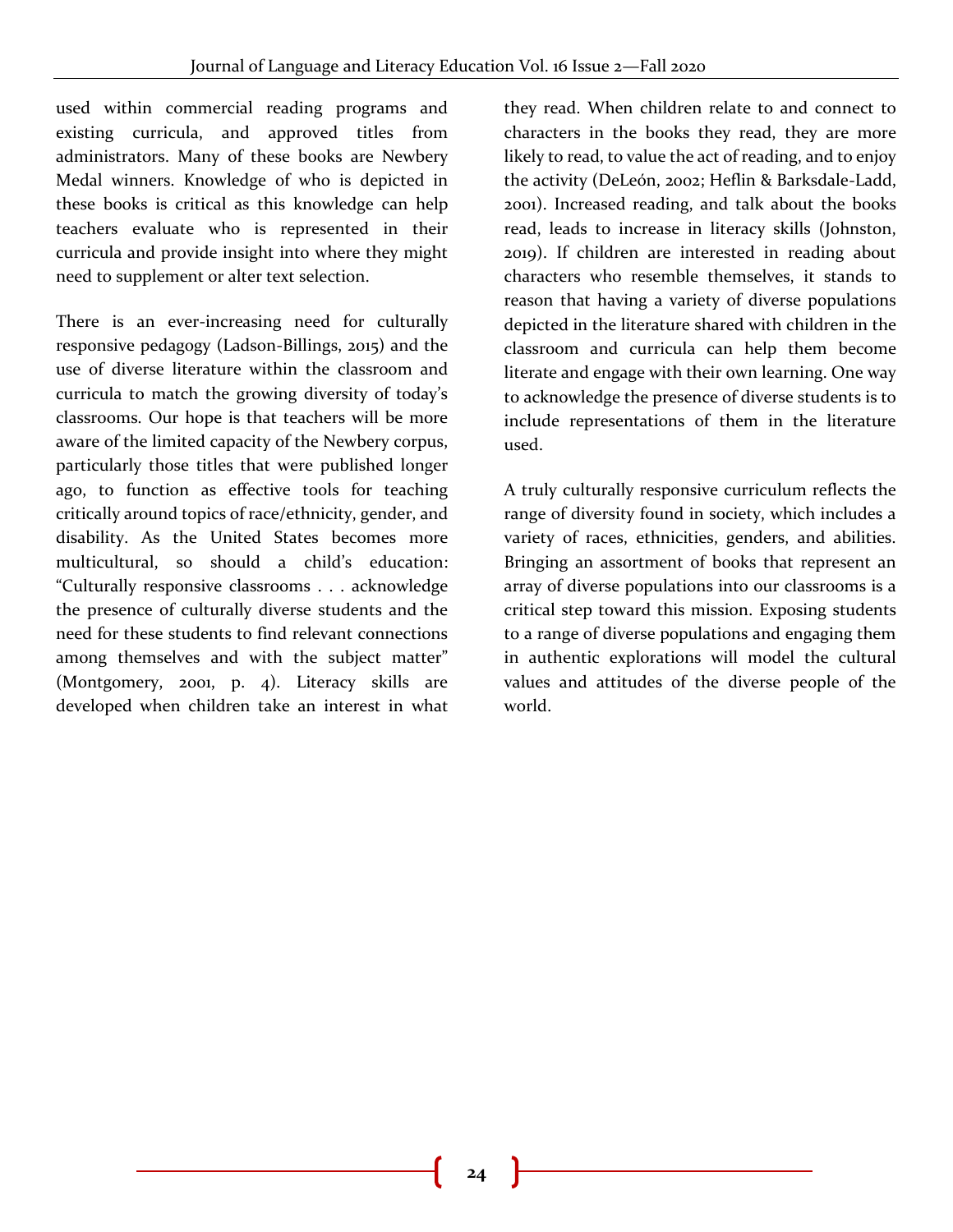#### **Literature Cited**

- Alcott, L. M. (1886/89). *Little women*. Roberts Brothers.
- Alexander, K. (2014). *The crossover*. Houghton Mifflin Harcourt.
- Alexander, L. (1968). *The high king.* Holt.
- Applegate, K. (2012). *The one and only Ivan.* HarperCollins.
- Armer, L. A. (1931). *Waterless mountain*. Longmans.
- Bailey, C. S. (1946). *Miss Hickory.* Viking.
- Barnhill, K. (2016). *The girl who drank the moon*. Algonquin.
- Berrios, F. (2018). *Warriors of Wakanda.* Golden Books.
- Blos, J. W. (1979). *A gathering of days: A New England girl's journal, 1830-1832*. Scribner.
- Brink, C. R. (1935). *Caddie Woodlawn.* Macmillan.
- Byars, B. (1970). *The summer of the swans.* Viking.
- Clark, A. N. (1952). *Secret of the Andes*. Viking.
- Creech, S. (1994). *Walk two moons*. HarperCollins.
- Daugherty, J. (1939) *Daniel Boone.* Viking.
- de Trevino, E. B. (1965). *I, Juan de Pareja.* Farrar.
- Dias, M. (2018). *Marley Dias gets it done and so can you*. Scholastic.
- DiCamillo, K. (2013). *Flora & Ulysses: The illuminated adventures*. Candlewick.
- DiCamillo, K. (2003). *The tale of Despereaux: Being the story of a mouse, a princess, some soup, and a spool of thread.* Candlewick.
- Edmonds, W. (1941). *The matchlock gun*. Dodd.
- Enright, E. (1938). *Thimble summer.* Rinehart.
- Field, R. (1929). *Hitty, her first hundred years*. Macmillan.
- Fleischman, P. (1988). *Joyful noise: Poems for two voices.* Harper.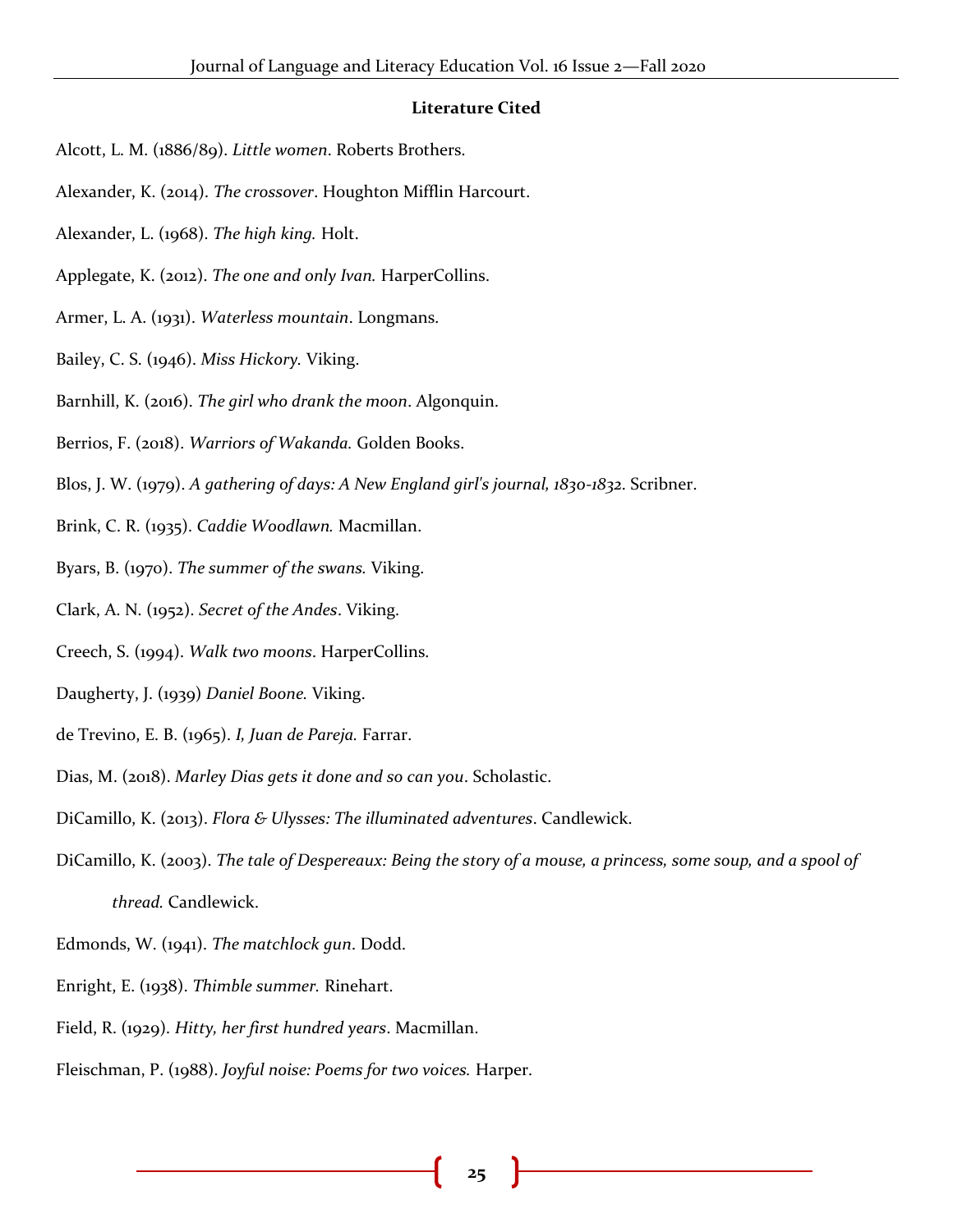- Forbes, E. (1943). *Johnny Tremain.* Houghton.
- Fox, P. (1973). *The slave dancer*. Bradbury.
- Freedman, R. (1987). *Lincoln: A photobiography*. Clarion.
- George, J. C. (1972). *Julie of the wolves.* Harper.
- Gray, E. J. (1942). *Adam of the road*. Viking.
- Hawes, C. (1923). *The dark frigate*. Little, Brown.
- Henry, M. (1948). *King of the wind*. Rand McNally.
- Hesse, K. (1997). *Out of the dust*. Scholastic.
- Hunt, I. (1966). *Up a road slowly.* Follett.
- James, W. (1926). *Smoky, the cowhorse.* Scribner.
- Kadohata, C. (2004). *Kira-Kira*. Atheneum.
- Kelly, E. E. (2017). *Hello, universe*. Greenwillow.
- Kelly, E. P. (1928). *The trumpeter of Krakow.* Macmillan.
- Keith, H. (1957). *Rifles for Watie*. Crowell.
- Konigsburg, E. L. (1996). *The view from Saturday.* Atheneum.
- Krumgold, J. (1959). *Onion John*. Crowell.
- Latham, J. L. (1955). *Carry on, Mr. Bowditch*. Houghton.
- L'Engle, M. (1962). *A wrinkle in time.* Farrar.
- Lenski, L. (1945). *Strawberry Hill*. Lippincott.
- Lewis, E. (1932). *Young Fu of the upper Yangtze*. Winston.
- Lofting, H. (1922). *The voyages of Doctor Dolittle*. Lippincott.
- Lowry, L. (1993). *The giver.* Houghton.
- MacLachlan, P. (1985). *Sarah, plain and tall*. Harper.
- McKinley, R. (1984). *The hero and the crown*. Greenwillow.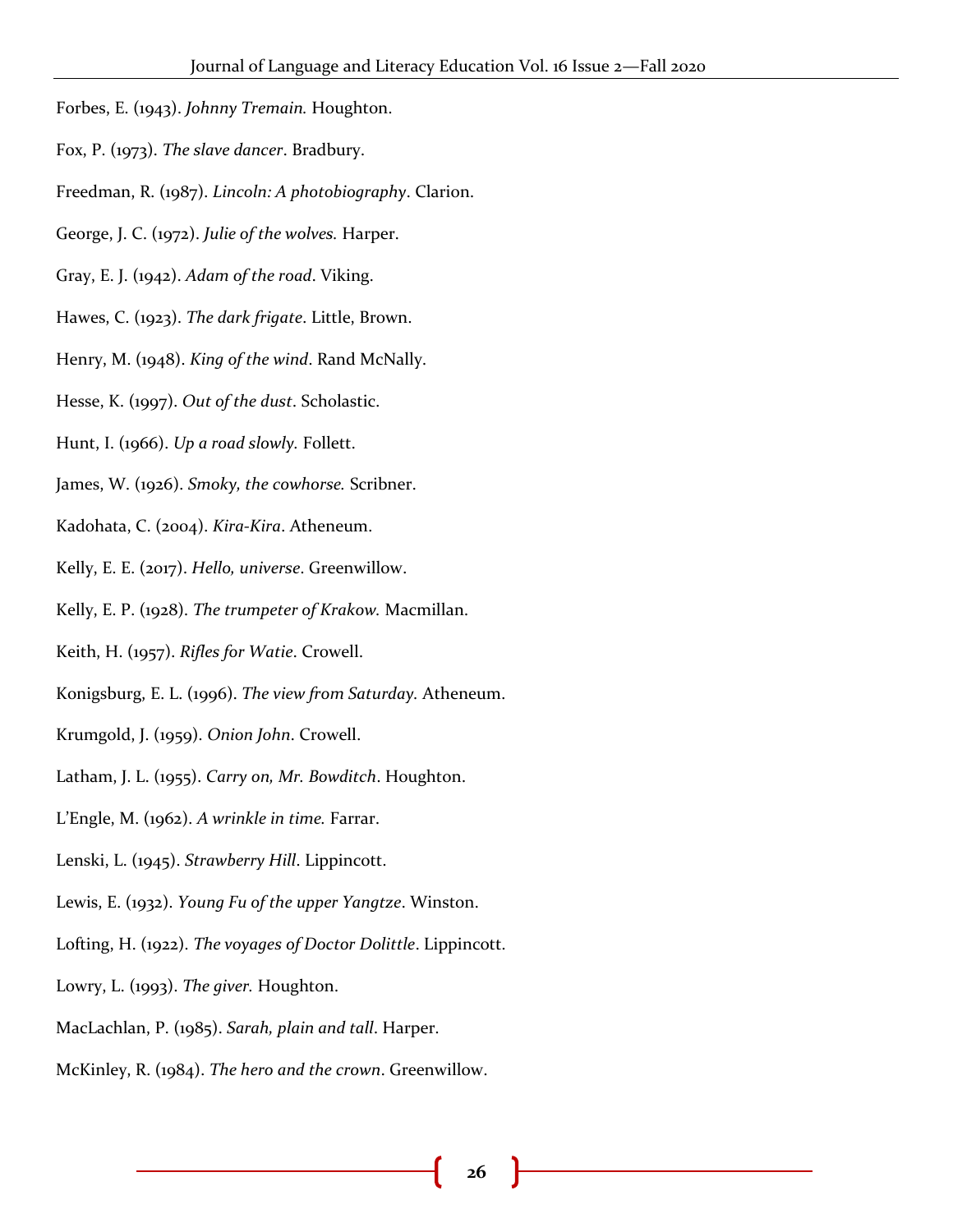- Medina, M. (2018). *Merci Suárez changes gears.* Candlewick.
- Meigs, C. (1933). *Invincible Louisa: The story of the author of* Little Women*.* Little, Brown.
- O'Brien, R. C. (1971). *Mrs. Frisby and the rats of NIMH.* Atheneum.
- Palacio, R. J. (2012). *Wonder.* Knopf Books for Young Readers.
- Park, L. S. (2001). *A single shard.* Clarion.
- Paterson, K. (1977). *Bridge to Terabithia*. Crowell.
- Paterson, K. (1980). *Jacob have I loved*. Crowell.
- Peck, R. (2000). *A year down yonder*. Dial.
- Raskin, E. (1978). *The Westing game.* Dutton.
- Robbins, S. J., & Yousafzai, M. (2018). *Malala: My story of standing up for girls' rights.* Little, Brown Books for Young Readers.
- Sachar, L. (1998). *Holes*. Frances Foster.
- Sawyer, R. (1936). *Roller skates.* Viking.
- Schlitz, L. A. (2007). *Good masters! Sweet ladies! Voices from a medieval village*. Candlewick.
- Seredy, K. (1939). *The white stag*. Viking.
- Shannon, M. (1934). *Dobry*. Viking.
- Snider, B. T. (2018). *Black Panther: The battle for Wakanda*. Marvel Press.
- Sorensen, V. (1956). *Miracles on Maple Hill*. Harcourt.
- Speare, E. G. (1958). *The witch of Blackbird Pond.* Houghton.
- Speare, E. G. (1961). *The bronze bow*. Houghton.
- Sperry, A. (1949). *Call it courage*. Macmillan.
- Spinelli, J. (1990). *Maniac Magee*. Little, Brown.
- Stead, R. (2009). *When you reach me*. Wendy Lamb Books.
- Voight, C. (1982). *Dicey's song*. Atheneum.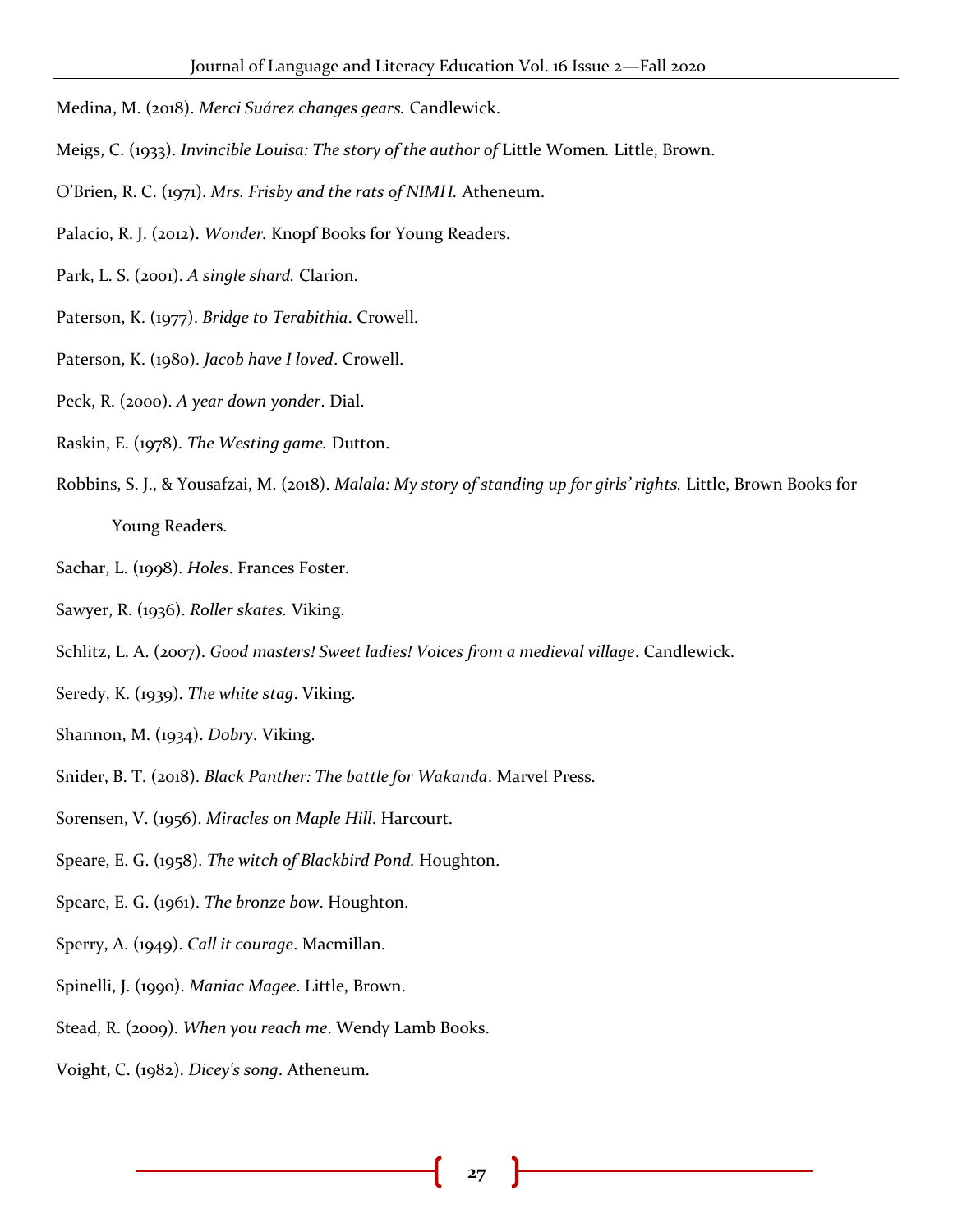Wojciechowska, M. (1964). *Shadow of a bull*. Atheneum.

Yates, E. (1950). *Amos Fortune, free man*. Dutton.

Yousafzai, M., & McCormick, P. (2016). *I am Malala: How one girl stood up for education and changed the world*.

Little, Brown Books for Young Readers.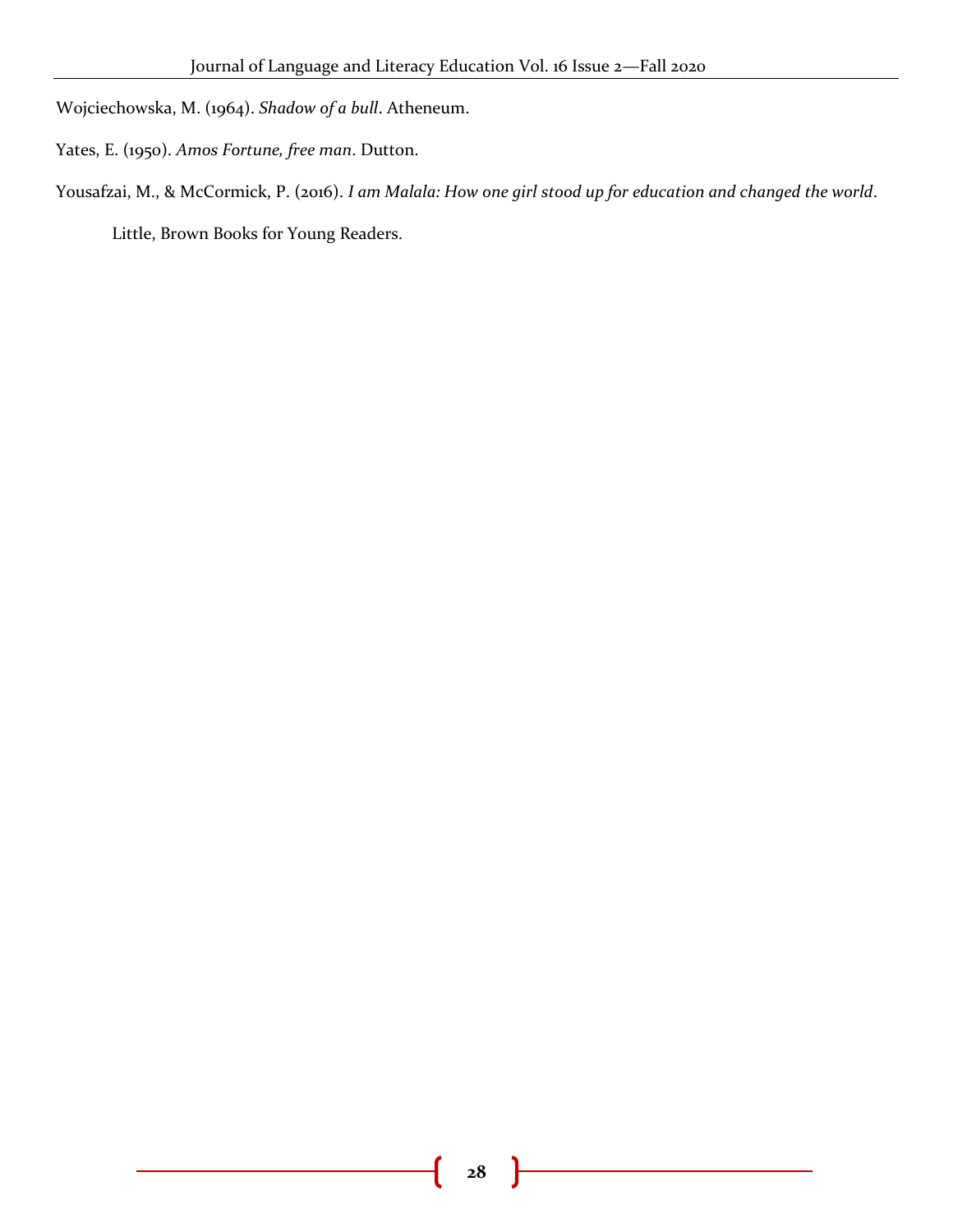#### **References**

- Al-Hazza, T. C., & Bucher, K. T. (2008). Building Arab Americans' cultural identity and acceptance with children's literature. *The Reading Teacher, 62*(3), 210-219. https://doi.org/10.1598/RT.62.3.3
- Allen, A., Allen, D., & Sigler, G. (1993). Changes in sex role stereotyping in Caldecott Medal Award picture books 1938-1988. *Journal of Research in Childhood Education, 7*(2), 67-73[.](https://doi.org/10.1080/02568549309594842) <https://doi.org/10.1080/02568549309594842>
- Allen, R. (2020). *Children's book prizes: An evaluation and history of major awards for children's books in the English-speaking world*. Routledge. https://doi.org/10.4324/9780429461705

American Indian Library Association. (2010). *About AILA*. http://www.ailanet.org/about/index.htm

Asian Pacific American Library Association. (2010). *About APALA*. http://www.apalaweb.org/about/

Association for Library Services to Children. (n.d.). *Newbery medal winners, 1922-present*. ALSC[.](http://www.ala.org/alsc/awardsgrants/bookmedia/newberymedal/newberywinners/medalwinners)

<http://www.ala.org/alsc/awardsgrants/bookmedia/newberymedal/newberywinners/medalwinners> Association for Library Service to Children. (2019, February 12). *Expanding the YMAs*. ALSC Blog. <https://www.alsc.ala.org/blog/2019/02/expanding-the-ymas/>

Banks, J. (1989). *Multiethnic education: Theory and practice* (2nd ed.). Allyn & Bacon.

- Banks, J. (2019). *An introduction to multicultural education* (6th ed.). Pearson.
- Beach, R., Enciso, P., Harste, J., Jenkins, C., Raina, S. A., Rogers, R., Short, K. G., Sung, Y. K., Wilson, W., & Yenika-Agbaw, V. (2009). Exploring the "critical" in critical content analysis of children's literature. In K. M. Leander, D. W. Rowe, D. K. Dickinson, M. K. Hundley, R. T. Jiménez, & V. J. Risko (Eds.), *58th Yearbook of the National Reading Conference* (pp. 129-143). National Reading Conference.

Bell, D. (1992). *Faces at the bottom of the well: The permanence of racism*. Basic Books.

Bem, S. L. (1983). Gender schema theory and its implications for child development. *Signs: Journal of Women in Culture and Society, 8*(4), 598-61[6.](https://doi.org/10.1086/493998) <https://doi.org/10.1086/493998>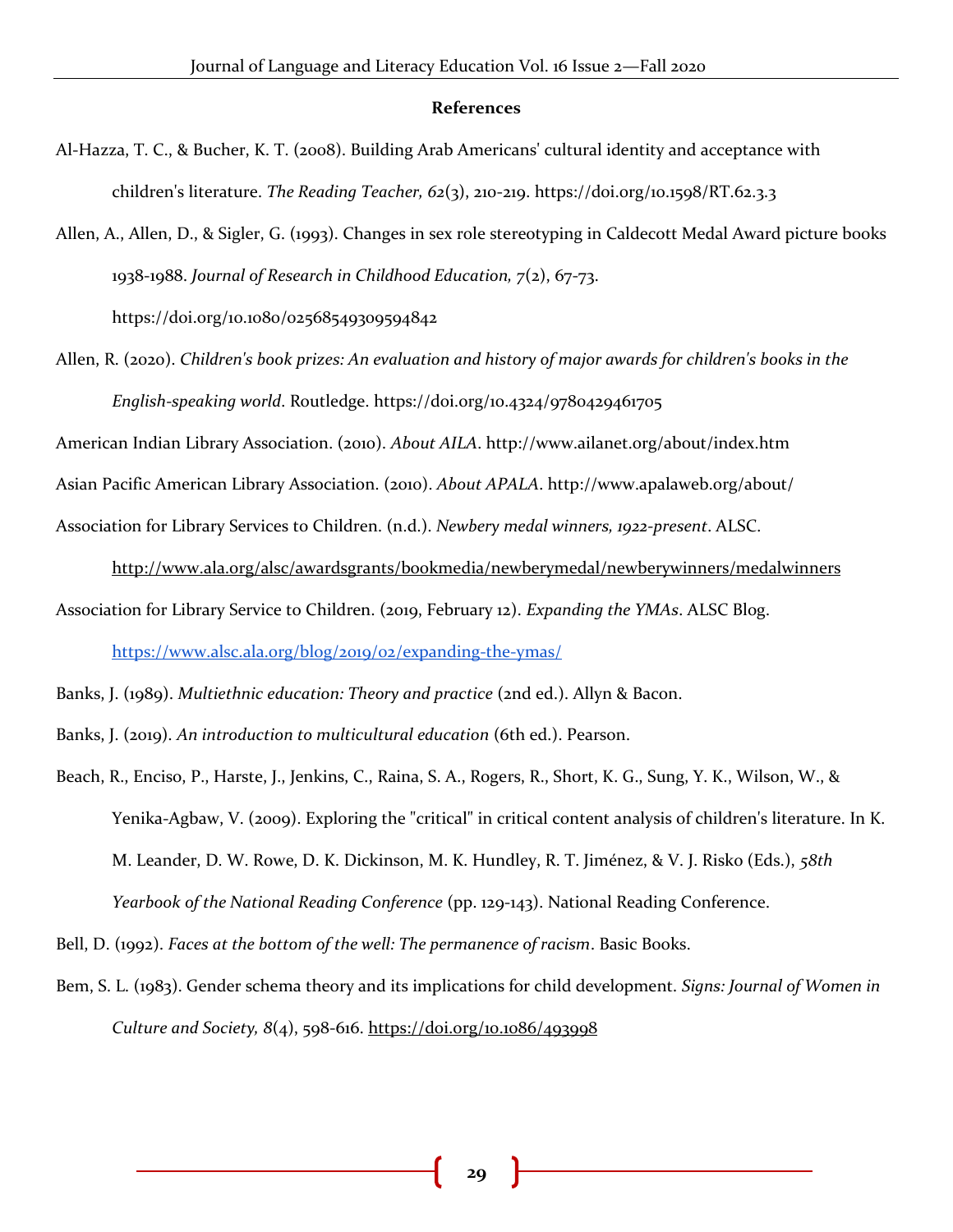- Bickford, J. H., & Knoechel, L. A. (2017). The historical representation of Native Americans within primary-and intermediate-level trade books. *The Councilor: A Journal of the Social Studies, 78*(2), 4[.](https://thekeep.eiu.edu/cgi/viewcontent.cgi?article=1034&context=the_councilor) [https://thekeep.eiu.edu/cgi/viewcontent.cgi?article=1034&context=the\\_councilor](https://thekeep.eiu.edu/cgi/viewcontent.cgi?article=1034&context=the_councilor)
- Bishop, R. S. (1982). *Shadow and substance: Afro-American experience in contemporary children's fiction*. National Council of Teachers of English.
- Bishop, R. S. (1990a). Mirrors, windows, and sliding glass doors. *Perspectives: Choosing and Using Books for the Classroom, 6*(3), ix-xi.
- Bishop, R. S. (1990b). Walk tall in the world: African American literature for today's children. *Journal of Negro Education, 59*(4), 556-565.<https://doi.org/10.2307/2295312>
- Black Caucus of the American Library Association. (2003). *About the Black Caucus of the American Library*  Association.<http://www.bcala.org/association/about3.htm>
- Botelho, M. J., & Rudman, M. K. (2009). *Critical multicultural analysis of children's literature: Mirrors, windows, and doors*. Routledge.
- Braden, E. G., & Rodriguez, S. C. (2016). Beyond mirrors and windows: A critical content analysis of Latinx children's books. *Journal of Language and Literacy Education, 12*(2), 56-83.
- Brissett, M. M. (2019). Characters of colour [Special Issue]. *Qualitative and Quantitative Methods in Libraries*, 6, 3-18.
- Brooks, W. M., & McNair, J. C. (2015). "Combing" through representations of black girls' hair in African American children's literature. *Children's Literature in Education, 46*(3), 296-30[7.](https://doi.org/10.1007/s10583-014-9235-x) [https://doi.org/10.1007/s10583-014-](https://doi.org/10.1007/s10583-014-9235-x) [9235-x](https://doi.org/10.1007/s10583-014-9235-x)

Centers for Disease Control and Prevention. (2018). *Key findings: U.S. children with diagnosed anxiety and depression.* https://www.cdc.gov/childrensmentalhealth/features/anxiety-and-depression.html

Butler, J. (2004). *Undoing gender*. Routledge. https://doi.org/10.4324/9780203499627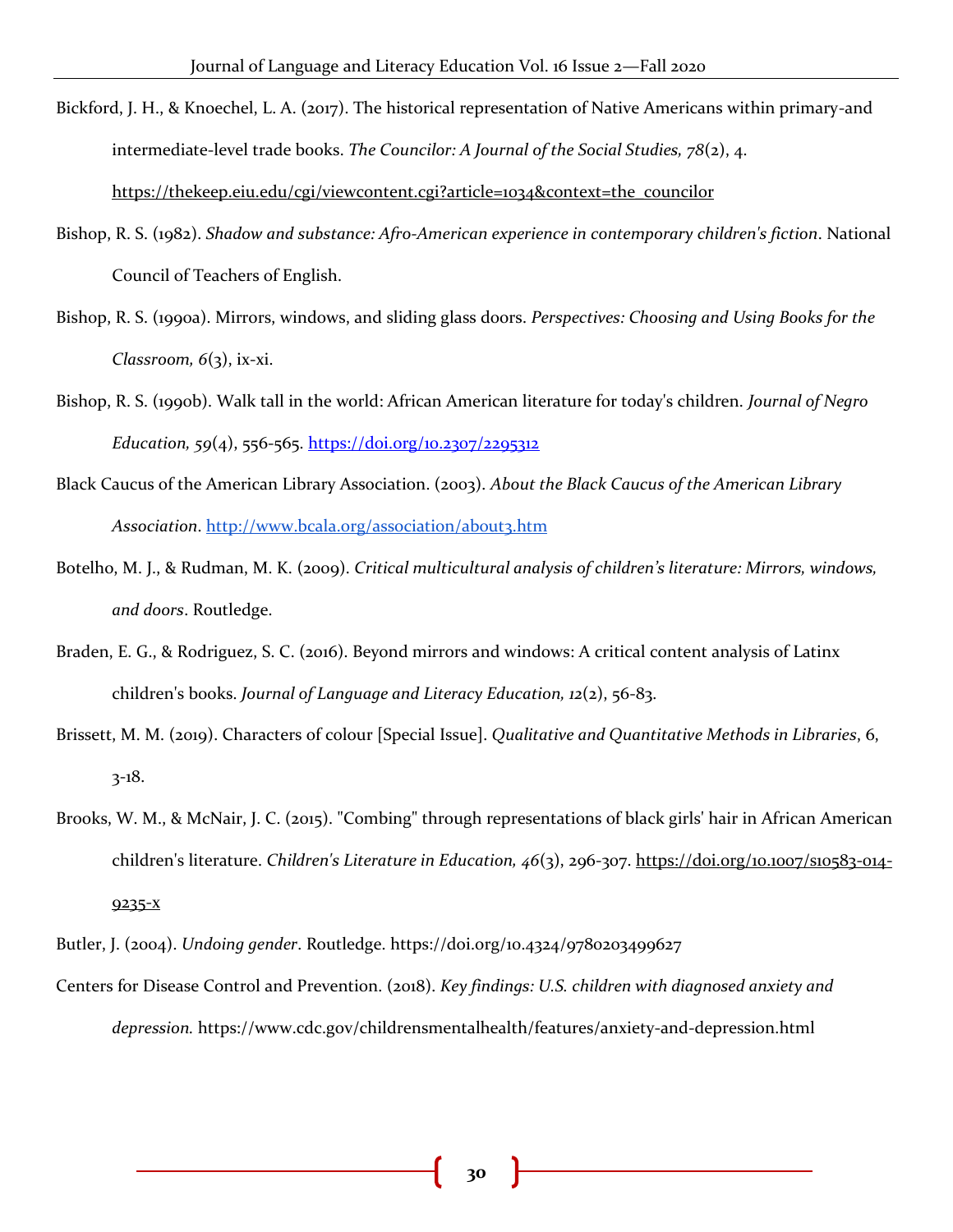- Chappell, S., & Faltis, C. (2007). Spanglish, bilingualism, culture and identity in Latino children's literature. *Children's Literature in Education, 38*(4), 253-262.<https://doi.org/10.1007/s10583-006-9035-z>
- Chaudhri, A., & Teale, W. H. (2013). Stories of multiracial experiences in literature for children, ages 9-14. *Children's Literature in Education, 44*(4), 359-376. https://doi.org/10.1007/s10583-013-9196-5
- Chen, G. (2019). *White students are now the minority in U.S. public schools.* Public School Review. https://www.publicschoolreview.com/blog/white-students-are-now-the-minority-in-u-s-public-schools
- Clark, B. L. (2003). *Kiddie lit: The cultural construction of children's literature in America.* Johns Hopkins University Press.
- Clark, K. (2020). Seeing is believing: Racial diversity in children's media. In C. Donohue (Ed.), *Exploring key issues in early childhood and technology: Evolving perspectives and innovative approaches* (pp. 37-41)*.* Routledge.
- Clark, R. (2007). From margin to margin? Females and minorities in Newbery and Caldecott Medal-winning and Honor books for children. *International Journal of Sociology of the Family, 33*(2), 263-283.
- Cockcroft, M. (2018). Caldecott and Newbery Medal wins bring instant boost to book sales. *School Library Journal*. https://www.slj.com/?detailStory=caldecott-newbery-medals-translate-bigger-short-term-sales

Cohen, L., Manion, L., & Morrison, K. (2007). *Research methods in education* (6th ed). Routledge[.](https://doi.org/10.4324/9780203029053) <https://doi.org/10.4324/9780203029053>

- Colby, S. A., & Lyon, A. F. (2004). Heightening awareness about the importance of using multicultural literature. *Multicultural Education, 11*(3), 24-28.
- Cooperative Children's Book Center. (2020a). *Books by and/or about Black, indigenous and people of color 2019-.*  Board of Regents of the University of Wisconsin-Madison System.

[https://ccbc.education.wisc.edu/literature-resources/ccbc-diversity-statistics/books-by-and-or-about](https://ccbc.education.wisc.edu/literature-resources/ccbc-diversity-statistics/books-by-and-or-about-poc-2019/)[poc-2019/](https://ccbc.education.wisc.edu/literature-resources/ccbc-diversity-statistics/books-by-and-or-about-poc-2019/)

Cooperative Children's Book Center. (2020b). *Diversity statistics FAQ.* Board of Regents of the University of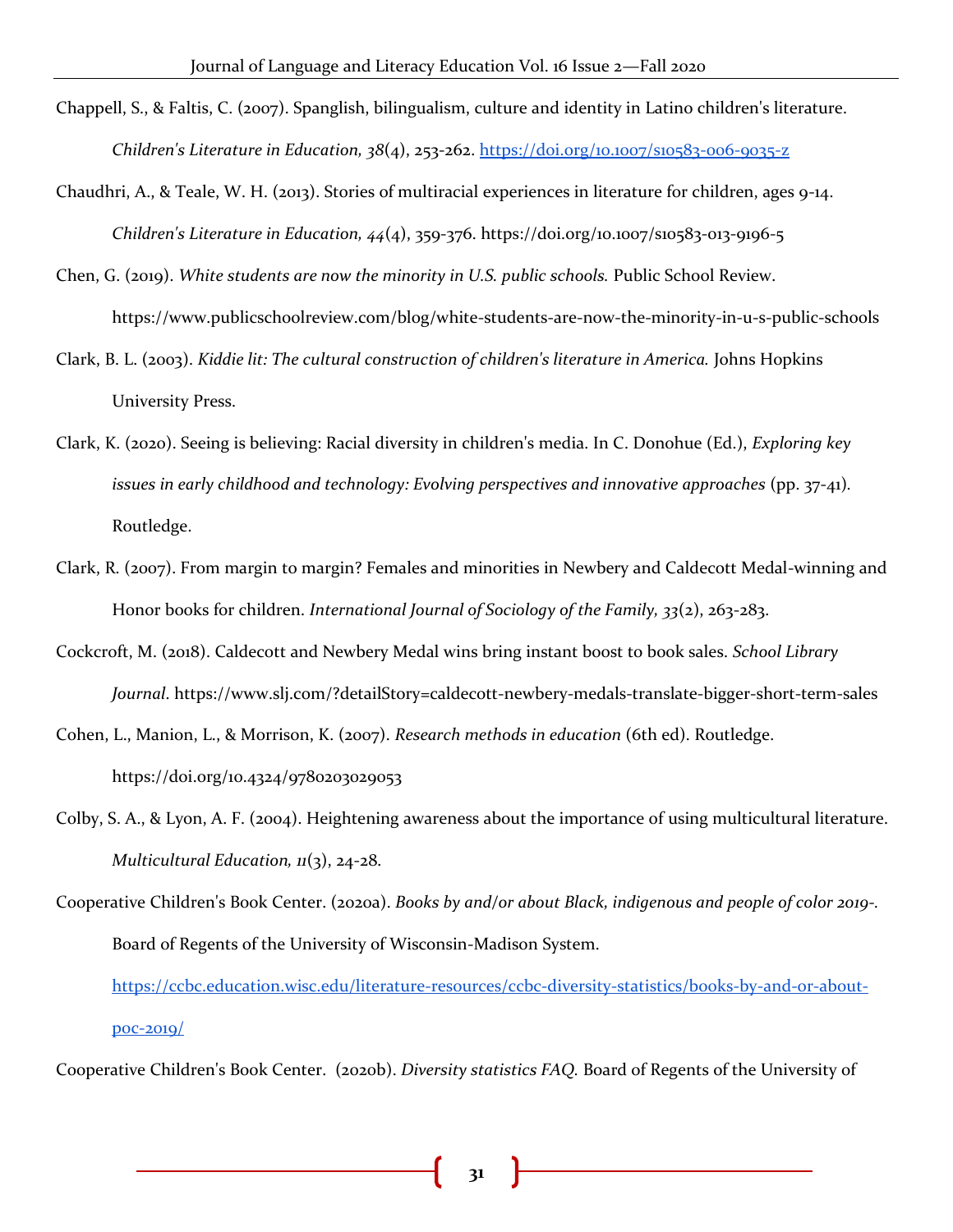Wisconsin-Madison System. [https://ccbc.education.wisc.edu/literature-resources/ccbc-diversity](https://ccbc.education.wisc.edu/literature-resources/ccbc-diversity-statistics/diversity-statistics-faqs/)[statistics/diversity-statistics-faqs/](https://ccbc.education.wisc.edu/literature-resources/ccbc-diversity-statistics/diversity-statistics-faqs/)

- Crabb, P. B., & Bielawski, D. (1994). The social representation of material culture and gender in children's books. *Sex Roles: A Journal of Research, 30*(1-2), 69–79.<https://doi.org/10.1007/BF01420740>
- Crawley, S. A. (2017). Be who you are: Exploring representations of transgender children in picturebooks. *Journal of Children's Literature*, *43*(2), 28-41.
- Crenshaw, K. (2005). Mapping the margins: Intersectionality, identity politics, and violence against women of color (1994). In R. K. Bergen, J. L. Edleson, & C. M. Renzetti (Eds.), *Violence against women: Classic papers* (pp. 282–313). Pearson Education.
- Crisp, T., Gardner, R. P., & Almeida, M. (2018). The all-heterosexual world of children's nonfiction: A critical content analysis of LGBTQ identities in Orbis Pictus award books, 1990-2017. *Children's Literature in Education, 49*(3), 246-263. <https://doi.org/10.1007/s10583-017-9319-5>
- Crisp, T., & Hiller, B. (2011). "Is this a boy or a girl?": Rethinking sex-role representation in Caldecott medalwinning picturebooks, 1938-2011. *Children's Literature in Education, 42*(3), 196-212. https://doi.org/10.1007/s10583-011-9128-1
- DeLeón, L. (2002). Multicultural literature: Reading to develop self-worth. *Multicultural Education, 10*(2), 49-51.
- Delgado, R., & Stefancic, J. (2001). *Critical race theory: An introduction*. New York University Press.
- DePalma, R. (2016). Gay penguins, sissy ducklings . . . and beyond? Exploring gender and sexuality diversity through children's literature. *Discourse: Studies in the Cultural Politics of Education*, *37*(6), 828-845[.](https://doi.org/10.1080/01596306.2014.936712) <https://doi.org/10.1080/01596306.2014.936712>
- Egan, S. K., & Perry, D. G. (2001). Gender identity: A multidimensional analysis with implications for psychosocial adjustment. *Developmental Psychology*, *37*(4), 451– 463. https://doi.org/10.1037/0012-1649.37.4.451
- Gillespie, C., Powell, J., Clements, N., & Swearinger, B. (1994). A look at the Newbery Medal books from a multicultural perspective. *The Reading Teacher, 48*(1), 40-50.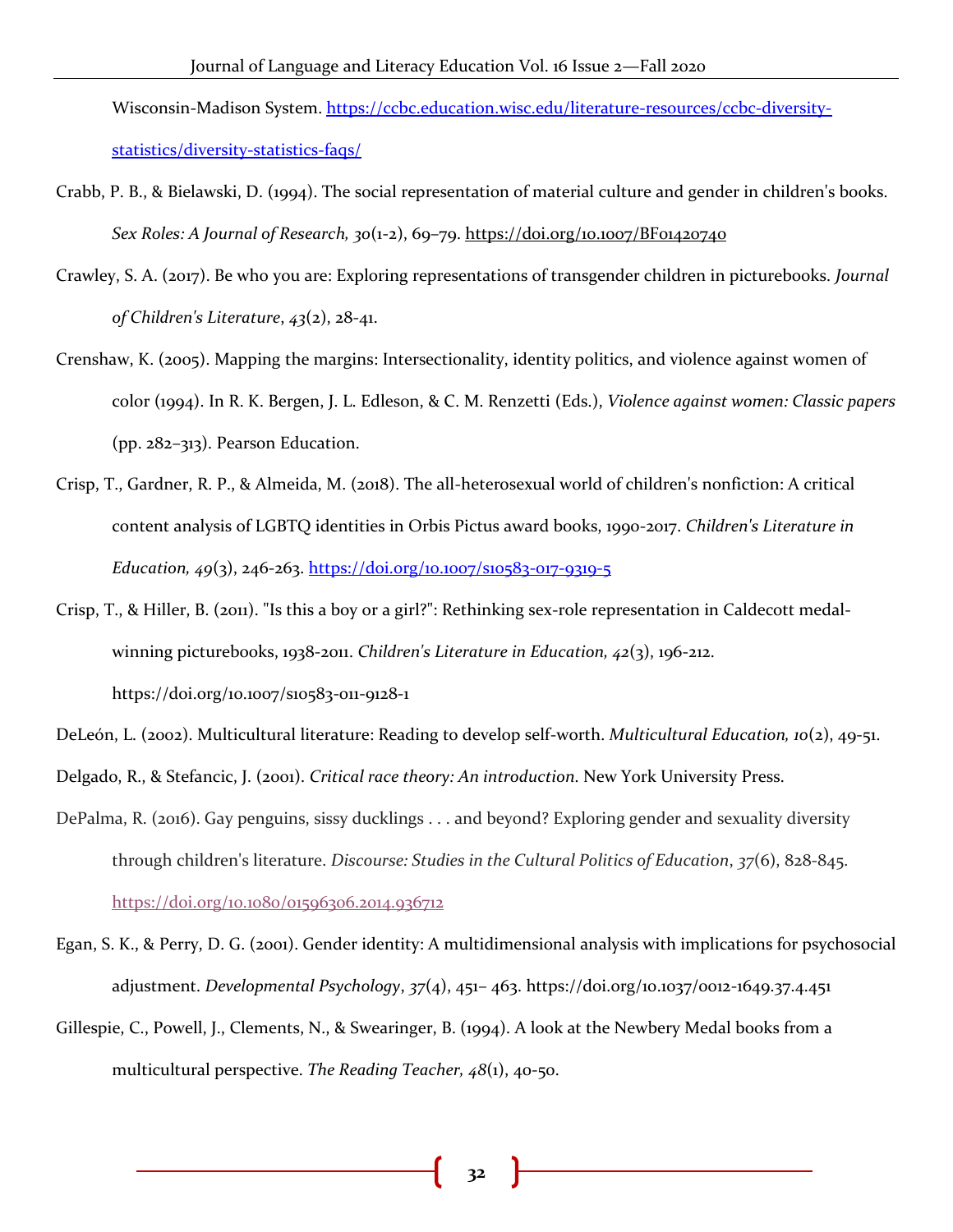- Golos, D. B., & Moses, A. M. (2013). Rethinking the portrayal of deaf characters in children's picture books. *Frontiers in Psychology, 4*, 1-3. <https://doi.org/10.3389/fpsyg.2013.00889>
- Gritter, K., Van Duinen, D. V., Montgomery, K., Blowers, D., & Bishop, D. (2017). Boy troubles? Male literacy depictions in children's choices picture books. *The Reading Teacher, 70*(5), 571-581[.](https://doi.org/10.1002/trtr.1559) <https://doi.org/10.1002/trtr.1559>
- Groce, E. (2010). An analysis of Newbery Award-winning and honor books, 1985-2000, for themes regarding the representation of female protagonists. In T. Huber (Ed.), *Storied inquiries in international landscapes: An anthology of educational research*, (pp. 109-118). Information Age Publishing.
- Grow, H., Black, S., Egan, K., Taylor, T. M., Moss, K., Wadham, R., & Prater, M. A. (2019). A decade of disability depictions in Newbery Award books*. DADD Online Journal, 6*(1), 58-71.
- Hamilton, M. C., Anderson, D., Broaddus, M., & Young, K. (2006). Gender stereotyping and under-representation of female characters in 200 popular children's picture books: A twenty-first century update. *Sex Roles: A Journal of Research, 55*(11/12), 757–765.
- Harris, V. (1997). The depiction of Blacks in children's literature. In V. T. Harris (Ed.), *Using multiethnic literature in grades K-8* (pp. 21-58). Christopher-Gordon.
- Heflin, B. R., & Barksdale-Ladd, M. A. (2001). African American children's literature that helps students find themselves: Selection guidelines for grades K-3. *The Reading Teacher, 54*(8), 810-819.
- Hermann-Wilmarth, J. M., & Ryan, C. L. (2016). Queering chapter books with LGBT characters for young readers: Recognizing and complicating representations of homonormativity. *Discourse: Studies in the cultural politics of education*, *37*(6), 846-866[.](https://doi.org/10.1080/01596306.2014.940234) <https://doi.org/10.1080/01596306.2014.940234>
- Houdyshell, M. L., & Martin, C. M. (2010). You go, girl! Heroines in Newbery Medal award winners. *Children and Libraries, 8*(1), 25-31.
- Hunt, P. (1966). *Stigma: The experience of disability*. Geoffrey Chapman.
- IBM. (2019). *IBM SPSS Statistics for Mac, v. 26* [Computer software]. Author.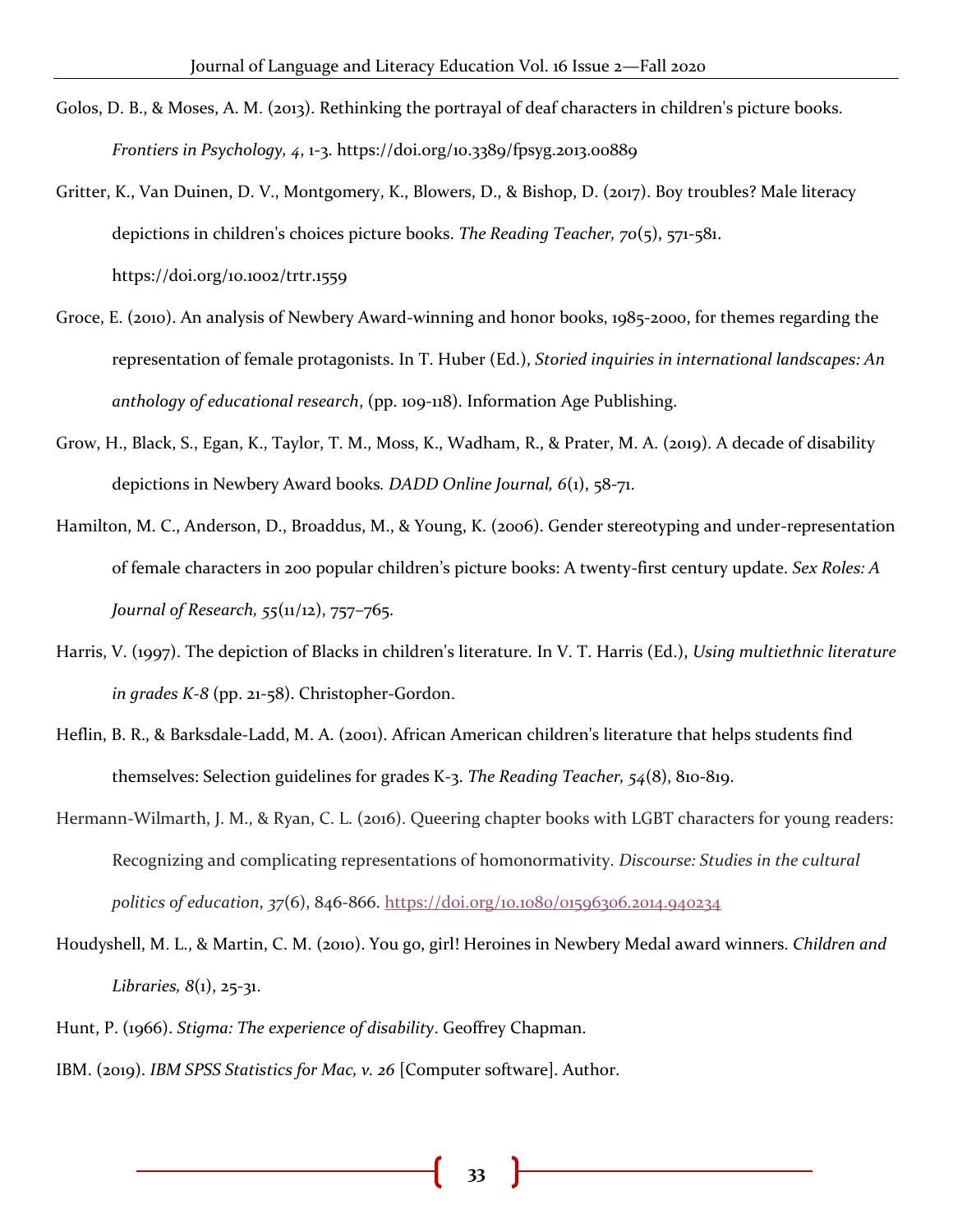International Literacy Association. (2019). *Children's right to read* [Position statement][.](https://www.literacyworldwide.org/docs/default-source/resource-documents/ila-childrens-rights-to-read.pdf)

[https://www.literacyworldwide.org/docs/default-source/resource-documents/ila-childrens-rights-to](https://www.literacyworldwide.org/docs/default-source/resource-documents/ila-childrens-rights-to-read.pdf)[read.pdf](https://www.literacyworldwide.org/docs/default-source/resource-documents/ila-childrens-rights-to-read.pdf)

- Johnston, P. (2019). Talking children into literacy: Once more, with feeling. *Literacy Research: Theory, Method, and Practice*, *68*(1), 64–85. <https://doi.org/10.1177/2381336919877854>
- Kidd, K. (2007). Prizing children's literature: The case of Newbery gold. *Children's Literature: Annual of The Modern Language Association Division on Children's Literature and The Children's Literature Association, 35*, 166-190[.](https://doi.org/10.1353/chl.2007.0014) <https://doi.org/10.1353/chl.2007.0014>
- Kneeskern, E. E., & Reeder, P. A. (2020). Examining the impact of fiction literature on children's gender stereotypes. *Current Psychology*, 1-1[4.](https://doi.org/10.1007/s12144-020-00686-4) <https://doi.org/10.1007/s12144-020-00686-4>
- Koss, M. (2015). Diversity in picturebooks: A content analysis. *Journal of Children's Literature, 41*(1), 32-42.
- Koss, M., Johnson, N., & Martinez, M. (2018). Mapping the diversity in Caldecott books from 1938-2017: The changing topography. *Journal of Children's Literature, 44*(1), 4-20.
- Krippendorf, K. (2004). *Content analysis: An introduction to its methodology* (2nd ed.). Sage.
- Ladson-Billings, G. (2015). But that's just good teaching! The case for culturally relevant pedagogy. *Theory into Practice, 34*(3), 159-165[.](https://doi.org/10.1080/00405849509543675) <https://doi.org/10.1080/00405849509543675>
- Lakoff, G., & Johnson, M. (1980). *Metaphors we live by*. University of Chicago Press.
- Landt, S. M. (2011). Integration of multicultural literature in primary grade language arts curriculum. *Journal of Multiculturalism in Education, 7*(1), 1-27.
- Larrick, N. (1965, September 11). The all-white world of children's books. *The Saturday Review*, 63-65.
- Leininger, M., Dyches, T. T., Pater, M. A., & Heath, M. A. (2010). Newbery Award winning books 1975-2009: How do they portray disabilities? *Education and Training in Autism and Developmental Disabilities, 45*(4), 583- 596.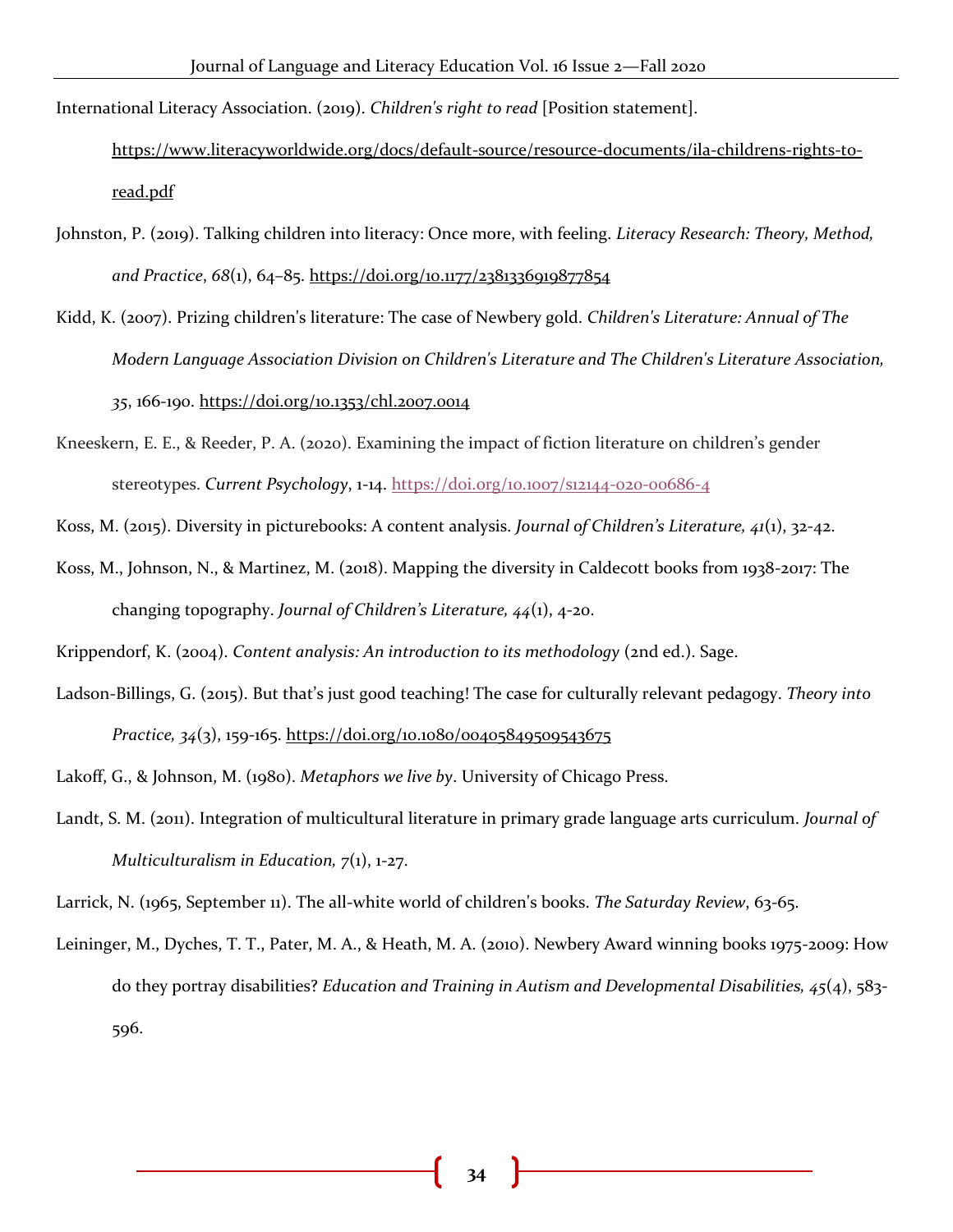- Lester, J. Z. (2014). Homonormativity in children's literature: An intersectional analysis of queer-themed picture books. *Journal of LGBT Youth*, *11*(3), 244-275[.](https://doi.org/10.1080/19361653.2013.879465) <https://doi.org/10.1080/19361653.2013.879465>
- Levin, F. (2007). Encouraging ethical respect through multicultural literature. *The Reading Teacher, 61*(1), 101-104[.](https://doi.org/10.1598/RT.61.1.13) <https://doi.org/10.1598/RT.61.1.13>
- Mabbott, C. (2017). The We Need Diverse Books campaign and critical race theory: Charlemae Rollins and the call for diverse children's nooks. *Library Trends, 65*(4), 508-522. <https://doi.org/10.1353/lib.2017.0015>
- Martin, C. L., & Halverson Jr, C. F. (1981). A schematic processing model of sex typing and stereotyping in children. *Child Development*, *52*(4), 1119-1134. https://doi.org/10.2307/1129498
- Maughan, S. (2011). A short history of the Newbery and Caldecott Medals. *Publishers Weekly*. https://www.publishersweekly.com/pw/by-topic/childrens/childrens-book-news/article/49729-and-thewinner-is.html
- McLeod, S. A. (2008). Social roles. *Simply Psychology*. https://www.simplypsychology.org/social-roles.html Microsoft. (2019). *Microsoft Excel for Mac 2011, v. 14.7.2* [Computer software]. Author.
- Miller, B. J. (1998). What color is gold? Twenty-one years of same-race authors and protagonists in the Newbery Medal. *Journal of Youth Services in Libraries*, *12*(1), 34-39.
- Milner IV, H. R., Pearman III, F. A., & McGee, E. O. (2013). Critical race theory, interest convergence, and teacher education. In M. Lynn (Ed.), *Handbook of critical race theory in education* (pp. 359-374). Routledge.
- Montgomery, W. (2001). Creating culturally responsive, inclusive classrooms. *Teaching Exceptional Children, 33*(4), 4-9. <https://doi.org/10.1177/004005990103300401>
- Naidoo, J. C. (2008). Opening doors: Visual and textual analysis of diverse Latino subcultures in Américas picture books. *Children and Libraries, 6*(2), 27-35.
- National Center for Education Statistics. (2019a). *Children and youth with disabilities*. https://nces.ed.gov/programs/coe/indicator\_cgg.asp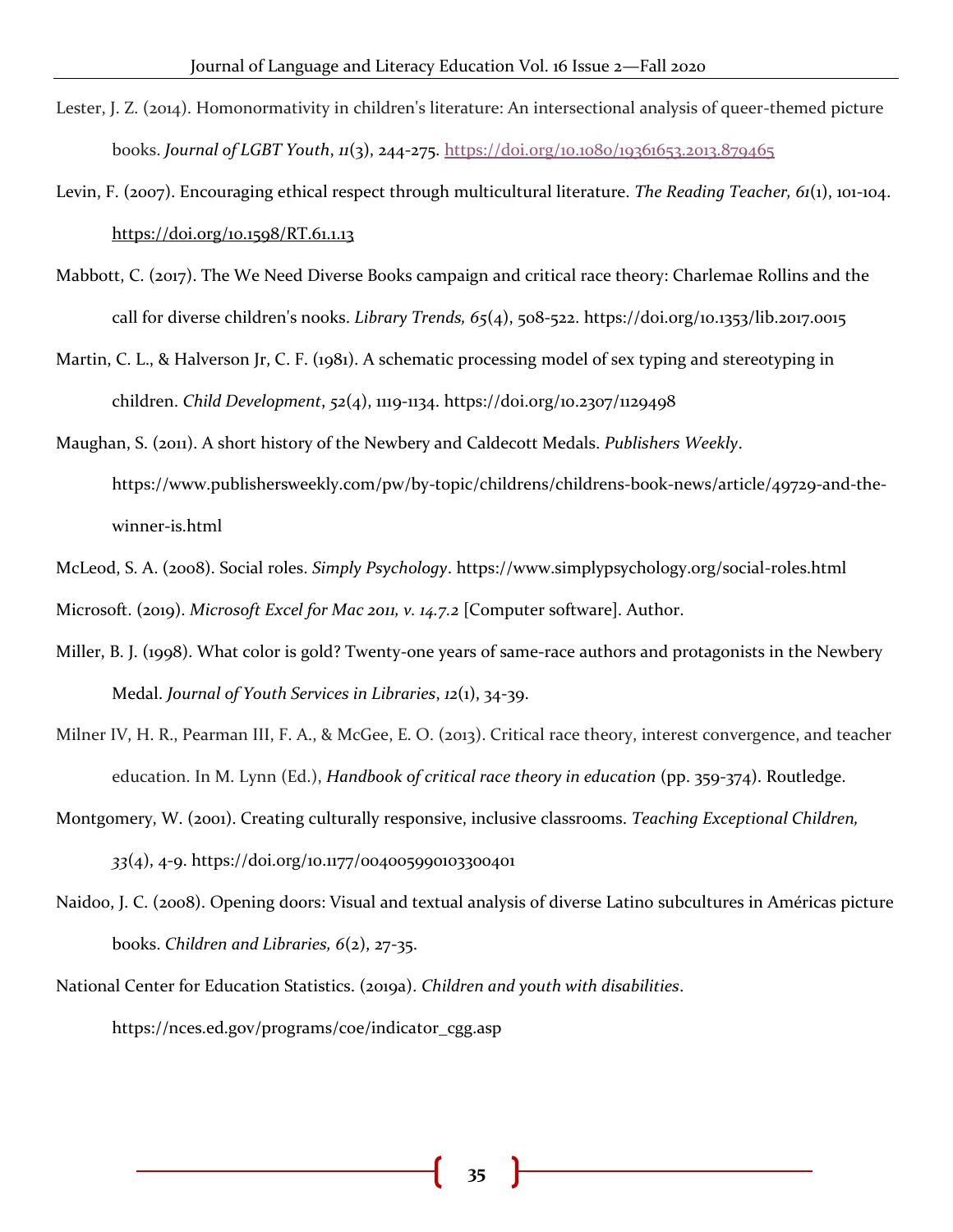- National Center for Education Statistics. (2019b). *Indicator 6: Elementary and secondary enrollment.* https://nces.ed.gov/programs/raceindicators/indicator\_rbb.asp
- National Council of Teachers of English. (2015). *Resolution on the need for diverse children's and young adult books* [Position statement]. <http://www.ncte.org/positions/statements/diverse-books>
- Nelson, A., & Nelson, V. (2016). "Other" characters: The gendering and racialization of "disability" within Newbery Award-winning books, 1922-2012. *Canadian Journal of Family and Youth, 8*(1), 73-101.
- Nielson, M. G., Schroeder, K. M., Martin, C. L., & Cook, R. E. (2020). Investigating the relation between gender typicality and pressure to conform to gender norms. *Sex Roles*. https://doi.org/10.1007/s11199-020-01136-y
- Parvini, S., & Simani, E. (2019, March 28). Are Arabs and Iranians white? Census says yes, but many disagre[e.](https://www.latimes.com/projects/la-me-census-middle-east-north-africa-race/) *Los Angeles Times*.<https://www.latimes.com/projects/la-me-census-middle-east-north-africa-race/>
- Perez, D. R. (2014, December 8). Characters in children's books are almost always white, and it's a big problem. *The Washington Post*. [https://www.washingtonpost.com/posteverything/wp/2014/12/08/characters-in](https://www.washingtonpost.com/posteverything/wp/2014/12/08/characters-in-childrens-books-are-almost-always-white-and-its-a-big-problem/)[childrens-books-are-almost-always-white-and-its-a-big-problem/](https://www.washingtonpost.com/posteverything/wp/2014/12/08/characters-in-childrens-books-are-almost-always-white-and-its-a-big-problem/)
- Powell, J., Gillespie, C., Swearingen, B., & Clements, N. (1993). Gender roles in the Newbery Medal winners. *Yearbook of the American Reading Forum*, *13*, 97-115.
- Powell, J., Gillespie, C., Swearingen, R., & Clements, N. (1998). The history of gender roles in the Newbery Medal winners. *Journal of Children's Literature*, *24*, 42-57.
- Rector-Aranda, A. (2016). School norms and reforms, Critical Race Theory, and the fairytale of equitable education. *Critical Questions in Education*, *7*(1).
- REFORMA. (n.d.). Home page for REFORMA, the National Association to Promote Library and Information Services to Latinos and the Spanish-Speaking.<http://www.reforma.org/index.asp>
- Rodriguez, N. N., & Kim, E. J. (2018). In search of mirrors: An Asian critical race theory content analysis of Asian American picturebooks from 2007 to 2017. *Journal of Children's Literature, 44*(2), 17-30.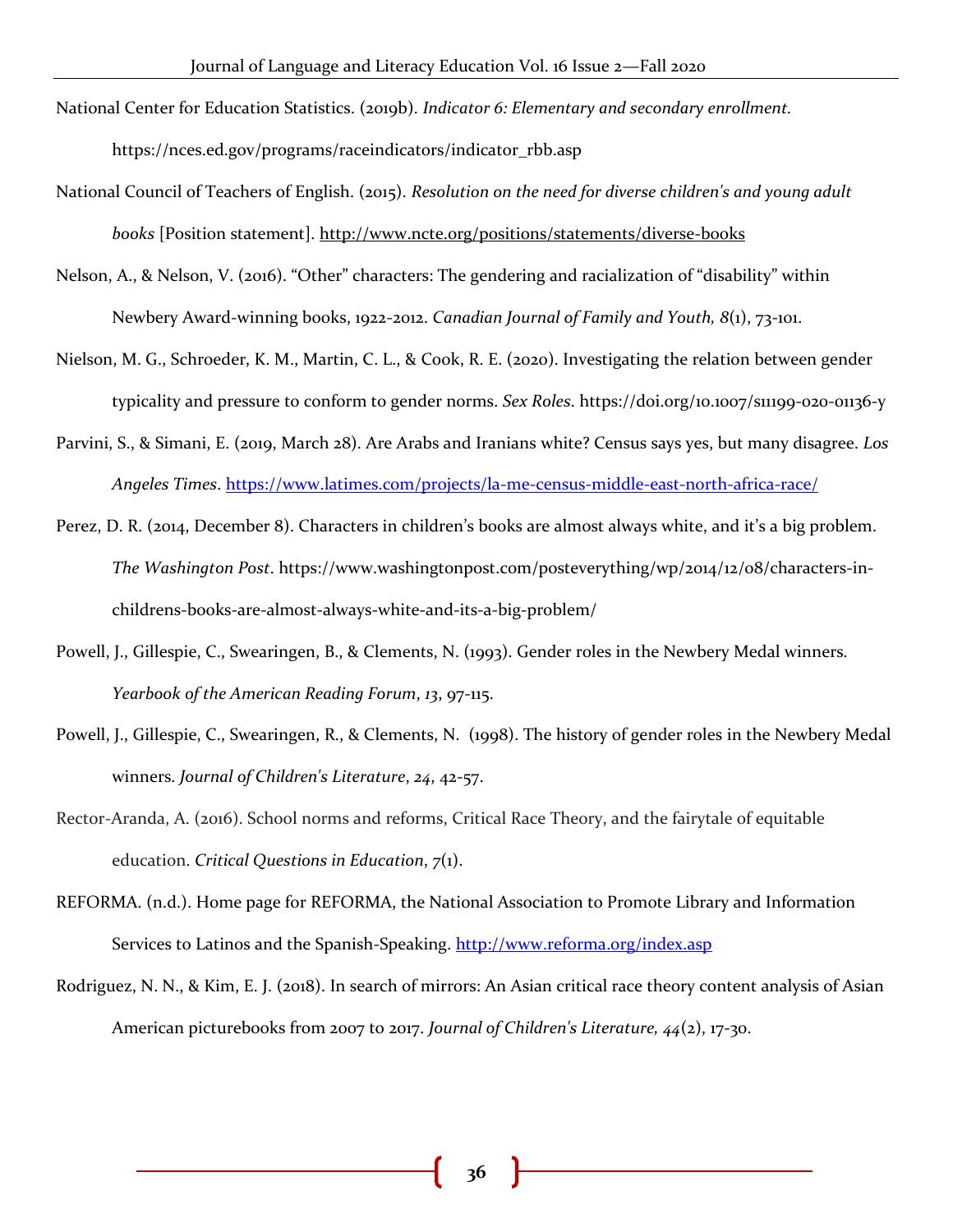- Rodriguez, S. C., & Braden, E. G. (2018). Representation of Latinx immigrants and immigration in children's literature: A critical content analysis. *Journal of Children's Literature, 44(*2), 46-61.
- Rollins, C. H. (1967). *We build together: A reader's guide to Negro life and literature for elementary and high school use*. National Council of Teachers of English.
- Rosenblatt, L. (1978). *The reader, the text, the poem: The transactional theory of the literary work*. Southern Illinois University Press.
- Saez, E., & Zucman, G. (2016). Wealth inequality in the United States since 1913: Evidence from capitalized income tax data. *The Quarterly Journal of Economics*, *131*(2), 519-578. https://doi.org/10.1093/qje/qjw004
- Saunders, K. (2004). What disability studies can do for children's literature. *Disability Studies Quarterly, 24*(1)[.](https://doi.org/10.18061/dsq.v24i1.849) <https://doi.org/10.18061/dsq.v24i1.849>
- Sciurba, K. (2014/2015). Texts as mirrors, texts as windows: Black adolescent boys and the complexities of textual relevance. *Journal of Adolescent & Adult Literacy, 58*(4), 308-316.<https://doi.org/10.1002/jaal.358>
- Souto-Manning, M., Rabadi-Raol, A., Robinson, D., & Perez, A. (2019). What stories do my classroom and its materials tell? Preparing early childhood teachers to engage in equitable and inclusive teaching. *Young Exceptional Children*, *22*(2), 62-73[.](https://doi.org/10.1177/1096250618811619) <https://doi.org/10.1177/1096250618811619>
- Taylor, F. (2003). Content analysis and gender stereotypes in children's books. *Teaching Sociology, 31*(3), 300-311[.](https://doi.org/10.2307/3211327) <https://doi.org/10.2307/3211327>
- Thein, A., Beach, R., & Parks, D. (2007). Perspective-taking as transformative practice in teaching multicultural literature to white students. *English Journal, 97*(2), 54-60.

Trepanier-Street, M. L., & Romatowski, J. A. (1999). The influence of children's literature on gender role perceptions: A reexamination. *Early Childhood Education Journal*, *26*(3), 155-159. https://doi.org/10.1023/A:1022977317864

United States Census Bureau. (2010). *Age and sex composition: 2010*. 2010 Census Briefs. https://www.census.gov/prod/cen2010/briefs/c2010br-03.pdf